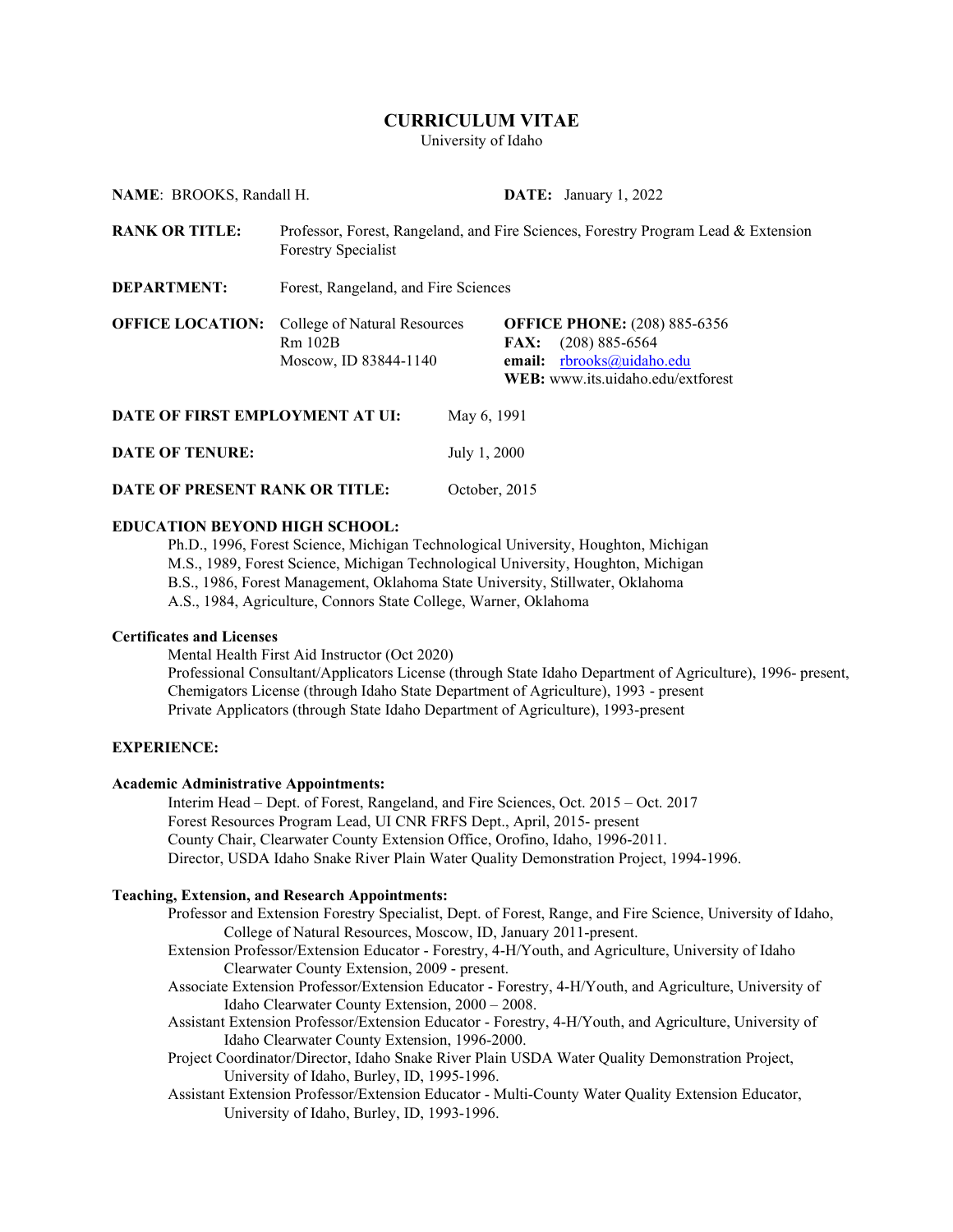- Extension (75%)/Research (25%) Associate Soils, Dept. of Plant, Soil, and Entomological Sciences, University of Idaho, Twin Falls Research and Extension Center, Twin Falls, ID, 1991-1993.
- Graduate Fellowship Researcher, Forest Soils, School of Forestry and Wood Products, Michigan Technological University, Houghton, MI. 1988-1991.
- Graduate Research Assistant, Forest Soils, School of Forestry and Wood Products, Michigan Technological University, Houghton, MI, 1986-1988.

# **TEACHING ACCOMPLISHMENTS:**

### **Areas of Specialization:**

Soils, Forest Soils, Forest Ecology, Forest Health, Forest Management, Silviculture, Water Quality, Invasive Species, Pesticides, Micro-Irrigation, Adult and Continuing Education,

### **Courses Taught:**

Introduction to Forest Management, FOR 102. (2 credit, letter grade). Spring 2016-2021 Introduction to Natural Resources. NR 101, (2 credit, letter grade). Fall 2016, 2020, 2021 ST: Various titles through Fall 2021 DS: Natural Resources Conservation. FOR 499 FRFS Seminar. FOR 501. (1 credit pass/fail) Forest Resources Education, FOR 503/403 (1 credit, letter grade), spring 2014 - 2021 Renewable Natural Resources Internship, FOR 498 (2-3 credits, letter grade) offered fall/spring semesters  $2013$  – present. Special Topics in Forest Resources Conservation, AG 504/For 504, (2 credits, pass/fail), Offered annually in North Central Idaho Area since 2002. Forestry Shortcourse, AG/FOR 503. Offered annually in various locations in North Central Idaho (1-2 credits, pass/fail). Special Topics in Forest Resources Conservation, AG 504:70, Headquarters, ID. 1998-2012

(1-2 credits, pass/fail).

Teaching Assistant for Introductory Soils Course (FR 111), School of Forestry and Wood Products, Michigan Technological University, Houghton, MI, 1987-1990.

# **Graduate Students, Major Professor, in progress:**

Josh Reed, MS Hope Harvey- Morose, PhD Kelsey Jutila, PhD Heather Page, PhD Jacob Rickman, PhD, inactive Stevie Steele, MS inactive Danielle Gentry, PhD Jason McLeod, MNR

## **Graduate Students, Major Professor, Completed:**

Hope Harvey-Marose, MS. 2020 Scott Sprague, MS. 2019 Callie Collins, MS. 2018 Kellie Roemer, MS. 2017 Danielle Gentry, MS. 2016 Audra Cochran, MS. 2016 James Casey, MS. 2015 Jillian Moroney, MS. 2013

## **Graduate Committee Membership:**

Ryer Becker, PhD Farid Sotoudehniakarani, PhD Alayat Abdulbaset, Phd 2018 James Ekins, PhD Patrick Mahoney, MS 2016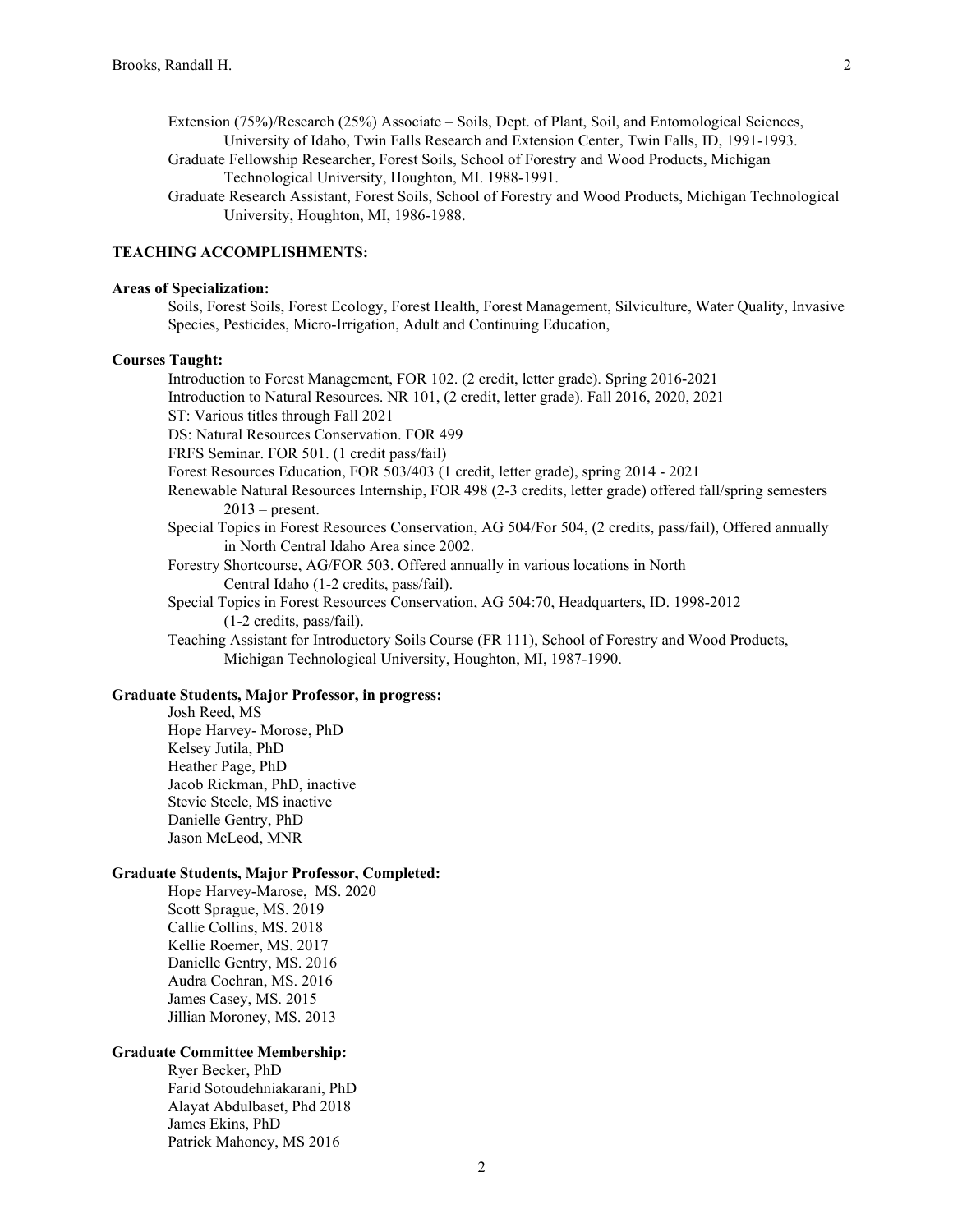Rebecca Sheridan, MS Rebecca Lieberg, MS 2016 Conor Bell, MS 2016 Liqung Wei, 2015 Yinglei Han, 2015 Bridget McNassar, MS 2014

# **Materials Developed: Displays and Posters:**

- Brooks, R., C. Collins, S. Brooks, Wildland Firefighter Perceptions Regarding Health and Safety Issues on the Fire Line. Brooks\*, R., C. Collins, S. Brooks, A. Nelson, and A. Brown. Presented at 7<sup>th</sup> International Fire Ecology & Management Congress. Orlando, FL Nov. 28 – Dec. 2, 2017.
- Collins, C., S. Brooks, R. Brooks, S. James, A. Brown, and A. Nelson. Implications of Body Composition Changes Across a Fire Season: A Case Study of WLFF. Presented at  $7<sup>th</sup>$  International Fire Ecology & Management Congress. Orlando, FL Nov. 28 – Dec. 2, 2017.
- Brooks, S., C. Collins, A. Nelson, R. Brooks, and A. Brown. Wildland Firefighters hydration on a fire assignment: Self Reported Contributing Factors and Perceptions. Presented at 7th International Fire Ecology & Management Congress. Orlando, FL Nov. 28 – Dec. 2, 2017.
- Brooks, S., Collins, C., Roe, A., Brown, K., Smith, A.M.S., Kolden, C., Nelson, A.S., Brooks, R., and Ramsay, S. 2017. Wildland firefighters' self-reported nutrition and hydration concerns that may impact health and safety. *Presented at*: Society for Nutrition Education and Behavior 50<sup>th</sup> Annual Conference. Washington, D.C. July 20-24. Journal of Nutrition Education and Behavior 49(7) S85
- Cochran, A. R. Brooks, A. McDonald, R. Keefe, and K. Englund. Alternative bioenergy: Small scale pellet production from forest residues. Forest Products Society. Portland, OR. June 6, 2016.
- Cochran, A., R. Brooks, A. McDonald, R. Keefe, and K. England. 2015. Small Scale Pellet Production as Alternative Bioenergy from Forest Residuals. National Extension Energy Summit. April 7-9, Seattle, WA.
- Brooks, R., A. Cochran, and R. Keefe. 2014. Assessing Idaho Logger Attitudes Towards Harvesting Beetle-Killed Pine. Presented at BANR Grant Annual Meeting. Oct. 1-3, 2014. Moscow, ID.
- Keefe, R, and R. Brooks. 2014. Estimating sustainability metrics based on forest area required to supply our annual wood use in the United States. Poster presented at SAF National Meeting and IUFRO International Conference, Oct. 9, 2014. Salt Lake City, UT.
- Coleman, M., R. Brooks, and A. MacDonald. 2014. Utilization of Forest Biomass Through Mobile Fast Pyrolysis. Presented at Washington DNR Biomass Conference, Stevenson, WA. May 7-8, 2014.
- Brooks, R. and C. Schnepf. UI Extension Forestry Activities. Forestry Day at the Legislature. Boise, ID. Feb. 11, 2014.
- Brooks, R., J. Moroney, R. Keefe, and T. Laninga. 2013. Biomass Survey of Idaho Loggers. Poster presented at NARA Annual meeting in Corvallis, OR. Sept.12, 2013.
- Brooks, R., J. Moroney, R. Keefe, and T. Laninga. 2013. Biomass Survey Assessment of Idaho Forestry Extension Stakeholders. Poster presented at The International Wood Composite Symposium. Seattle, WA. April 2-4, 2013.
- Moroney, Jillian, T. Laninga, and R. Brooks. Clearwater Basin Bioenergy Survey. Poster presented at Idaho Chapter of the American Planning Association Annual Conference, Boise, ID. Oct. 10-12, 2013
- Brooks, Randy, J. Moroney, and T. Laninga. 2013. Clearwater Basin Bioenergy Survey. Poster presented at Northwest Bioenergy Research Symposium and Future Energy Conference, Seattle, WA. Nov. 13- 14, 2013
- Brooks, R. and C. Schnepf. UI Extension Forestry Activities. Forestry Day at the Legislature. Boise, ID. Feb. 18, 2013.
- Brooks, R., J. Moroney and T. Laninga, Clearwater Basin Bioenergy Survey of Community Leaders. Future Energy Conference, Seattle, WA. Nov. 14, 2012.
- Brooks, R. and J. Moroney. Natural Resource Tour Educates Youth. NARA Annual Meeting, Missoula, MT. Sept. 13, 2012.
- Brooks, R. and J. Moroney. Clearwater County Forestry Tour: A Knowledge Assessment. NARA Annual Meeting, Missoula, MT. Sept. 13, 2012.
- Brooks, R. and J. Moroney. 2012. Clearwater Basin Bioenergy Survey: A brief assessment of regional norms and values that could have an impact on community responses to the development of woody biomass as an energy source in the Clearwater Basin. Poster presented at The International Wood Composite Symposium. Seattle, WA, April 11-13, 2012.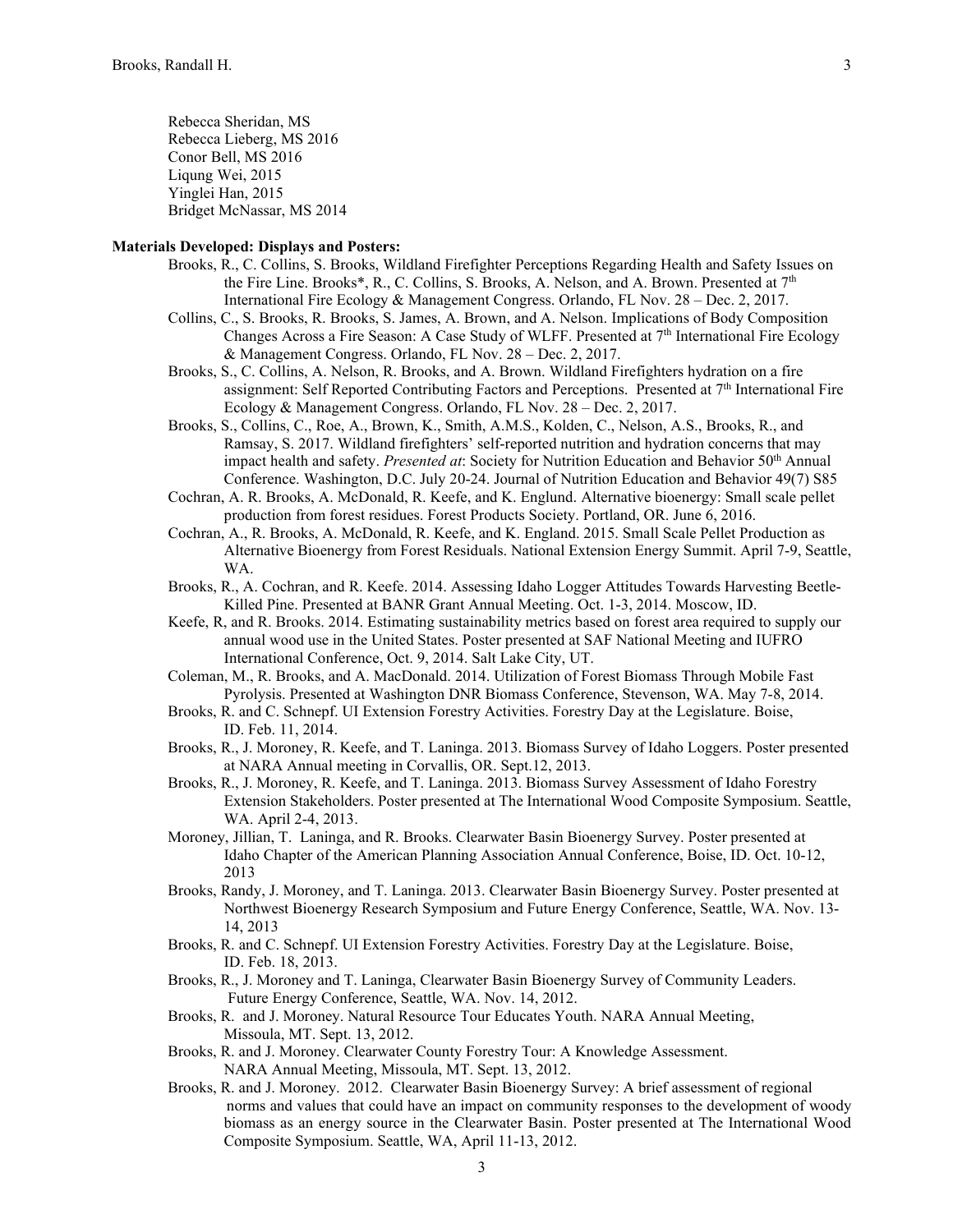- Moroney, J. and R. Brooks. Clearwater Basin Bioenergy Survey. The International Wood Composite Symposium. Seattle, WA. April 12, 2012
- Brooks, R.H. Forestry Tour Educates Teachers and Youth. National Workshop on Climate and Forests: Flagstaff, AZ. May 17, 2011
- Brooks, R.H. Drip Irrigation Demonstration Model. Water-wise Landscaping. Lewiston Orchards Irrigation District Annual Meeting. Lewiston, ID. April 20, 2010.
- Hart, K.N., Brooks, R.H., Guy, S.O. and H Kok, On Farm Evaluation of Slow-Release Nitrogen for Direct Seeded Winter Wheat Production in High Precipitation Areas of North Central Idaho. PNW Direct Seed Conference, 2010 PNW Direct Seed Conference, Kennewick, WA, January 20-21, 2010.
- Brooks, R.H., Hart, K.N., Barton, D.L., and J.A. Church. Managing small acreages for pasture production. Joint Council of Extension Professionals and University of Idaho Legislative Poster Session Boise, ID Jan. 25, 2006.
- Hart, K.N., Barton, D.L., Brooks, R.H., and J.A. Church. Pasture Management for Smaller Acreages. National Association of County Agricultural Agents Annual Meeting, Buffalo, NY. July 18-21, 2005.
- Brooks, R.H. Strengthening Idaho's Forest Stewardship Skills. UI CALS Annual Conference, Moscow, ID, April 4-5, 2005.
- Brooks, R.H. UI Extension Program Opportunities. NRCS Open House. Weippe, ID. Nov. 18, 2004.
- Brooks, R.H. and C. Schnepf. Idaho's Forest Stewardship Programs. UI CALS Annual Conference, Boise, ID, April 19, 2004.
- Brooks, R.H. and C. Schnepf. Strengthening Idaho's Forest Stewardship Skills. JCEP Legislative Poster Session, Boise, ID, January 26, 2004.
- Brooks, R.H. and C. Schnepf. Idaho's Forest Stewardship Programs. Non-Industrial Private Landowners Workshop, Moscow, ID, March 22, 2004.

### **PowerPoint/Slide Presentations (shared):**

Brooks, R.H. 2016. UI Logger Safety Research. For LEAP Update. 5 presentations/shared

- Brooks, R.H. 2015. Logging Class 2 Streams to Meet Idaho FPA Requirements. For LEAP Update. 8 presentations/shared
- Brooks, R.H. 2014. Loggers Aren't Bloggers. For LEAP Update. 8 presentations/shared
- Brooks,R.H. 2013. Forest Streams and Riparian Areas. For LEAP Update. 7 presentations/shared
- Brooks, R.H. 2012. Keeping the Legacy Alive: Passing on the Family Forest. For Family Ties Workshops
- Brooks, R.H. 2011. Maintaining Forest Roads and Drainage Structures. For LEAP Update training
- Brooks, R.H. 2010. Interpreting Pesticide Labels. For Current Topics in Forest Health.
- Brooks, R.H. 2009, Seeding Forest Roads and Skid Trails. For Current Topics in Forest Health.
- Brooks, R.H. 2008. Precommercial Thinning and Pruning. For Logger Education Update Training.
- Brooks, R.H. 2007. Measuring Trees: Inventorying Your Forest. For Logger Education Update Training.
- Brooks, R.H. 2005. An Introduction to Soils, Fertilizers, and Pesticide Safety. For Master Gardener Training.

Brooks, R.H. 2002. Fate of Pesticides in the Environment. For Pesticide Applicators Training.

# **Courses Developed: Workshops, Seminars, etc. (offered annually or bi-annually):**

- LEAP (Logger Education to Advance Professionalism) (three-day program: organized, moderated, presented 1 day on water quality, riparian areas, soils, and road building and led field exercises). Annually from 1997-present- in various north central Idaho locations.
- LEAP Update (1.5 day program: co-organized, moderated, presented). Annually from 2004-present- in various Idaho locations.
- Forestry Shortcourse (six, three-hour sessions) (organized, moderated, and presented on: Forest Management Planning, Forest Ecology and Structure, Forest Insects & Disease, Silviculture, Forest Wildlife Habitat, Forest Recreation and Other Forest Resources, Planning Forest Activities, Forest Management Goal Setting, & Economics and Keeping Records - roughly 13 hours). Semi-Annually.
- Scaling and Marketing Private Timber (co-organized, moderated, presented on: "Professional Forestry Assistance" and "Increasing Timber Sale Profits"). Annually from 1997-present in various north central Idaho locations.

South Idaho Forestry Field Day and Stewardship Tour. (organized, moderated, presented). 2014, 2015. Latah County Forest Stewardship Tour (organized, moderated, presented). Annually since 2013. UI Experimental Forest Field Day (co-organized w. Keefe). Princeton, ID. Bi-annually since 2013. Safely Using Herbicides in Forestry (co-organized, presented). Coeur d'Alene, ID. Annually since 2013. Plant Your Seedlings Properly. (organized, moderated, presented). Moscow, ID. Annually since 2013.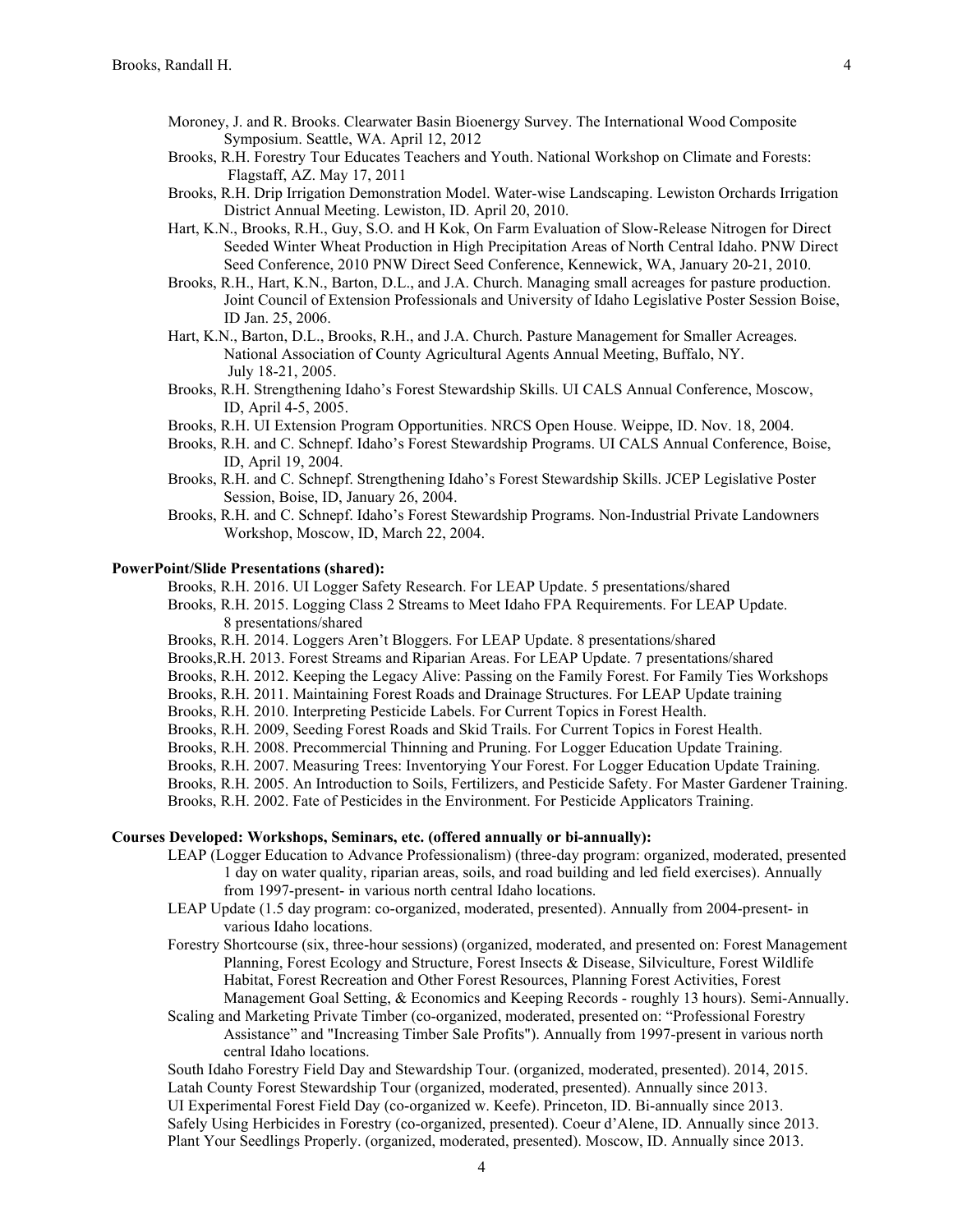- Current Topics in Forest Health (organized, moderated, presented). Orofino, ID. Annually, 2nd Thursday in December since 1997.
- Growing Superior Tree Seed. Presented on: "Cultural Methods to Stimulate Cone Production", Moscow, ID. August 2003. Offered in north central Idaho bi-annually.

Measuring Your Trees. (organized and presented). Offered annually in north-central Idaho. 2009-present. Forest Insects & Disease Field Day (co-organized and co-presented). Annually in various north central Idaho locations from 1998-present.

Thinning & Pruning Field Day (organized and presented) Bi-annually from 1998-present in various north central Idaho locations.

- An Introduction to Conservation Easements (organized, moderated, presented on conservation easements) Offered annually since 2004 (4 sessions) in various north central Idaho locations.
- Upper Clearwater Master Gardeners Program (co-organized, moderated, and presented on soils and fertilizers, pesticide safety, and pruning trees and shrubs.). Eleven, three hour sessions on various topics related to horticulture, gardening, etc). Bi-annually in north central Idaho since 1997. (8 sessions).
- Pasture Management Workshop (co-organized, moderated, and presented on soil management). Two, three hour sessions on pasture management. Annually in north central Idaho since 2004. (8 sessions).
- Upper Clearwater Farm and Forest Fair (co-organized, moderated, and presented on forestry issues). 2 day, 10 session fair on forestry and agriculture oriented to  $5<sup>th</sup>$  grade students and teachers in north central Idaho. Offered annually since 1997. (14 sessions).
- Using Your GPS Unit (co-organized, moderated, and presented). Eight hours (4 hr. class room & 4 hr field session) on using GPS units. Offered annually in north central Idaho since 2006. (11 sessions).
- ` Clearwater County Sixth Grade Forest and Natural Resources Tour (organized, directed, moderated, and presented on water quality). 3 day, 2 night camp and field tour of forestry and natural resource topics. Annually at Headquarters, ID, since 1996. (16 sessions).
- CLLN 4-H Camp (co-organized, moderated, presented a class). Offered annually to Clearwater, Latah, Lewis, and Nezperce County 4-H members. Held at Camp Wooten, Dayton, WA. Annually, 3rd weekend in July.
- Clearwater County 4-H Market Animal Weigh-In Workshops. Organize, moderate, and present on market animal topics. 3 workshops for beef, swine, and sheep species. Annually since 1996. (42 sessions).

## **Invited Presentations**

- Brooks, R. Fatigue on the Fireline. USDA Forest Service Nez-Clear Annual Meeting. Grangeville, ID. May 5, 2019.
- Brooks, R., and C. Collins. 2018. Wildland Firefighter Perceptions Regarding Health and Safety Issues on the Fire Line: Assessing Fatigue. USDA Forest Service Region 1 Health and Safety Officers Training. Missoula, MT. March 15, 2018.
- Make Your Own Wood Pellets (Out of Forest Residuals?). R. Brooks\* and A. Cochran. Biomass Utilization Workshop, Grangeville, ID 11/9/17
- Using Actigraph ReadiBands to connect wildland firefighter sleep patterns and physiology. Brooks\*, R. C. Collins, and S. James. Off The Grid 2017: Real-Time Positioning and Mobile Data Solutions for Natural Resources, Coeur d'Alene, ID 11/2/17

Extension Forestry in Idaho: Engaging Stakeholders. FOR 501 Seminar Series. Moscow, ID. Feb. 17, 2016

Idaho Forests: The Good, the Bad, and the Ugly. Leadership Idaho Agriculture Class 36. Moscow, ID. Nov. 3, 2015.

Methods of Thinning and Pruning. UI Experimental Forest Field Day. Troy, ID. Sept. 26, 2015.

- Make Your Own Wood Pellets Out of Forest Residuals. National Extension Energy Summit. April 7-9, 2015. Seattle, WA.
- Laying the Foundation for Success UI Forest Resources Program. American Forest Resource Council. Annual Meeting. April 7-9, 2015. Portland, WA.

Make Your Own Wood Pellets (Out of Forest Residuals)? Small Log Conference. Spokane, WA. March 24-26, 2015.

- Natural Resource Opportunities for Youth in Idaho. ISWCD Annual Mtg. Nov. 16, 2014
- Fun With Forestry. 2 Presentations at UI Ag Days. Moscow, ID. Sept. 26, 2014
- Extension Forestry Efforts in Idaho. ALC Annual Mtg. CDA, Sept. 6, 2014.

Biomass Opportunities in the PNW. WCC Annual Mtg, Richland, WA. Sept. 20, 2014

UI Extension Forestry Update. ILRCC Annual Mtg. McCall, ID. May 4, 2014.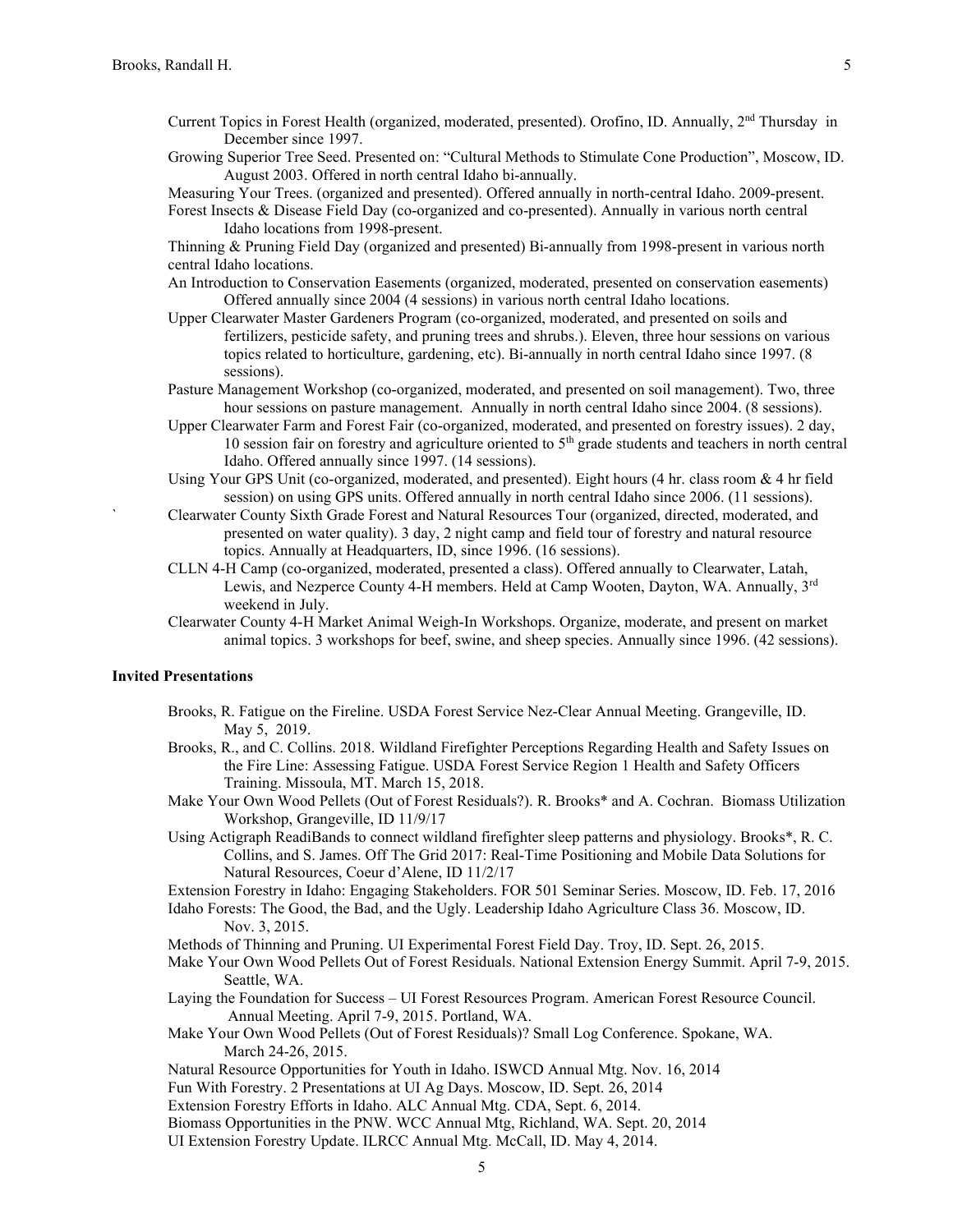| Fate of Pesticides in the Environment. UI Safely Using Herbicides in Forestry. Moscow, ID. Mar. 21, 2014.<br>Idaho Loggers Aren't Bloggers. 7 presentations to UI Extension Forestry LEAP Update Workshops.<br>(Sandpoint, Coeur d'Alene, St. Maries, Moscow, Orofino, Kamiah, McCall) |
|----------------------------------------------------------------------------------------------------------------------------------------------------------------------------------------------------------------------------------------------------------------------------------------|
| UI Extension Forestry Activities. OHS Science Class. Orofino, ID. Feb. 19, 2014.                                                                                                                                                                                                       |
| Reading and Interpreting Pesticide Labels. UI Extension Pesticide Applicators Workshop. Nezperce, ID.                                                                                                                                                                                  |
| Feb. 18, 2014.                                                                                                                                                                                                                                                                         |
| Fate of Pesticides in the Environment. UI Extension Pesticide Applicators Workshop. Nezperce, ID.<br>Feb. 18, 2014.                                                                                                                                                                    |
| Extension Forestry Update. Idaho Pro-logger steering committee annual mtg. Moscow, ID. Nov. 8, 2013                                                                                                                                                                                    |
| Idaho's Forests and Issues. Leadership Idaho Agriculture. Moscow, ID. Nov. 5, 2013                                                                                                                                                                                                     |
| Forestry and Water Quality (3X). Kamiah High School Science Class, Kamiah, ID. Sept. 13, 2013.                                                                                                                                                                                         |
| UI Extension Forestry Activities. Idaho ALC Annual Meeting. Coeur d'Alene, ID. Sept. 7, 2013.                                                                                                                                                                                          |
| Fun with Forestry. Spokane Odyssey Camp. Moscow, ID. May 24, 2013.                                                                                                                                                                                                                     |
| Fun with Forestry. Spokane Odyssey Camp. Moscow, ID. May 23, 2013.                                                                                                                                                                                                                     |
| Field Applications of GPS. UI Geography Club. Moscow, ID. May 1, 2013.                                                                                                                                                                                                                 |
| Handheld GPS Applications. UI Geography Club. Moscow, ID. Apr. 17, 2013.                                                                                                                                                                                                               |
| Fate of Pesticides in the Environment. Safely Using Herbicides in Forestry. Coeur d'Alene, ID.                                                                                                                                                                                         |
| Apr. 12, 2013.                                                                                                                                                                                                                                                                         |
| Keeping the Family Forest Alive. Keeping the Legacy Alive Workshop, Moscow, ID. Mar. 13, 2013                                                                                                                                                                                          |
| How Logging is Good for the Trees. Gar-Pal High School Gifted and Talented. Moscow, ID. Mar. 1, 2013.                                                                                                                                                                                  |
| An Overview of Tree Biology. Banana Belt Seminar Series. Lewiston, ID. Feb. 11, 2013.                                                                                                                                                                                                  |
| Woody Biomass Utilization in Idaho. Lewiston High School Science Calls. Lewiston, ID. Feb.6, 2013.                                                                                                                                                                                     |
| Micro-Irrigation Design and Installation. Idaho Horticulture Seminar. Boise, ID. Jan. 24, 2013.                                                                                                                                                                                        |
| Using a GPS Receiver. Whitman County, WA Law Enforcement Training Day. Colfax, WA. Nov. 1, 2012                                                                                                                                                                                        |
| Keeping the Family Forest Alive. Keeping the Legacy Alive Workshop, Moscow, ID. Mar. 13, 2012                                                                                                                                                                                          |
| Biomass Opportunities and Options. Selkirk SAF Chapter. Worley, ID. Feb. 16, 2012.                                                                                                                                                                                                     |
| Keeping the Family Forest Alive. Keeping the Legacy Alive Workshop, Cottonwood, ID. Jan. 24, 2012                                                                                                                                                                                      |
| Keeping the Family Forest Alive. Keeping the Legacy Alive Workshop, Grangeville, ID. Feb. 15, 2011                                                                                                                                                                                     |
| New and Invading Weed Species in Idaho. Family Forests Workshop, Moscow, ID. March 23, 2010.                                                                                                                                                                                           |
| Idaho Forest Management and Associated Issues. Leadership Idaho Agriculture Class 30. Moscow, ID.<br>Nov. 3, 2009.                                                                                                                                                                     |
| Seeding Forest Roads, Skid Trails and Landings. Current Topics in Forest Health. Coeur d'Alene, ID.<br>Dec. 5, 2008                                                                                                                                                                    |
| Idaho Forest Management and Associated Issues. Leadership Idaho Agriculture Class 29. Moscow, ID.<br>Nov. 4, 2008.                                                                                                                                                                     |
| Fate of Pesticides in the Environment. Lewis-Clark Valley Green Industry Conference. Nov.15, 2007.                                                                                                                                                                                     |
| Clarkston, WA.                                                                                                                                                                                                                                                                         |
| Idaho Forest Management and Associated Issues. Leadership Idaho Agriculture Class 28. Moscow, ID.<br>Nov. 6, 2007.                                                                                                                                                                     |
| Forest Management Issues and Concerns for Idaho. Leadership Idaho Agriculture Class 27. Moscow, ID.<br>Nov. 1, 2006.                                                                                                                                                                   |
| Utilizing the Latest Timber Harvesting Technologies. Bennett Lumber Company Annual Meeting.<br>Clarkston, WA. March 25, 2005.                                                                                                                                                          |
| Idaho's Forests and Their Issues. Leadership Idaho Agriculture Class XXV. Moscow, ID. April 12, 2005.                                                                                                                                                                                  |
| Leadership Opportunities for ESP Members. Public Issues Leadership Development National Meeting,<br>Washington, DC, April 17, 2005.                                                                                                                                                    |
| Herbicides Labeled for Use in Forestry and Their Fate in the Environment. Idaho Forest Nursery Growers<br>Association. Lewiston, ID. Oct. 19, 2004.                                                                                                                                    |
| A Background on Idaho's Family Forests. Women in Timber Annual Meeting. Lewiston, ID. Oct. 23, 2004.                                                                                                                                                                                   |
| Idaho's Forests and Their Issues. Leadership Idaho Agriculture Class XXIV. Moscow, ID. Nov. 3, 2004.                                                                                                                                                                                   |
| Status of Logger Education in the Pacific Northwest, Forest Management: Challenges for Private Timber in                                                                                                                                                                               |
| the Inland Northwest, Moscow, ID March 24, 2003.                                                                                                                                                                                                                                       |
| Watershed management practices. UI FWR Watershed Class. Moscow, ID. Nov. 5, 7, and 12, 2001.                                                                                                                                                                                           |
| What water quality means to cattle producers. Bonner/Boundary Cattle Association Mtg. Sandpoint, ID.<br>Apr. 18, 1998.                                                                                                                                                                 |

Water quality and stream restoration practices. North Idaho Cattlemen's Annual Mtg., Sandpoint, ID. Oct 17, 1998.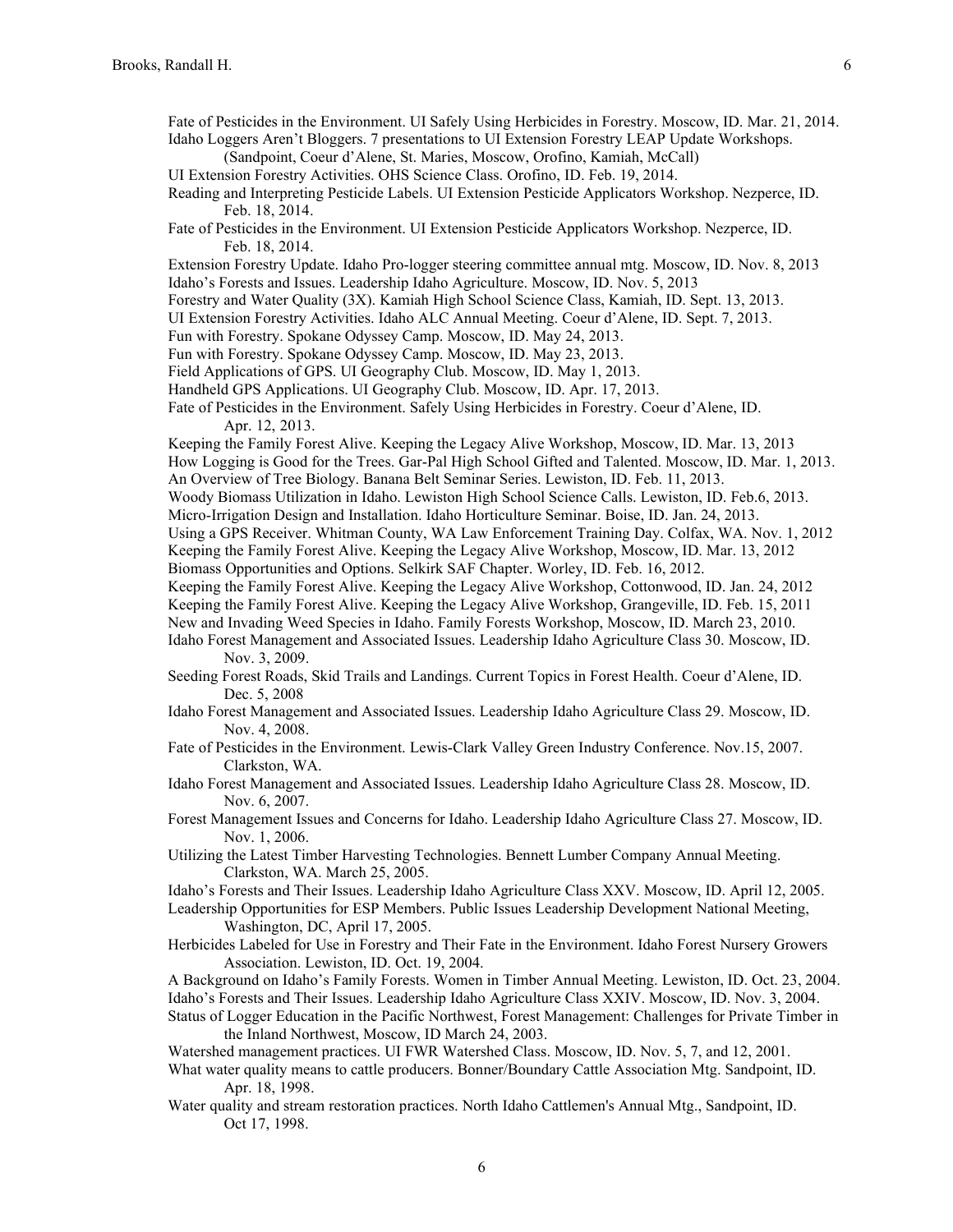Monitoring for Groundwater Contamination in Idaho's Snake River Plain Aquifer. Michigan Technological University Traveling Professor Seminar Series, Houghton, MI. May 22, 1996.

#### **Presentations, other**

Brooks, R. Effect of Forest Harvest on the Site. LEAP. Moscow, ID. Nov. 10-12, 2020.

- Brooks, R. Planning Forest Roads and Skid Trails. LEAP. Moscow, ID. Nov. 10-12, 2020
- Brooks, R. Fate of Pesticides in the environment. UI Safely Using Herbicides Workshop. Sandpoint, ID. Nov. 6, 2020.
- Brooks, R. reading and interpreting the pesticide label. UI Safely Using Herbicides Workshop. Sandpoint, ID. Nov. 6, 2020.
- Brooks, R. 4 lectures to Lewiston High School forestry class (50 min each) 23 students via Zoom (Spring 2020)

Brooks\*, R. and C. Collins. Understanding factors contributing to wildland firefighter health and safety: Assessing sleep and fatigue on the fireline. Presented at 15th International Wildland Fire Safety Summit and 5th Human Dimensions of Wildland Fire Conference. Asheville, NC. Dec. 13, 2018.

Wildland Firefighter Perceptions Regarding Health and Safety Issues on the Fire Line: Assessing Fatigue,  $7<sup>th</sup>$  International Fire Ecology & Management Congress. Orlando, FL Nov. 28 – Dec. 2, 2017. Silviculture and Ecology of Engelmann Spruce. UI LEAP Updates. 3 locations, N. Idaho. March 2017. UI Logger Safety Research Results. UI LEAP Updates. 5 Locations N. Idaho. March 2016. Forest Practices Effects on Water Quality. LEAP. Coeur d'Alene, ID. Apr. 25 & 30, 2016. Effect of Forest Harvest on the Site. LEAP. Coeur d'Alene & Moscow, ID. Apr. 25 & 30, 2016. Planning Forest Roads and Skid Trails. LEAP. Coeur d'Alene and Moscow, ID. Apr. 25 & 30, 2016. Forest Hydrology. LEAP. Coeur d'Alene and Moscow, ID. Apr. 25 & 30, 2016. Fun with Forestry (8 presentations). UI Natural Resource Camp, Sun Valley, ID. June 25-30, 2016. Working Around Class ll Streams. UI LEAP Updates. 5 Locations in N. Idaho. March 2015. Forest Practices Effects on Water Quality. LEAP. Coeur d'Alene, ID. Apr. 25 & 30, 2015. Effect of Forest Harvest on the Site. LEAP. Coeur d'Alene & Moscow, ID. Apr. 25 & 30, 2015. Planning Forest Roads and Skid Trails. LEAP. Coeur d'Alene and Moscow, ID. Apr. 25 & 30, 2015. Forest Hydrology. LEAP. Coeur d'Alene and Moscow, ID. Apr. 25 & 30, 2015. Fun with Forestry (8 presentations). UI Natural Resource Camp, Sun Valley, ID. June 24-229, 2015. Leadership Philosophies and Styles. FRFS Dept. Presentation for Dept. Head, Moscow, ID Oct. 20, 2015 Fun with Forestry (8 presentations). UI Natural Resource Camp, Sun Valley, ID. June 23-27, 2014. Forest Practices Effects on Water Quality. LEAP. Coeur d'Alene, ID. Apr. 25 & 30, 2014. Effect of Forest Harvest on the Site. LEAP. Coeur d'Alene & Moscow, ID. Apr. 25 & 30, 2014. Planning Forest Roads and Skid Trails. LEAP. Coeur d'Alene and Moscow, ID. Apr. 25 & 30, 2014. Forest Hydrology. LEAP. Coeur d'Alene and Moscow, ID. Apr. 25 & 30, 2014. UI Extension Forestry Activities. Idaho Pro Logger Steering Committee Mtg. Moscow, ID. Nov. 8, 2013. How to Choose the Right Leave Trees. UIEF Field Day. Princeton, ID. July 20, 2013. Forest Thinning and Pruning Techniques. UI Extension Forest Thinning & Pruning Field Day.

- Moscow, ID. July 19, 2013.
- All About Forestry (8 presentations). UI Natural Resource Camp, Sun Valley, ID. June 24-28, 2013.
- Forest Streams and Riparian Areas. LEAP Update, Cascade, ID. May 15, 2013.
- Forest Practices Effects on Water Quality. Coeur d'Alene, ID. Apr. 25, 2013.
- Effect of Forest Harvest on the Site. Coeur d'Alene, ID. Apr. 25, 2013.
- Planning Forest Roads and Skid Trails. Coeur d'Alene, ID. Apr. 25, 2013.
- Forest Hydrology. LEAP. Coeur d'Alene, ID. Apr. 25, 2013.
- Plant Your Forest Seedlings Properly. UI Extension Tree Planting Workshop. Moscow, ID. Apr. 19, 2013.
- Forest Streams and Riparian Areas. LEAP Update, Orofino, ID. Mar. 29, 2013.
- Forest Streams and Riparian Areas. LEAP Update, St. Maries, ID. Mar. 26, 2013.
- Geospatial Soil Risk Assessments and BMP Development for Biomass Harvesting. LEAP Update, St. Maries, ID. Mar. 26, 2013.
- Forest Streams and Riparian Areas. LEAP Update, Sandpoint, ID. Mar. 19, 2013.
- Forest Streams and Riparian Areas. LEAP Update, Moscow, ID. Mar. 14, 2013.
- Forest Streams and Riparian Areas. LEAP Update, Post Falls, ID. Mar. 5, 2013.
- Real Men Read. Orofino High School 9<sup>th</sup> Grade English. Orofino, ID. Feb. 13, 2013.
- Using Surveymonkey to Reach Stakeholders. Lewiston High School Science. Lewiston, ID. Jan. 29, 2013.
- A GPS Orientation  $(4 1)$  hour presentations). Colfax  $6<sup>th</sup>$  Grade Class. Camp Grizzly, Princeton, ID. Sept. 20, 2012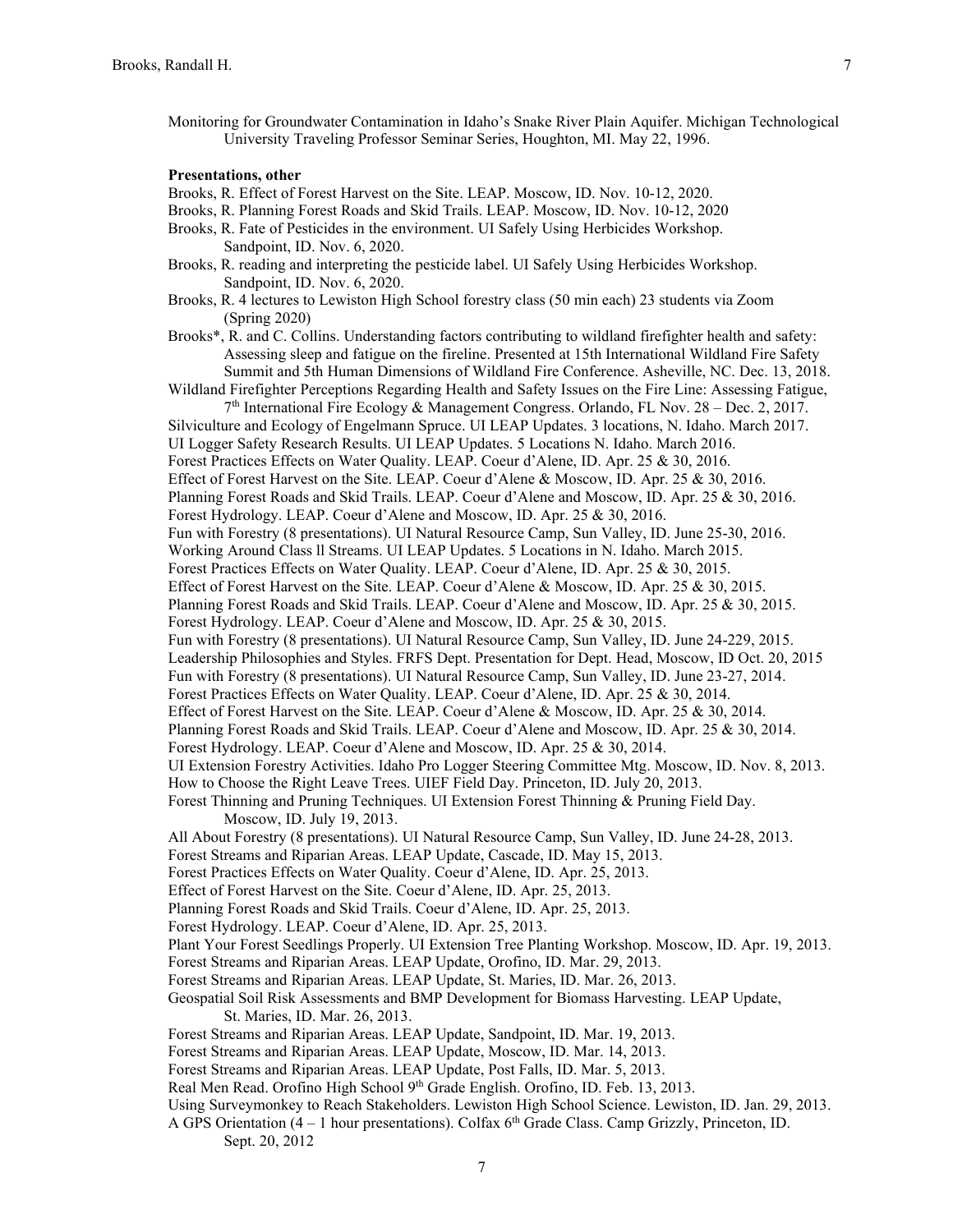- Forest Issues and Policies. Dr. Joe Geunthner's UI CALS Resource Policy Class (3 1 hour presentations). Camp Wittman, Tamany, ID. Sept 19, 2012.
- Clearwater County Forestry Tour. Orofino 6<sup>th</sup> Grade Class. Orofino, ID. May 16, 2012.
- Extension Forestry. Orofino Elementary School 6&7<sup>th</sup> Grades. Orofino, ID. Feb. 8, 2012.
- Biomass Grant Opportunities for Youth. Orofino 6<sup>th</sup> Grade Class. Orofino, ID. Jan. 18, 2012.
- Forest Issues and Policies. Dr. Joe Geunthner's UI CALS Resource Policy Class (3 1 hour presentations). Camp Wittman, Tamany, ID. Sept 21, 2011
- NARA Biomass Grant Opportunities for Extension. UI Extension Administration Team. Moscow, ID. Sept. 20, 2011.
- Forest Insects and Diseases. UI Forest Insects and Disease Field Day, Cottonwood, ID. July 22, 2011.
- Soils. UI NRW Youth Camp (7 presentations), Ketchum, ID. June 27-July 1, 2011.
- Root Disease Never Sleeps. UI Extension Root Disease Workshop. Orofino, ID. June 17, 2011.
- Maintaining Forest Roads and Drainage Structures. LEAP Update
- (5 locations across north Idaho, Mar. 8, 10, 15, 17, 23, & May  $3<sup>rd</sup>$ )
- Responding to Forestry Natural Disasters. Clearwater County FAC. Feb. 25, 2011
- Forestry Tax Laws, and Controlling Access. Forestry Shortcourse. Orofino, ID. Feb. 17, 2011.
- Forestland Recreation. Forestry Shortcourse. Orofino, ID. Feb. 10, 2011.
- Silviculture. Forestry Shortcourse. Orofino, ID. Jan. 27, 2011.
- Forest Ecology. Forestry Shortcourse. Orofino, ID. Jan. 20, 2011.
- Introduction to Forest Management Planning. Forestry Shortcourse. Orofino, ID. Jan. 13, 2011.
- Reading and Interpreting Pesticide Labels Correctly. Current Topics in Forest Health. Coeur d'Alene, ID. December 10, 2010
- Opportunities and Challenges to the UI Extension Forestry Specialist Position. UI CNR Extension Forestry Specialist Position Interview. Moscow, ID. Nov. 17, 2010.
- Farm and Forest Fair Educates 5<sup>th</sup> Grade Youth. North Central Idaho Farm Bureau Winter Meeting. Orofino, ID. Nov. 10, 2010.
- Idaho Forests and Issues. Leadership Idaho Ag. Nov. 9, 2011.
- Overview of the Upper Clearwater Farm and Forest Fair. Clearwater & Lewis County Farm Bureau Annual Meeting. Orofino, ID. Nov. 10, 2010.
- Forest Issues and Policies. Dr. Joe Geunthner's UI CALS Resource Policy Class (3 1 hour presentations). Camp Wittman, Tamany, ID. Sept. 14, 2010.
- Firewise Landscaping. Upper Clearwater Community Foundation. Kamiah, ID. Aug. 2. 2010.
- Using Micro-Irrigation in Your Gardens. Lapwai Brown Bag Seminar Series. Lapwai, ID. June 10, 2010
- How GPS Works and How to Use GPS. Orofino High School Science Class. Orofino, ID. May 5&6, 2010.
- Fate of Pesticides in the Environment. UI Lewis County PAT. Nezperce, ID. Mar. 9. 2010
- Landscaping for Fire Prevention. UI Banana Belt Horticulture Series. Lewiston, ID. Feb. 23, 2010.
- Forest Issues and Policies. Dr. Joe Geunthners UI CALS Resource Policy Class (3 1 hour presentations). Camp Wittman, Tamany, ID. Sept. 30, 2009.

Using Drip Irrigation for Water Conservation. UI Banana Belt Horticulture Series. Lewiston, ID. Feb. 10, 2009.

- Drip Irrigation. UI Cultivating Success Shortcourcourse. Kamiah, ID. Dec. 10, 2008
- An Introduction to Soils. UI Cultivating Success Shortcourse. Kamiah, ID. Nov. 19, 2008

The Clearwater County Sixth Grade Forestry Tour: An Overview. Rotary Club of Orofino. Orofino, ID. Oct. 17, 2008.

- Forest Issues and Policies. Dr. Joe Geunthners UI CALS Resource Policy Class (3 1 hour presentations). Camp Wittman, Tamany, ID. Oct. 1, 2008.
- Accomplishments and Achievements for Randy Brooks. Promotion Presentation. UI Dist. 1 Faculty Mtg. Moscow, ID. Aug. 11, 2008.
- Using Watermark Moisture Sensors to Monitor Soil Moisture. Prairie Area Crop Tour, Nezperce, ID. July 1, 2008.
- Forest Insects and Diseases. UI Forest Insects and Disease Field Day, Orofino, ID. July 25, 2008.
- How to be an effective teen leader. Clearwater/Latah/Lewis/Nez Perce 4-H Camp Teen Leader Training. Moscow, ID. June 23-24, 2008.

Soils, The Pasture Foundation. UI CES Pasture Management Workshop. Moscow, ID. May 21, 2008. How GPS Systems Work. UI Extension Forestry Using Your GPS Workshop. Moscow, ID. May 9, 2008. Using Your GPS. Presented at UI Extensaion Annual Conference, Boise, ID. May 2, 2008. Pesticide Fate after Application. Professional Pesticide Applicators Training, Lewiston, ID. Mar. 6, 2008.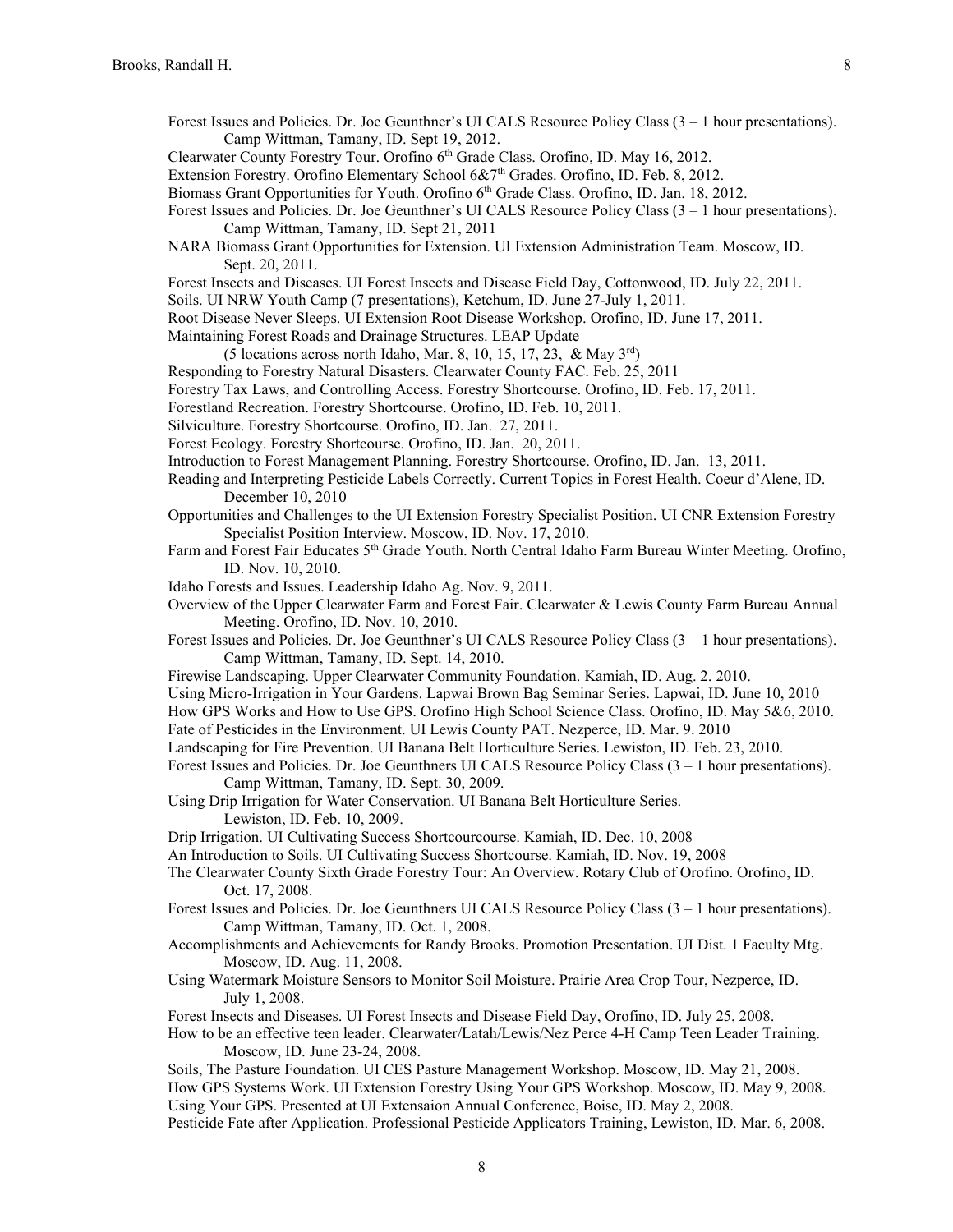- How to be an effective teen leader. Clearwater/Latah/Lewis/Nez Perce 4-H Camp Teen Leader Training. Moscow, ID. June 24-25, 2007.
- How to be an effective teen leader. Clearwater County Sixth Grade Forestry Tour Teen Leader Training. Orofino, ID. July 9, 2007.
- How Do Global Positioning Systems Work? Using Your GPS UI Workshop. Orofino, ID. May 10, 2007.

Soils, The Pasture Foundation. UI CES Pasture Management Workshop. Kamiah, ID. May 2, 2007.

- How to Test Your Soil. UI CES Pasture Management Workshop Field Day. Kamiah, ID. May 4, 2007.
- Soils, Fertilizers, and Pesticides. UI CES Master Gardener Program. Kamiah, ID. Mar. 9, 2006.
- Fate of Pesticides in the Environment. Lewis County Private Pesticide Applicators Meeting. Nezperce, ID. March 14, 2006.
- Soils, The Pasture Foundation. UI CES Pasture Management Workshop. Riggins, ID. Apr. 18, 2006.
- Tree Diseases, and Proper Pruning. UI CES Master Gardener Program, Kamiah, ID. May 4, 2006.
- Fire and the Ecosystem  $(5 1)$  hour presentations). CLLN 4-H Camp. Dayton, WA. July 8-9, 2006.
- Forestry Issues and Policies. Dr. Joe Geunthners UI CALS Resource Policy Class (3 1 hour presentations). Sept. 26, 2006.
- Fate of Pesticides in the Environment. Lewis County Private Pesticide Applicators Meeting. Nezperce, ID. March 2, 2005.
- Forestry Issues and Policies. Dr. Joe Geunthners UI CALS Resource Policy Class (3 1 hour presentations). Oct. 5, 2005.
- What Extension Can Offer You. Fraser Grange 100<sup>th</sup> Anniversary Annual Meeting. Fraser, ID. Mar. 8, 2004.
- Fate of Pesticides in the Environment. Lewis County Private Pesticide Applicators Meeting. Nezperce, ID. March 10, 2004.
- The Clearwater County 6<sup>th</sup> Grade Forestry Tour. Orofino Elementary School 6<sup>th</sup> Grade. May 17, 2004.
- Water Quality and Forestry. Orofino High School Science and Biology Classes.  $(6 1)$  hour presentations). May 31, 2004.
- Forestry Issues and Policies. Dr. Joe Geunthner's UI CALS Resource Policy Class (3- 1 hour presentations). Oct. 16, 2004.
- Fate of Pesticides in the Environment. Professional Pesticide Applicators Training, Lewiston, ID. March 5, 2003.
- Rodent Control Options. Weed Control on Small Acreages, Orofino, ID. March 11, 2003
- Come on the Sixth Grade Forestry Tour. Orofino Elementary School 6th Grade. Orofino, ID. May 16, 2003.
- How to be an effective teen leader. Clearwater/Latah/Lewis/Nez Perce 4-H Camp Teen Leader Training. Camp Wittman, Tammany, ID. June 18, 2003.
- How to be an effective teen leader. Clearwater County Sixth Grade Forestry Tour Teen Leader Training. Orofino, ID. July 14, 2003.
- An introduction to forest resources and policies. Dr. Joe Guenthner's Ag and Natural Resource Policy Class, (3- 1 hour presentations). Moscow, ID, Oct. 8, 2003.
- Farm and Forest Fair Educates Public about Ag and Natural Resources. Western Region County Agents Professional Improvement Conference. Las Vegas, NV. Oct. 27, 2003.
- Fate of Pesticides in the Environment. Professional Pesticide Applicators Training, Lewiston, ID. Mar. 7, 2002.
- Pruning methods and techniques. Upper Clearwater Master Gardeners. Craigmont, ID. Mar. 13, 2002.
- Pesticide Labels and Pesticide Safety. Potlatch Foresters Professional Training, Kendrick, ID. Mar. 10, 2002. Irrigation methods for water conservation. UI Xeriscape Workshop, Lewiston, ID. Apr. 30, 2002.

An introduction to forestry. Orofino Elementary  $6<sup>th</sup>$  Grades. May 30, 2002.

Introduction to natural resources. UI 4-H Teen Conference. Jun 10-15, 2002.

Introduction to Forestry. Idaho Co. 4-H Camp. Jun. 19, 2002.

- An overview of the Clearwater County 6<sup>th</sup> Grade Forestry Tour. Orofino Rotary Club. July 3, 2002.
- How to be an effective teen leader. Clearwater County Sixth Grade Forestry Tour Teen Leader Training. Orofino, ID. July 15, 2002.
- The Water Cycle, (5 presentations) Clearwater County 6<sup>th</sup> Grade Forestry Tour, Headquarters, ID. Jul. 18, 2002.
- Streamwalk and water quality, 5 presentations. CLLN 4-H Camp, Dayton, WA. July 20-21, 2002.
- An Introduction to forestry practices. Upper Clearwater Teachers Forestry Tour (We Grow Full Circle), Kamiah, ID. July 23-24, 2002.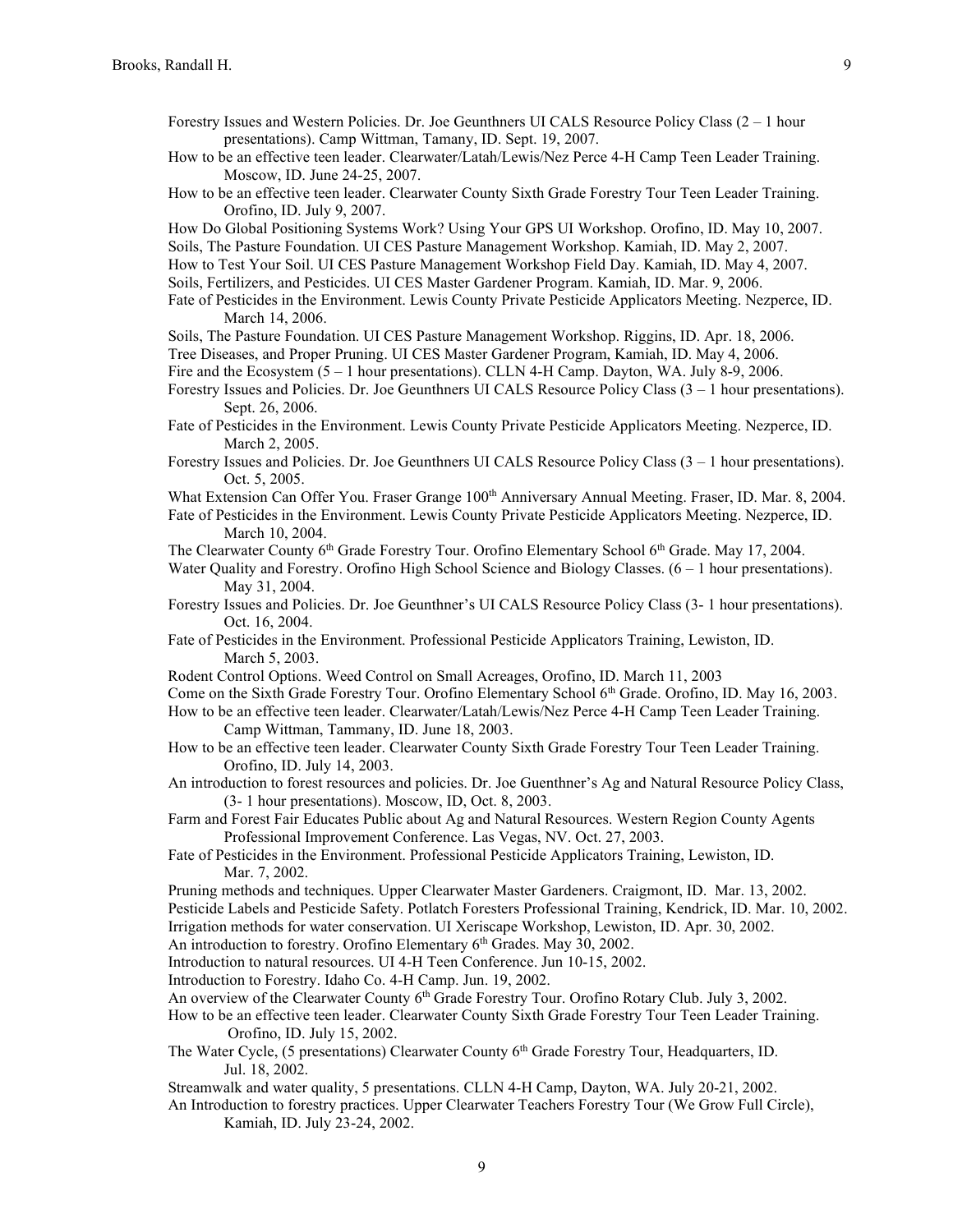- Forestry (3 outdoor presentations). NW Agribusiness Leadership Conference. Camp Wittman, Tamany, ID. Oct. 22, 2002.
- Fun with Forestry. Idaho State 4-H Leaders Forum, Boise, ID. Nov. 10, 2002.
- Applying forestry skills to after-school programs. Centers for Discovery After-School Program Site Coordinators and staff. Kamiah, ID. Nov. 13, 2002.
- Pruning fruit and landscape trees. Kamiah Tree Improvement Committee. Kamiah, ID, Dec. 10, 2002.
- Fate of pesticides in the environment. Professional Pesticide Applicators Training, Lewiston, ID. Feb. 27, 2001.
- An overview of herbicides labeled for forestry applications in Idaho. Farm Bureau Mtg. Orofino, ID. Mar. 1, 2001.
- Best management practices for gardeners. Idaho Home\*A\*Syst Workshop. Lewiston, ID. Mar. 8, 2001. My leadership Idaho agriculture experience. LIA Class 17, Moscow, ID. Apr. 10, 2001.
- How to be an effective teen leader. Clearwater County Sixth Grade Forestry Tour Teen Leader Training. Orofino, ID. July 5, 2001.
- The Water Cycle, 5 presentations at the Clearwater County 6<sup>th</sup> Grade Forestry Tour, Headquarters, ID. Jul. 11, 2001.
- Forestry (3 outdoor presentations). NW Agribusiness Leadership Conference. Camp Wittman, Tamany, ID. July 18, 2001.
- Extension in the 21st century and the role of the District Director. Interview for UI CES District 1 Director position. Moscow, ID. July 19, 2001.
- Stream Walk (5 Classes). Clearwater, Lewis, Latah, and Nez Perce County 4-H Camp. July 21-22, 2001.
- Urban irrigation and water management principles. Water Conserving Landscapes: A Xeriscape Seminar for Homeowners. Lewiston, ID. Aug. 30, 2001.
- Pruning fruit and ornamental trees. Extension Pruning Workshop. Orofino, ID. Nov. 8, 2001.
- Angling Skills for 4-H Leaders. 4-H Sportfishing Leader Training. Sandpoint, ID. Jan. 15, 2000.
- Water Quality Issues. NRCS Water Quality Meeting. Weippe, ID. Feb. 8, 2000.
- Water Quality Issues. NRCS Water Quality Meeting. Fraser, ID. Feb. 8, 2000.
- Fate of Pesticides in the Environment. Professional Pesticide Applicators Training. Lewiston, ID. Mar. 6, 2000.
- Child Protection Training. New 4-H Leader Training. Orofino, ID. Mar. 18, 2000.
- Pruning Backyard Trees and Shrubs. Pruning Workshop. Kamiah, ID. Mar. 25, 2000.
- How to be an effective teen leader. Clearwater/Latah/Lewis/Nez Perce 4-H Camp Teen Leader Training. Lewiston, ID. July 6, 2000.
- How to be an effective teen leader. Clearwater County Sixth Grade Forestry Tour Teen Leader Training. Orofino, ID. July 5, 2000.
- The Water Cycle, 5 presentations at the Clearwater County  $6<sup>th</sup>$  Grade Forestry Tour, Headquarters, ID. July13, 2000.
- Stream Walk (5 Classes). Clearwater, Lewis, Latah, and Nez Perce County 4-H Camp. July 15-16, 2000. Phosphorous and Nitrogen Movement in Soils. USDA Water Quality Meeting. Weippe, ID. Aug. 24, 2000. Watershed management practices. UI FWR Watershed Class. Moscow, ID. Nov. 13, 15, and 20, 2000. Pruning fruit and ornamental trees. Extension Pruning Workshop. Orofino, ID. Nov. 14, 2000.
- Forest insects and diseases of north Idaho. UI Plant Protection Seminar. Moscow, ID. Jan. 4-6, 1999.
- Personal and public safety using pesticides. Professional Pesticide Applicators Training and Testing. Genessee, ID. Mar. 1, 1999.
- Fate of pesticides in the environment. Professional Pesticide Applicators Training and Testing. Genessee, ID. Mar. 2, 1999.
- Pesticides rules and regulations. Idaho Home-A-Syst Workshop. Lewiston, ID. Mar. 16, 1999.
- Child protection training. Inland Empire Natural Resource Youth Camp Teen Leader Training. Post Falls, ID. March 20, 1999.
- Raising, fitting and showing 4-H pigs. 4-H Swine Workshop. Orofino, ID. Apr. 8, 1999.
- Taking care of your 4-H beef project. Clearwater County 4-H Beef Spring Weigh-in. Orofino, ID. Apr. 24, 1999.
- Taking care of your market swine project. Clearwater County 4-H Swine Weigh-in. Orofino, ID. Jun 12, 1999.
- Forestry (10 presentations/class sessions). Inland Empire Natural Resources Youth Camp. Harrison, ID. Jun. 14-18, 1999.
- How to be an effective teen leader. Clearwater/Latah/Lewis/Nez Perce 4-H Camp Teen Leader Training. Lewiston, ID. Jun. 22, 1999.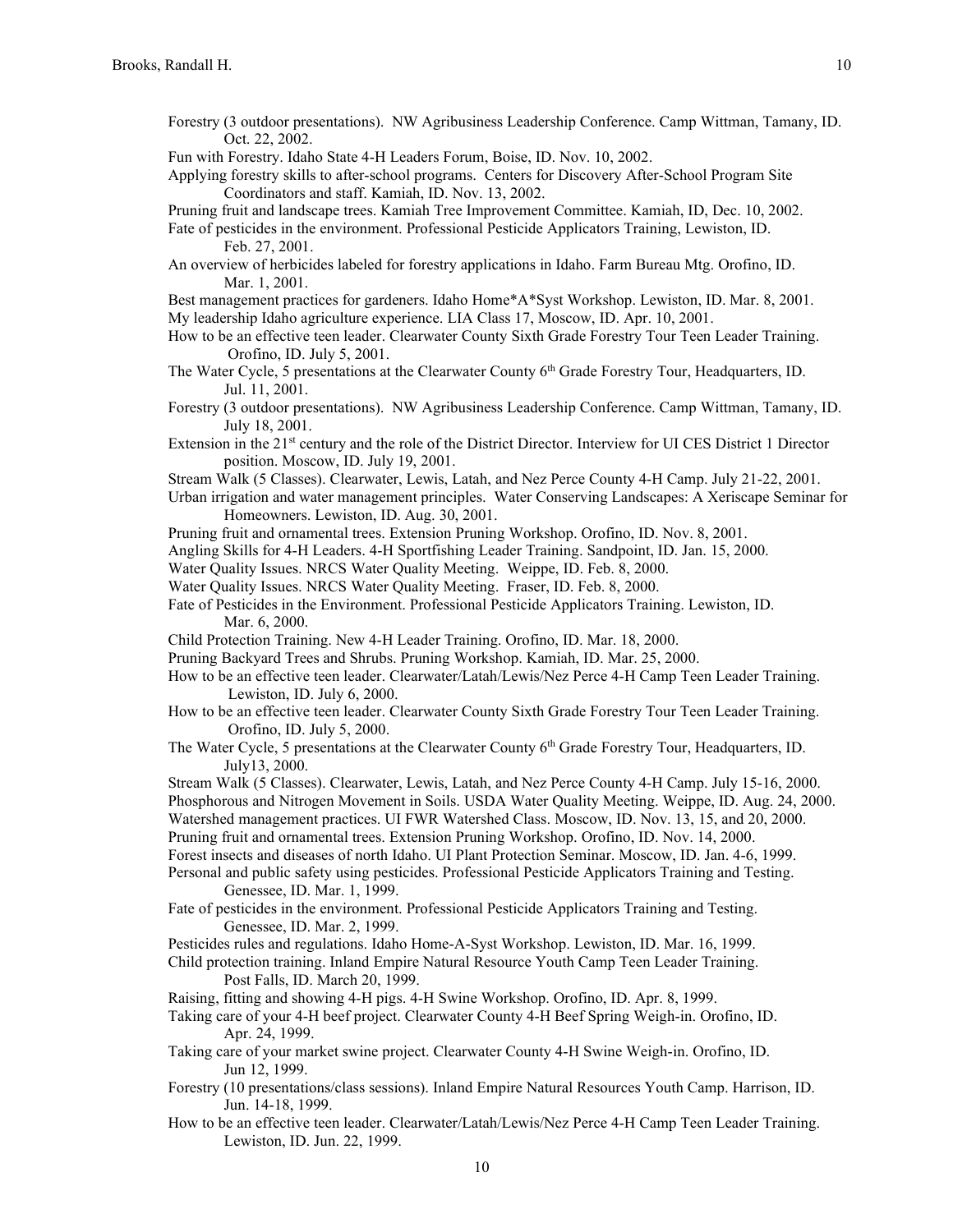- How to be an effective teen leader. Clearwater County Sixth Grade Forestry Tour Teen Leader Training. Orofino, ID. Jun. 30, 1999.
- The Water Cycle, 5 presentations at the Clearwater County  $6<sup>th</sup>$  Grade Forestry Tour, Headquarters, ID. Jul. 8, 1999.

Rappelling. Clearwater, Lewis, Latah, and Nez Perce County 4-H Camp. July 17-18, 1999.

Pruning Trees and Shrubs. Pruning Workshop. Kamiah, ID. Nov. 9, 1999.

Accomplishments and Achievements for Randy Brooks. P&T Presentation. UI District 1 Faculty Mtg. Sept. 2, 1999.

Angling Skills for 4-H Leaders. 4-H Sportfishing Leader Training, Ketchum, ID. Sept. 25-25, 1999. Nitrogen Management for Potato Varieties. Soil Science Position Interview.Moscow, ID. Oct. 18, 1999. The Role of an Extension Specialist in Irrigated Ag. Soil Science Position Interview. Twin Falls, ID.

Oct. 19, 1999.

Forest practices effects on water quality. Logger Education to Advance Professionalism. St. Maries, ID. Nov. 4, 1999.

11 Soils and soil fertility. Farm Home Borrowers Training, Craigmont, ID. Jan. 29, 1998. The systems approach to livestock judging. Twin Ridge 4-H Club. Orofino, ID. Feb**.** 21, 1998. Child Protection and other 4-H information. New 4-H leaders training, Orofino, ID. Feb. 26, 1998. How to prune trees. Extension Pruning Workshop, Orofino, ID. Feb. 28, 1998. Child Protection and other 4-H information. New 4-H leaders training, Weippe, ID. Mar. 5, 1998. All about 4-H rabbits and chickens. Clearwater Headstart Program. Orofino, ID. Apr. 15, 1998. Forestry basics. Earth Day 4<sup>th</sup> Grade Activity Day. Orofino, ID. Apr. 22, 1998. The systems approach to livestock judging. Clearwater County 4-H Spring Beef Show. Orofino, ID. Apr. 25, 1998. Drip irrigation for home owners. Advance Master Gardener Training. Orofino, ID. Apr. 27, 1998. Come join the  $6<sup>th</sup>$  grade forestry tour. Orofino Elementary School  $6<sup>th</sup>$  graders. Orofino, ID. May 15, 1998. Forestry for 4-H'ers. Idaho County 4-H Camp. Camp 3 Meadows, Clearwater Co. Jun. 11, 1998. Forestry (10 presentations). Inland Empire Natural Resource Youth Camp (IENRYC). Harrison, ID. Jun. 14-20, 1998. Child protection and teaching principles. IENRYC Instructors. Harrison, ID. Jun 14, 1998. What to expect at 4-H camp. CLN 4-H Camp Teen Leader Training. Orofino, ID. Jun. 23, 1998. The Water Cycle, 5 presentations at the Clearwater County 6<sup>th</sup> Grade Forestry Tour, Headquarters, ID. Jul. 9, 1998. Irrigation Practices. Small farms for fun and profit. Lewiston, ID. Aug. 14, 1998. An overview of forest herbicides and their mode of action. UI Nursery Pesticide Workshop, Moscow, ID. Oct. 1, 1998. Introduction to Special Forest Products. Income Opportunities from Natures Free Bounty. Moscow, ID. Nov. 7, 1998. Calibrating backpack sprayers. NCIA Horticulture Recertification Seminar. Orofino, ID. Jan. 15, 1997. Understanding herbicide resistance. NCIA Horticulture Recertification Seminar. Orofino, ID. Jan. 15, 1997. An introduction to soils. FmHA Borrower Farm Financial Training, Craigmont, ID. Jan. 16, 1997. Calibrating backpack sprayers. NCIA Horticulture Recertification Seminar. Moscow, ID. Jan. 23, 1997. Understanding herbicide resistance. NCIA Horticulture Recertification Seminar. Moscow, ID. Jan. 23, 1997. Understanding the new 4-H enrollment forms. 4-H Leaders Training, Orofino, ID. Jan 23, 1997. Understanding the new 4-H enrollment forms. 4-H Leaders Training, Weippe, ID. Jan 30, 1997. A background on the Cooperative Extension System. Clearwater Valley Hospital Auxillary. Feb. 3, 1997. Child protection act and 4-H. Teen Leader Training, Orofino, ID. Feb. 7, 1997. Pruning trees properly. Pruning shortcourse. Orofino, ID. Feb. 27, 1997. A background on the Cooperative Extension System. Kiwanis Club, Orofino, ID. Mar. 11, 1997. Understanding the herbicide label. Clearwater County Weed Fair, Orofino, ID. Mar. 22, 1997. Understanding the water cycle. Orofino Elementary School 2 grade, Orofino, ID. Mar. 26, 1997. All about chickens and rabbits at Easter time. Clearwater County Head Start, Orofino, ID. Mar. 27, 1997. Law Day in Clearwater County. Promote understanding of Extension's role at the county level, Apr. 5, 1997. Welcome to Clearwater County. Northern Idaho Homemaker's Council Annual Meeting. Apr. 18, 1997. Having goats as pets. Clearwater County Headstart, Orofino, ID. May 6, 1997. Basic forestry in the woods. Orofino Jr. High Gifted and Talented, Orofino, ID. May 16, 1997. The job of an Extension Educator. Weippe Jr. High Career Awareness Day, Weippe, ID. May 20, 1997. Issues in Extension. District I CES County Secretaries Workshop, Orofino, ID. May 22, 1997. Preparing for the private pesticide applicators license. Training for initial exam, Orofino, ID. Jun. 2, 1997.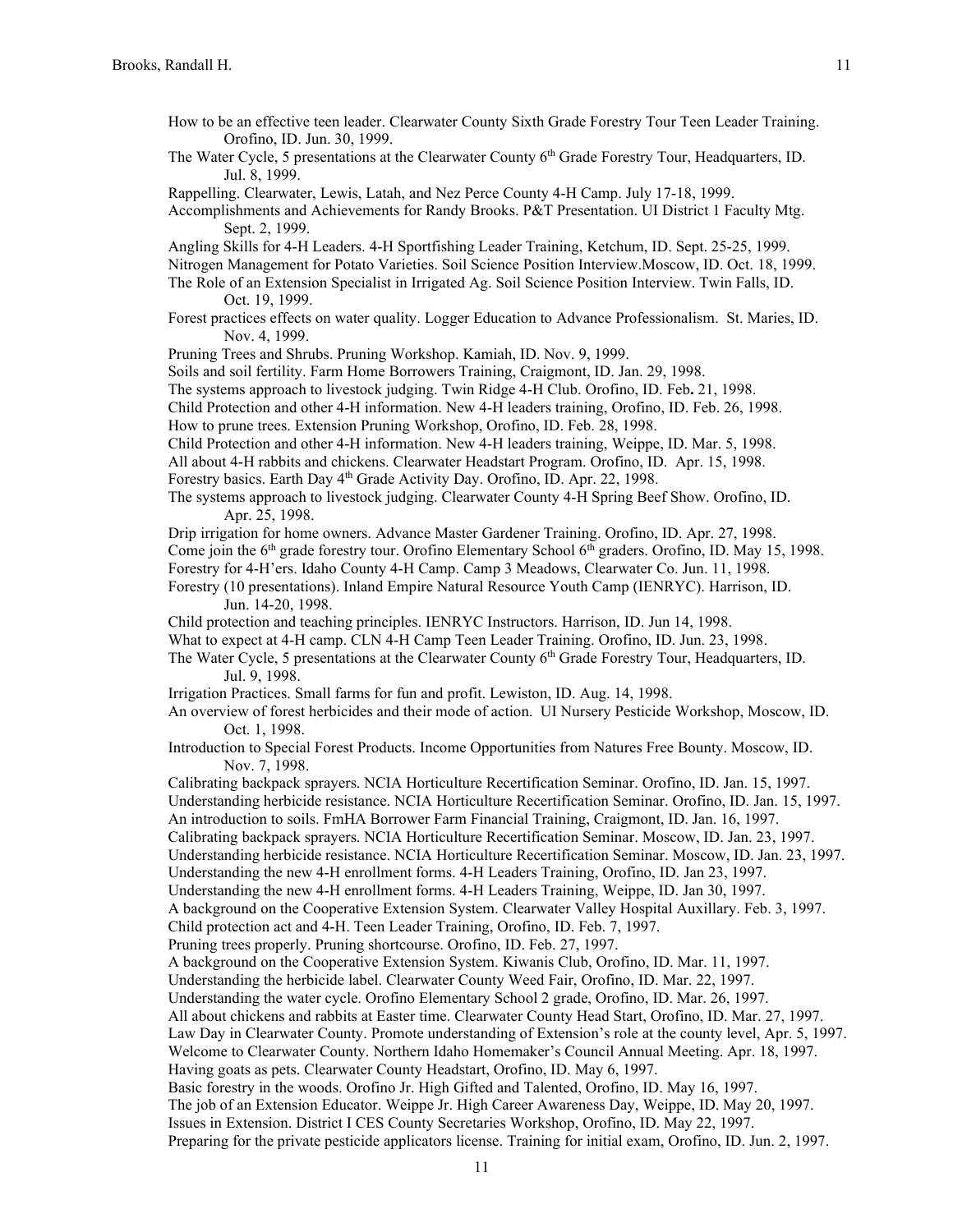- Forestry and the Environment.(10 presentations). UI Natural Resources Youth Camp. Ketchum, ID. Jun. 8-14, 1997.
- The proper use of pruning shears. Thinning and Pruning Field Day, St. Maries, ID. Jun. 21, 1997.
- Cultural Youth Exchange (CYE) to Pennington County, Minnesota. Program Leader. Jun. 24-30, 1997.

The Water Cycle, Clearwater County 6<sup>th</sup> Grade Forestry Tour, Headquarters, ID. Jul. 10, 1997.

Survival in the Outdoors, CLN 4-H Camp, July 19-20, 1997.

What is the Cooperative Extension System? Retired Federal Workers, Orofino, ID. Oct. 2, 1997.

- Landscaping for Fire Prevention, Grangeville, ID. Oct. 7, 1997.
- The Forestry 4-H Curriculum and Project, State 4-H Leaders Forum, Lewiston, ID. Oct. 12, 1997.

4-H Achievements, Peck 4-H Community Club, Peck, ID. Oct. 20, 1997.

- 4-H Achievements, Twin Ridge 4-H Community Club, Orofino, ID. Oct. 21, 1997.
- 4-H Achievements, Riverside 4-H Community Club, Orofino, ID. Oct. 25, 1997.
- 4-H Achievements, Weippe 4-H Community Club, Weippe, ID. Oct. 27, 1997.
- 4-H Achievements, Fraser 4-H Community Club, Fraser, ID. Oct. 28, 1997.
- 4-H Achievements, Pierce 4-H Community Club, Pierce, ID. Oct. 30, 1997.
- 4-H Achievements, Cavendish 4-H Community Club, Cavendish, ID. Nov. 3, 1997.
- An overview of forest herbicides and their mode of action. Current Topics in Farm and Forest Health, Dec. 12, 1997.
- 4-H opportunities in Clearwater County, Clearwater Youth Alliance, Orofino, ID. Dec. 17, 1997.
- How water can become contaminated. Murtaugh High School Eighth Grade Science Class, Murtaugh, ID. Jan.31, 1996.
- Surge Irrigation Principles and Management. CSI Irrigation Class, Twin Falls, ID. Feb. 8, 1996.
- Drip Irrigation Principles and Management. CSI Irrigation Class, Twin Falls, ID. Feb. 15, 1996.
- Sprinkler System Maintenance Avoiding Costly Breakdown in Mid-season. Idaho Power Energy Efficient Irrigation Workshop, Ashton, ID. Feb. 21, 1996.
- Sprinkler System Maintenance Avoiding Costly Breakdown in Mid-season. Idaho Power Energy Efficient Irrigation Workshop, Ririe, ID. Feb. 21, 1996.
- Environmental Garden Management. Master Gardener Training, Jerome, ID. Feb. 22, 1996.
- Environmental Garden Management. Master Gardener Training, Twin Falls, ID. Feb. 22, 1996.
- Sprinkler System Maintenance Avoiding Costly Breakdown in Mid-season. Idaho Power Energy Efficient Irrigation Workshop, Mackay, ID. Feb. 23, 1996.
- Sprinkler System Maintenance Avoiding Costly Breakdown in Mid-season. Idaho Power Energy Efficient Irrigation Workshop, Howe, ID. Feb. 23, 1996.
- Winter Survival and Water Quality. 4-H Winter Camp, Ketchum, ID. Mar. 1-2, 1996.
- Irrigation and water management in gardens. Master Gardener Training, Rupert, ID. Mar. 25, 1996.
- Garden Irrigation Management. Advanced Master Gardener Training, Twin Falls, ID. Apr. 25, 1996.
- Environmental Soils. Oakley High School FFA Envirothon Team, Oakley, ID. Apr. 1, 1996.

Environmental Soils. Declo High School FFA Envirothon Team, Declo, ID. Apr. 1, 1996.

- Environmental Soils. Burley High School FFA Envirothon Team, Burley, ID. Apr. 3, 1996.
- Environmental Soils. Raft River High School FFA Envirothon Team, Malta, ID. Apr. 3, 1996.
- Growth and Survival of Outplanted Conifer Seedlings after Soil Fumigation and Herbicide Applications in
	- the Northern Great Lakes Region. Ph.D. Dissertation Defense Seminar, Michigan Technological University, Houghton, MI. May 23, 1996.

Environmental Soils (10 presentations). UI Natural Resources Youth Camp, Ketchum, ID. Jun. 9-15, 1996. Child protection and 4-H. CLN 4-H Camp Teen Leader Training. Jun. 20, 1996.

- The water cycle. 5 presentations at the Clearwater County 6th Grade Forestry Tour. Jul. 11, 1996.
- Obtaining your pesticide applicators license. Initial training session, Orofino, ID. Jul. 15, 1996.
- What to do with your projects at the fair. Clearwater County Fair 4-H youth. Sep. 11-13, 1996.

Obtaining your pesticide applicators license. Initial training session, Orofino, ID. Sep. 23, 1996.

## Buried drip irrigation design for center pivot corners. UI Annual Conference Information Exchange. Moscow, ID. Oct. 22, 1996.

- Drip Irrigation for Home Gardens. Master Gardeners, Gooding, ID. Feb. 21, 1995.
- Drip Irrigation for Home Gardens. Master Gardeners, Hailey, ID. Feb. 21, 1995.
- Drip Irrigation for Production Agriculture. Sugarbeet Co. Reps., Mt. Home, ID. Feb. 22, 1995.
- Water Quality & Winter Survival. 4-H Winter Camp, Ketchum, ID. Mar. 4, 1995.
- Fertilizer Placement in Cold Soils. Blaine County Cereal School, Hailey, ID. Mar. 10, 1995.
- Soils and the Environment. Cassia County Envirothon Team, Burley, ID. Mar. 14, 1995.

Irrigating Alfalfa Hay. Jerome County Forage School, Jerome, ID. Mar. 15, 1995.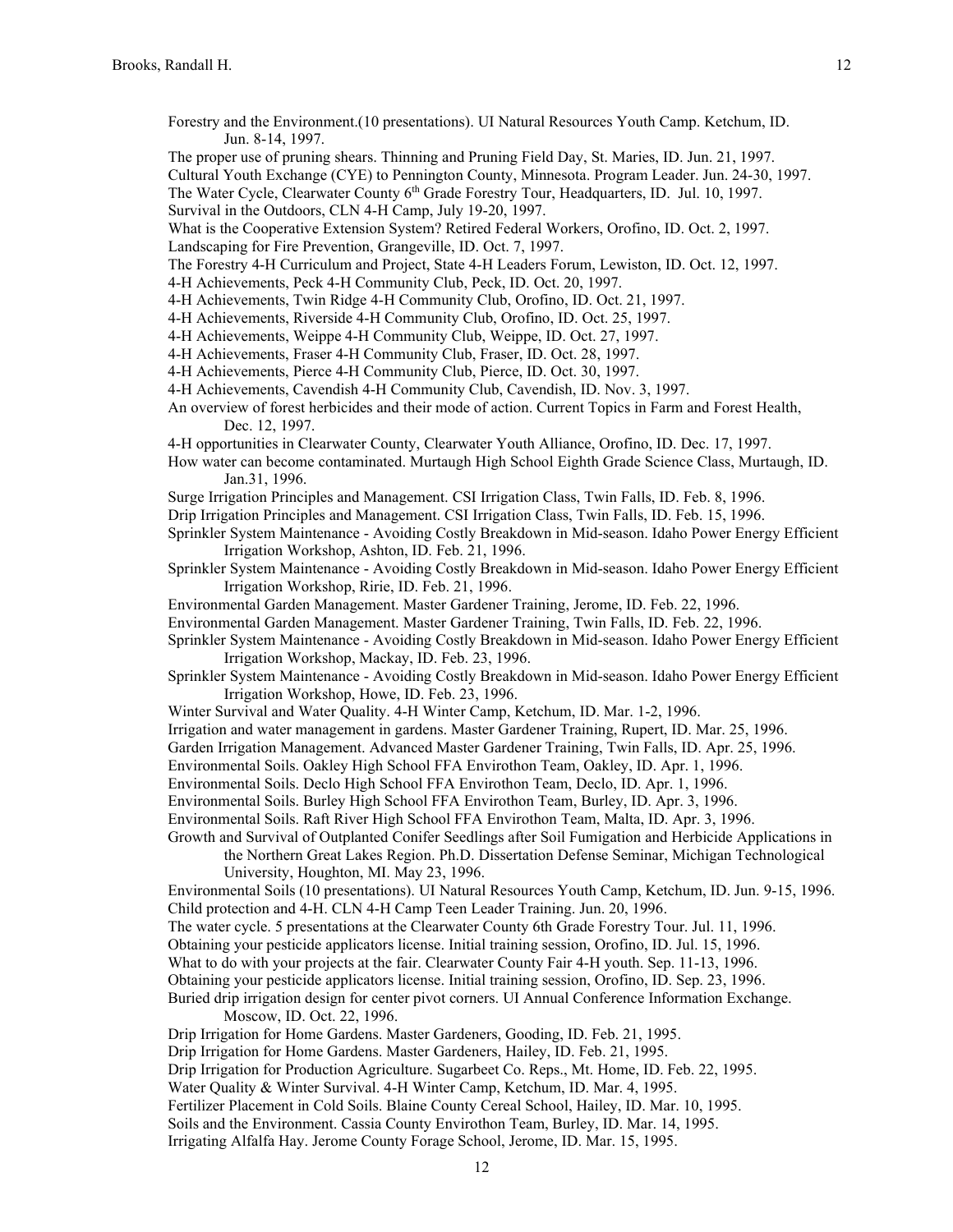Irrigating Alfalfa Hay. Cassia County Forage School, Burley, ID. Mar. 15, 1995.

- Drip Irrigation Update & Results. Snake River Water Quality Demo Project Annual Meeting, Rupert, ID. Mar. 15, 1995.
- Designing & Installing a Drip Irrigation System. Master Gardeners, Ketchum, ID. Mar. 22, 1995.

Principle of Surge Irrigation. CSI Irrigation Class, Twin Falls, ID. Mar. 23, 1995.

- Potato Production Using Subsurface Drip Irrigation. Water & Nitrogen Mgt.5th International Microirrigation Congress, Orlando, FL. Apr. 4, 1995.
- Waterflow Model Presentation. Fairfield Elementary School, Fairfield, ID. Apr. 21, 1995.
- Water Quality Presentation. 4-H Clubs, Burley, ID. May 8, 1995.
- Water Quality in the Mini-Cassia Area. West Minico Environmental Science Class, Paul, ID. May 11, 1995. Water Quality and Groundwater. 10 Presentations to Jerome Schools, Jerome, ID. May 12, 1995.
- 
- Environmental Soils (10 presentations). UI Natural Resources Youth Camp. Ketchum, ID. Jun. 12-17, 1995. Drip Irrigation Applications for Organic Gardening. Magic Valley Organic Gardeners Club, Filer, ID.

Jun. 13, 1995.

- Water Quality. 4-H Camp, Ketchum, ID. Jun. 26, 1995
- The Idaho Snake River Water Quality Demonstration Project. Coors Field Day, Burley, ID. Jul. 11, 1995.
- The Idaho Snake River Water Quality Demonstration Project. Dupont Field Day, Burley, ID. Jul. 13, 1995.
- Potential for Drip Irrigation in the Magic Valley. Magic Valley Fieldmen's Breakfast, Twin Falls, ID. Jul. 26, 1995.
- Irrigation Scheduling and Soil Moisture Monitoring. Minidoka Soil and Water Conservation District Summer Tour, Rupert, ID. Jul. 26, 1995.
- Water and Water Pollution. Twin Falls Alternative High School, Twin Falls, ID. Sep. 13, 1995.
- Water Quality. Big Valley 5th & 6th Grades, Paul, ID. Sep. 18, 1995.
- Water Quality. St. Nicholas 5th Grade, Paul, ID. Sep. 19, 1995.
- Water & Water Quality. Harrison School 6th Graders (3 Presentations), Twin Falls, ID. Sep. 19, 1995.
- Water Quality and Groundwater. Mini-Cassia Alternative High School, Group 1, Rupert, ID. Sep. 20, 1995.
- Water Quality and Groundwater Mini-Cassia Alternative High School, Group 2, Rupert, ID. Sep. 21, 1995.
- Water Quality and the Environment. Acequia 5th & 6th Grades, Acequia, ID. Sep. 22, 1995.
- Preventing Water Pollution. Big Valley 5th Grade, Paul, ID. Sep. 25, 1995.
- Plants, Water & Soils. Murtaugh Elementary School, Murtaugh, ID Sep. 29, 1995.
- Working with Producers: The Cooperative Effort. 3rd Annual Non-Point Source Watershed Monitoring Workshop, Seattle, WA. Oct**.** 3, 1995.
- Water Contamination and Waste Disposal. Murtaugh High School Science Class. Nov. 13, 1995.
- BMP's for Nutrient and Irrigation Water Management. SCS personnel, Burley, ID. Jan 6, 1994.
- Water Conservation Techniques for Irrigated Agriculture. Idaho Water Users Association Annual Mtg., Boise, ID. Jan. 13, 1994.
- Irrigation Practices to Maintain Water Quality. presented at Idaho Power Irrigation Efficiency Workshop, Burley, ID. Feb. 9, 1994.
- Irrigating Alfalfa Hay. University of Idaho Forage school, Twin Falls, ID. Feb. 24, 1994.
- Irrigating Alfalfa Hay. University of Idaho Forage school, Burley, ID. Feb. 24, 1994.
- Water Conservation and Water Measurements. Minidoka Irrigation District Annual Meeting., Rupert, ID. Feb. 28, 1994.
- Surge Irrigation. University of Idaho Bean School, Burley, ID. Feb. 8, 1994.
- Snake River Demonstration Project Activities. Snake River Demonstration Project Annual Meeting, Burley, ID. Mar. 3, 1994.
- Watermark Moisture Sensors. Landview Fertilizer employees meeting, Rupert, ID. Mar. 29, 1994.
- Water Quality in Riparian Areas. Oakley FFA class, Oakley, ID. Mar. 2, 1994.
- Water Quality in Riparian Areas. Cassia County Commissioners and the Wild Rose Cattle Grazing Association meeting, Oakley, ID. Apr. 1, 1994.
- Idaho Envirothon Activities. Cassia County FFA students, Burley, ID. Apr. 15, 1994.
- Drip Irrigation and Dairy Manure Composting. Presented to Wyoming Extension Agents, Burley, ID. May 17, 1994.
- Drip Irrigation Techniques. Presented to Nevada Extension Agents, Burley, ID. May 25, 1994.
- Demonstration Project Overview. Presented to Idaho DEQ personnel, Burley, ID. Jun. 1, 1994.
- Demonstration Project Overview. Presented to Idaho SCS personnel, Burley, ID. Jun. 2, 1994.

Water and Water Quality. 4 presentations made to Twin Falls 6th grade students, Ketchum, ID. Jun 8, 1994.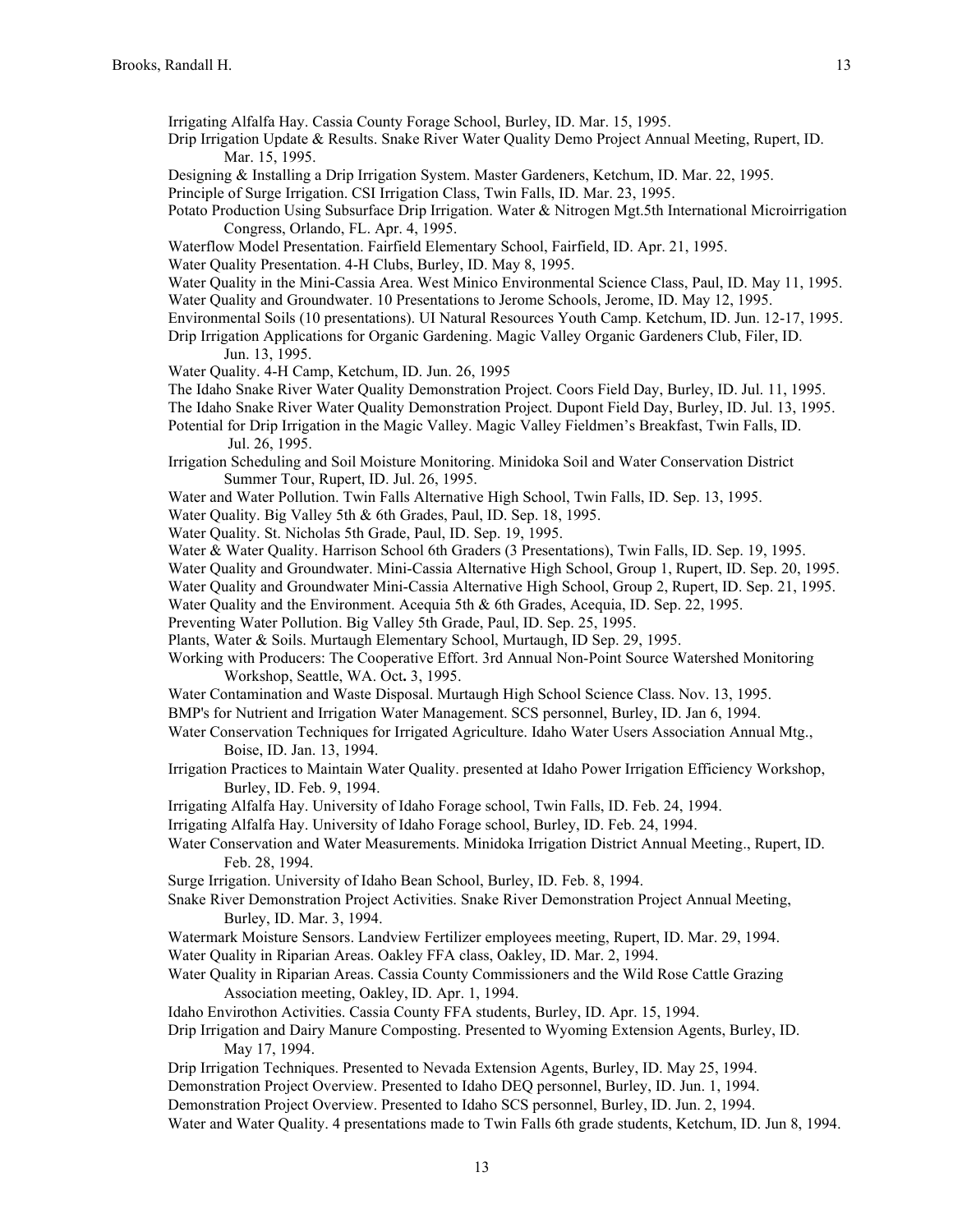- Demonstration Project Overview. Presented to Terry D'Addio, Assistant Secretary of Ag's office, Burley, ID. Jun. 9, 1994.
- Environmental Soils (10 presentations). UI Natural Resources Youth Camp, Ketchum, ID. Jun. 13-19, 1994.

Water and Water Quality. 4 presentations made at 4-H teen camp, Ketchum, ID. Jun. 30, 1994.

- Water and Water Quality. 4 presentations made at 4-H camp, Ketchum, ID. July 7, 1994.
- Drip Irrigation. Presented to District III Extension Agents, Burley, ID. Jul. 9, 1994.
- Soil Moisture Monitoring. Idaho Power LEPA tour, Burley, ID. Jul. 22, 1994.
- Groundwater Movement and Contamination. A&B Irrigation District personnel mtg., Rupert, ID. Jul. 22, 1994.
- Watermark Moisture Sensors. Murtaugh area farmers and fieldmen tour, Murtaugh, ID. Jul. 24, 1994.
- Water Quality Demonstration Project Overview. EPA and DEQ personnel at EPA 319 Project Review Tour, Burley, ID. Aug. 8, 1994.
- Water and Water Quality. 4 presentations made to Twin Falls 6th grade students, Ketchum, ID. Sept. 14, 1994.

Water Movement and Water Quality. Twin Falls Alternative High School, Twin Falls, ID. Sept. 21, 1994. Water Movement and Water Quality. Minico High School FFA, Rupert, ID. Sept. 27, 1994.

Water Quality and 'Fred the Fish'. Kimberly Elementary School Fourth Grade, Kimberly, ID. Oct. 10, 1994. Irrigation Effects on Groundwater. SWCA Annual Meeting., Twin Falls, ID. Dec 13, 1994.

Water Quality in the Mini-Cassia Area. Rupert Kiwanis, Rupert, ID. Dec. 27, 1994.

Nitrogen Management in an IPM System for Russet Burbank and Selected Potato Cultivars. UI Potato School, Pocatello, ID. Jan 20, 1993.

Potential Impact of New Potato Varieties. UI Potato School, Pocatello, ID. Jan. 21, 1993.

- Nitrogen Use Efficiency by Timing and Rate to Optimize Yield and Sucrose of Irrigated Sugarbeets. UI Sugarbeet School, Burley, ID. Feb. 2, 1993.
- Nitrogen Use Efficiency by Timing and Rate to Optimize Yield and Sucrose of Irrigated Sugarbeets", Coauthor, UI Sugarbeet School, Twin Falls, ID. Feb. 3, 1993.
- Nitrogen Use Efficiency by Timing and Rate to Optimize Yield and Sucrose of Irrigated Sugarbeets", UI Sugarbeet School, Caldwell, ID. Feb. 4, 1993.
- Soils, Fertilizers, and Composting. Master Gardener Training, Idaho Falls, ID. Feb. 11, 1993.
- Soils, Fertilizers, and Composting. Master Gardener Training, Pocatello, ID. Feb. 11, 1993.
- Environmental Soils (10 presentations). UI Natural Resources Youth Camp, Ketchum, ID. Jun 7, 1993.

Water Quality. 4-H Camp. Ketchum, ID. July 8, 1993.

- Water Quality. 4-H Camp. Ketchum, ID. July 14, 1993.
- Cooperative Extension System Activities in the Idaho Snake River Plain Water Quality Demonstration Project. National Review Team, Burley, ID. Aug. 30 - Sept. 1, 1993.
- Disposal of Household Hazardous Waste. Cassia County Chapter of AARP, Burley, ID. Sept. 5, 1993.

What the Idaho Snake River Plain Water Quality Demonstration Project is Demonstrating. Project WET Training, Burley, ID. Sept. 9, 1993.

Water Quality Project Update. SCS, DEQ, and Steering Committee representatives, Burley, ID. Sept. 27, 1993.

Environmental Soils (10 presentations). UI Natural Resources Youth Camp, Ketchum, ID. Jun. 7-13, 1992. Soils (4 presentations). South Central Idaho 4-H Camp. Ketchum, ID. July 8, 1992.

Environmental Soils (10 presentations). UI Natural Resources Youth Camp. Jun. 9-15, 1992.

## **Field Demonstrations/ Small Plot Research:**

Biofuels from Forest Residuals. Part of BANR grant. 2014-2018.

Estimating Forest Residuals. Part of NARA grant. 2011-2016.

- Make Your Own Pellets. Part of BANR grant. 2014-2018
- On Farm Evaluation of Slow-Release Nitrogen for Winter Wheat Production in High Precipitation Areas of North Central Idaho (2007-2009) STEEP/Hatch Funding.
- Hybrid Poplar Trials in cooperation with NRCS and Clearwater RC&D, 1998-2000.

Three Drip Irrigation and Irrigation Management Demonstration Projects, 1996.

Two Watermark Moisture Sensor and Irrigation Scheduling Projects, 1996.

Nine Watermark Sensor Irrigation Scheduling Demonstrations - Minidoka and Cassia Counties, 1995.

How to Fill Out 4-H Record Books. Mini-Cassia 4-H Achievement Day, Rupert, ID. Jun. 23, 1994.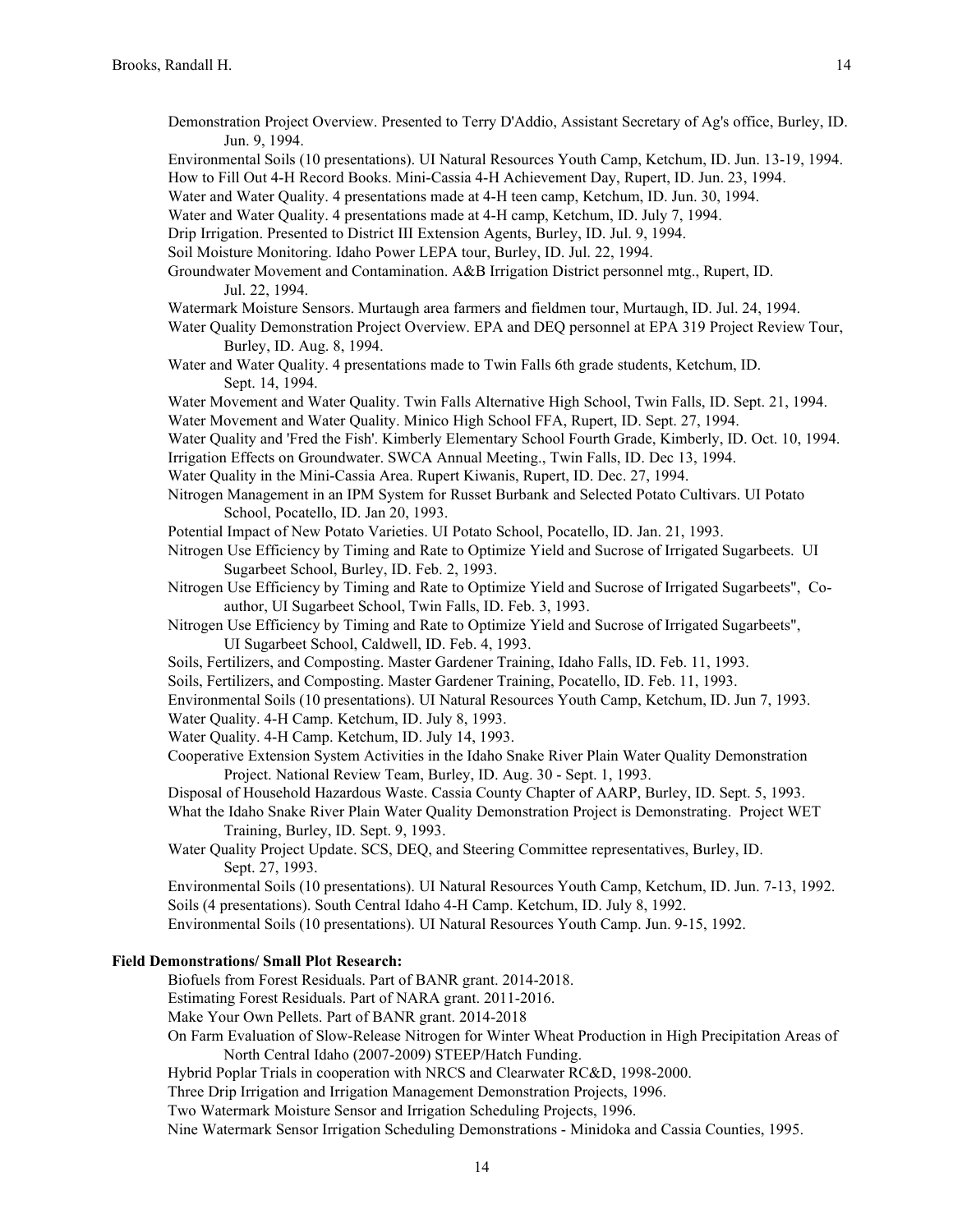One Nutrient Management Demonstration on Small Grains, Cassia County, 1995. Two Nutrient Management Demonstrations on Potatoes, Minidoka and Cassia Counties, 1995. Two Nutrient Management Demonstrations on Sugarbeets, Minidoka County, 1995. Two Drip Irrigation System Demonstrations on Potatoes, Cassia and Jerome Counties, 1995. Two Drip Irrigation System Demonstrations on Raspberries, Cassia and Minidoka Counties, 1995. Surge Irrigation and Straw Mulching Demonstrations, Minidoka County, 1995. One Drip Irrigation Demonstration on Watermelons, Gooding County, 1995. One Drip Irrigation Demonstration on Truck Crops, Cassia County, 1995. Twelve (12) Watermark Sensor Irrigation Scheduling Demonstrations - Minidoka and Cassia Counties, 1994. One Nutrient Management Demonstration on Small Grains, Minidoka County, 1994. Four Nutrient Management Demonstrations on Potatoes, Minidoka and Cassia Counties, 1994. Two Nutrient Management Demonstrations on Sugarbeets, Minidoka County, 1994. Two Drip Irrigation System Demonstrations on Potatoes, Minidoka County, 1994. Two Drip Irrigation System Demonstrations on Raspberries, Cassia and Minidoka Counties, 1994. Surge Irrigation and Straw Mulching Demonstrations, Cassia County, 1994. One Watermark Sensor Irrigation Scheduling Demonstration, Minidoka County, 1993. Two Nutrient Management Demonstrations on Small Grains, Minidoka County, 1993. Two Nutrient Management Demonstrations on Potatoes, Minidoka and Cassia Counties, 1993. Three Nutrient Management Demonstrations on Sugarbeets, Minidoka County, 1993. One Drip Irrigation System Demonstration on Potatoes, Minidoka County, 1993.

# **SCHOLARSHIP ACCOMPLISHMENTS**

## **Refereed Journal Publications**

Cochran, A., R. Brooks and A. McDonald. Alternative bioenergy: 2021. Small scale pellet production from forest residuals. In preparation for the Forest Products Journal.

Casey, J., R. Brooks, J. Either, R. Keefe, and A. Nelson. 2021. Using Logging Residues as Biofuel Feedstocks in the Pacific Northwest: Estimating Slash Pile Volumes with Low-cost, Lightweight Terrestrial LiDAR. Submitted to Sensors.

Scott Sprague, Randy Brooks, Chris Schnepf, Mark Kimsey. Examining the Perceptions of Interagency and Private Wildland Firefighters. 2021. Submitted to Fire.

Collins, C., R. Brooks, B. Sturz, A. Nelson, and R. Keefe. 2018. Body Composition Changes of US Smokejumpers During the 2017 Fire Season. Fire 2018, 1(3), 48[; https://doi.org/10.3390/fire1030048](https://doi.org/10.3390/fire1030048)

Newman, S., R. Keefe, R. Brooks, E. Ahonen, and A. Wempe. 2018. Human factors affecting logging injury incidents in Idaho and the potential for real-time location-sharing technology to improve safety. Safety 2018, 4(4), 43; <https://doi.org/10.3390/safety4040043>

Moroney, J., T. Laninga, and R. Brooks. 2016. Slash and Learn: Revealing Stakeholder Knowledge, Support, and Preferred Communication Methods Relative to Wood-Based Biofuels Projects. Journal of Extension, 54:5. 5RIB10. Available online at:<https://joe.org/joe/2016october/rb10.php>

Saralecos, J., R. Keefe, R. Brooks, W. Tinkham and L. Johnson. 2015. Operational Influences Affecting Sawlog Weight and Volume Relationships in the Intermountain West. Forest Products Journal*.West. For. Prod. J. Vol. 65:1, pp. 198-208*

Brooks, R.H., and J. Maroney. 2014. Forestry Tour Educates Youth in North Central Idaho. Journal of Extension, Vol. 52, No. 4. Available at:<http://www.joe.org/joe/2014august/iw4.php>

Saralecos, J., R. Keefe, W. Tinkham, R. Brooks, A. Smith, and L. Johnson. 2014. Effects of Harvesting Systems and Bole Moisture Loss on Weight Scaling of Douglas-fir Sawlogs (Pseudotsuga menziesii var. glauca Franco). Forests 5:2289-2306. doi:10.3390/f5092289.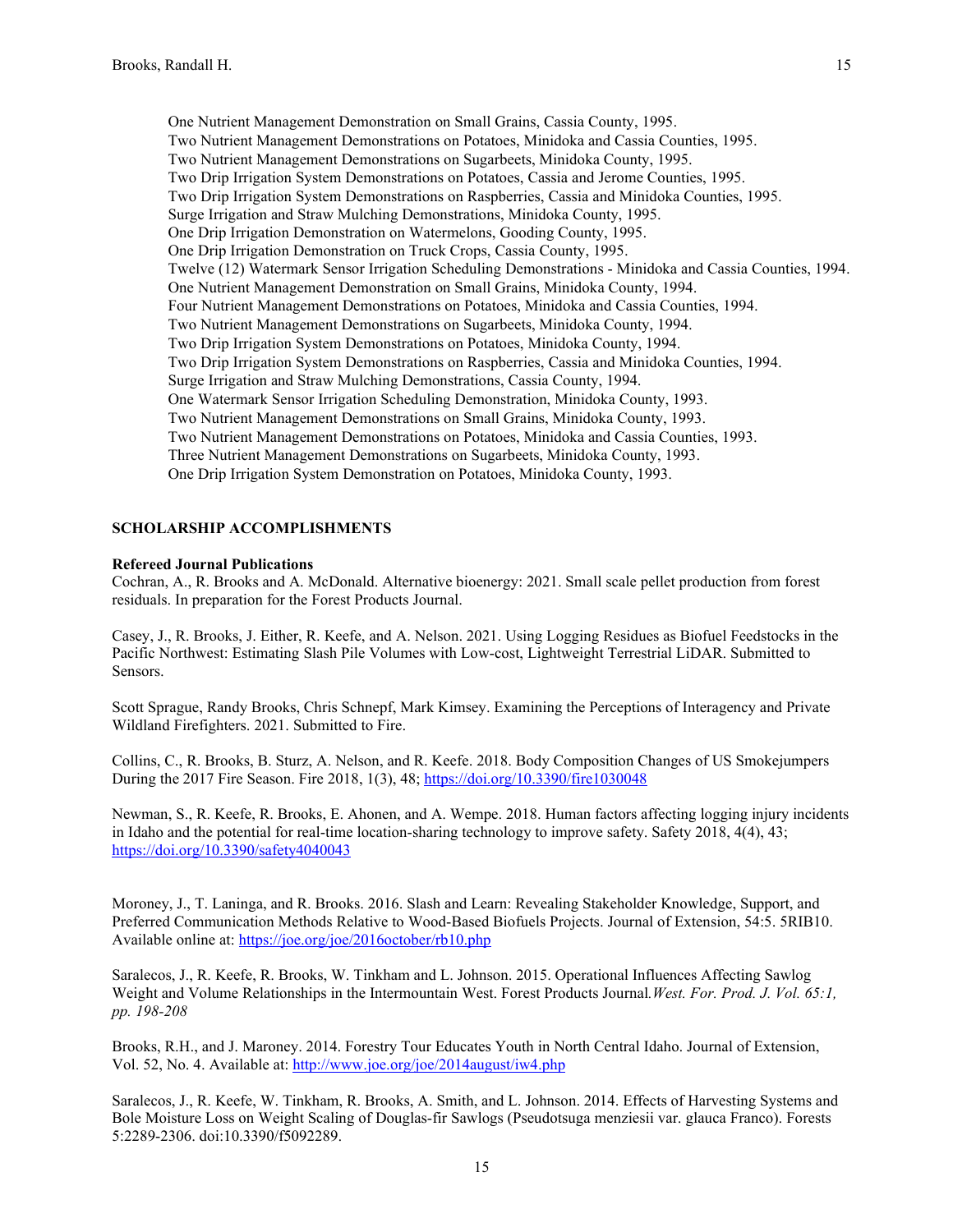Saralecos, J., R. Keefe, R. Brooks, W. Tinkham and L. Johnson. 2014. Operational Influences Affecting Sawlog Weight andVolume Relationships in the Intermountain West. Canadian Journal of Forest Research. Journal of Forest Products.<http://www.forestprodjournals.org/doi/pdf/10.13073/FPJ-D-14-00087>

Brooks, R.H., Hart, K.N., and Church, J.A. 2009. Farm and Forest Fair Educates Fifth Graders about Natural Resource Issues. Journal of Extension. Volume 47, Number 3, 3IAW4.

Tindall, T.A., J.C. Stark, and R.H. Brooks. 1995. Irrigated spring wheat response to top dressed nitrogen as predicted by flag leaf nitrogen concentration. J. Prod. Ag. 8:121-131.

# **Peer Reviewed/Evaluated:**

### **Extension Publications:**

Hart, K., R. Brooks, and J. Church. 2020. Pasture Principle for Small Acreages. UI Extension Bul. 849. Online at:

*[https://www.extension.uidaho.edu/detail.aspx?IDnum=2533&title=Search&category1=Search&category2=](https://www.extension.uidaho.edu/detail.aspx?IDnum=2533&title=Search&category1=Search&category2=NULL) [NULL](https://www.extension.uidaho.edu/detail.aspx?IDnum=2533&title=Search&category1=Search&category2=NULL)*

Heppenstall, M., P. Townsend and R. Brooks. 2019. Sustainability and sourcing of woody biomass for industrial boilers in the Pacific Northwest. Washington State University Extension. In Revision

Saralecos, J., and R. Brooks. Understanding Weight Scaling Options. 2018. A Pacific Northwest Extension Publication. University of Idaho • Oregon State University • Washington State University. In Review.

Hubbel, K, Y. Barkley, J.R. Pinto, R.K. Dumroese, S. Deristin, R. Joseph, R. Brooks, A.S. Davis. 2016. *Tree Planting in Haiti: How to plant and care for your nursery grown seedlings*. University of Idaho Forest Wildlife and Range Experiment Station Bulletin #103; Contribution #1089. English edition. 2 pp. [Also released in Haitian Creole and French.]

Brooks, R., Y. Barkley, R. Keefe, M. Kimsey, A. McFarland, and C. Schnepf. 2015. Idaho Forestry Best Management Practices. UI College of Agriculture Bulletin 891.

Brooks, R., A. McFarland, and C. Schnepf. 2011. Grass Seeding Forest Roads, Skid Trails, and Landings in the Inland Northwest. PNW 628. A Pacific Northwest Extension Publication. University of Idaho • Oregon State University • Washington State University.

Hart, Kenneth, Randall Brooks, and James Church. Pasture Principles for Smaller Acreages. 2008. University of Idaho. BUL 849, College of Agricultural and Life Sciences, Educational Communications.

Brooks, Randy and Ron Mahoney. Management Planning for the Family Forest Owner. 2007. University of Idaho. CIS 1141, College of Agricultural and Life Sciences, Educational Communications.

### **Abstracts and Proceedings:**

- Brooks\*, R. and C. Collins. Understanding factors contributing to wildland firefighter health and safety: Assessing sleep and fatigue on the fireline. Presented at 15th International Wildland Fire Safety Summit and 5th Human Dimensions of Wildland Fire Conference. Asheville, NC. Dec. 13, 2018.
- Brooks, S., Collins, C., Roe, A., Brown, K., Smith, A.M.S., Kolden, C., Nelson, A.S., Brooks, R., and Ramsay, S. 2017. Wildland firefighters' self-reported nutrition and hydration concerns that may impact health and safety. *Presented at*: Society for Nutrition Education and Behavior 50<sup>th</sup> Annual Conference. Washington, D.C. July 20-24. Journal of Nutrition Education and Behavior 49(7) S85.
- Cochran, A. R. Brooks, A. McDonald, R. Keefe, and K. Englund. Alternative bioenergy: Small scale pellet production from forest residues. Forest Products Society. Portland, OR. June 6, 2016.
- ` Brooks, R, and A. Cochran. 2015. Small Scale Pellet Production as Alternative Bioenergy from Forest Residuals. National Extension Energy Summit. Seattle, WA. April 7-9, 2015.
- Brooks, R., A. Cochran, and R. Keefe. 2014. Assessing Idaho Logger Attitudes Towards Harvesting Beetle- Killed Pine. Presented at BANR Grant Annual Meeting. Oct. 1-3, 2014. Moscow, ID.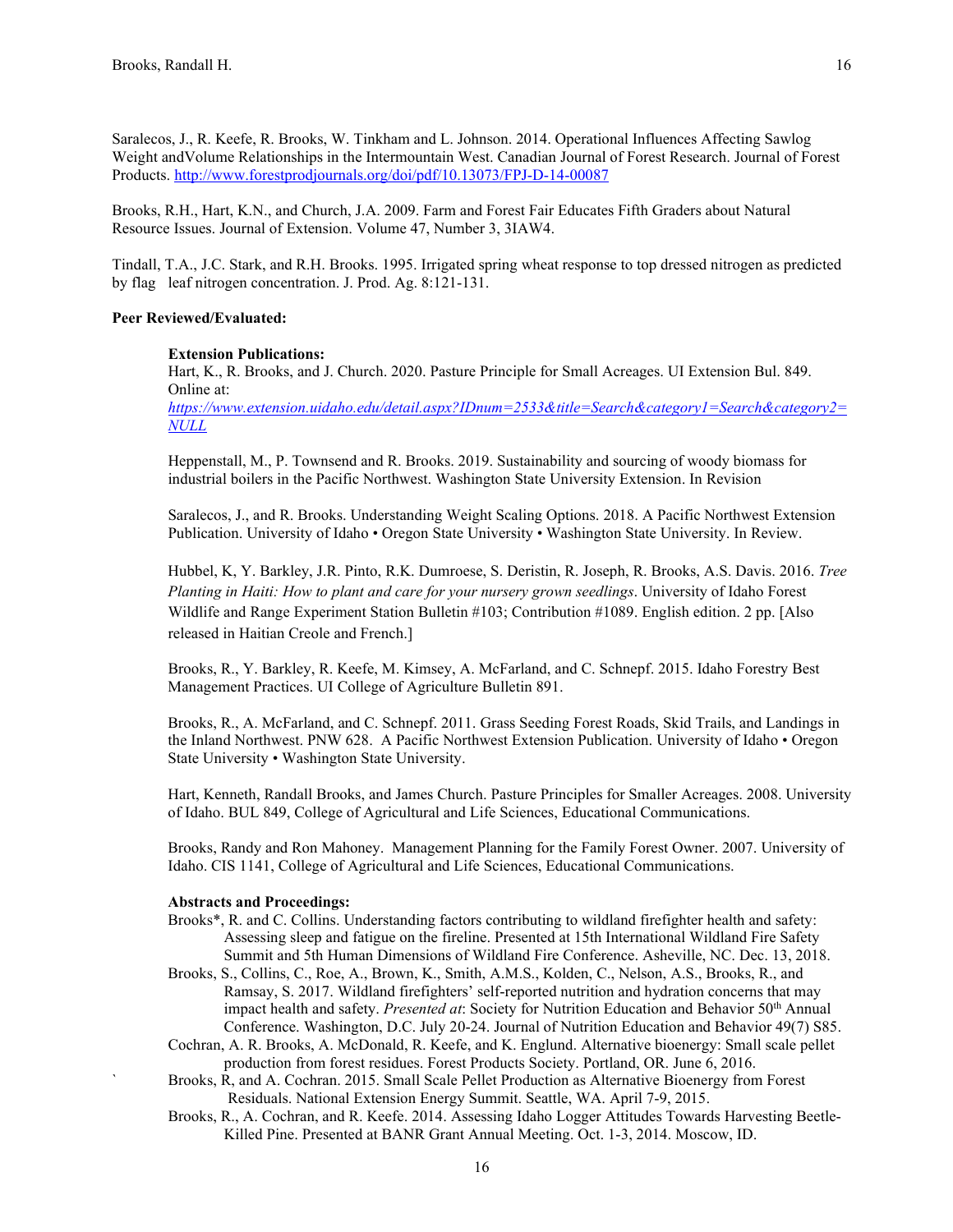- Keefe, R, and R. Brooks. 2014. Estimating sustainability metrics based on forest area required to supply our annual wood use in the United States. Poster presented at SAF National Meeting and IUFRO International Conference, Oct. 9, 2014. Salt Lake City, UT.
- Coleman, M., R. Brooks, and A. MacDonald. 2014. Utilization of Forest Biomass through Mobile Fast Pyrolysis. Presented at Washington DNR Biomass Conference, Stevenson, WA. May 7-8, 2014.
- Brooks, R. and C. Schnepf. UI Extension Forestry Activities. Forestry Day at the Legislature. Boise, ID. Feb. 11, 2014.
- Brooks, R., J. Moroney, R. Keefe, and T. Laninga. 2013. Biomass Survey of Idaho Loggers. NARA Annual meeting. Corvallis, OR. Sept.12, 2013.
- Brooks, R., J. Moroney, R. Keefe, and T. Laninga. 2013. Biomass Survey Assessment of Idaho Forestry Extension Stakeholders. International Wood Composite Symposium. Seattle, WA. April 2-4, 2013.
- Moroney, Jillian, T. Laninga, and R. Brooks . Clearwater Basin Bioenergy Survey. Idaho Chapter of the American Planning Association Annual Conference, Boise, ID. Oct. 10-12, 2012
- Brooks, Randy, J. Moroney, and T. Laninga. Clearwater Basin Bioenergy Survey. Northwest Bioenergy Research Symposium and Future Energy Conference, Seattle, WA. Nov. 13-14, 2012
- Brooks, R., J. Moroney and T. Laninga. Clearwater Basin Bioenergy Survey of Community Leaders. Future Energy Conference, Seattle, WA. Nov. 12-14, 2012.
- Brooks, R. and J. Moroney. Natural Resource Tour Educates Youth. NARA Annual Meeting, Missoula, MT. Sept. 12-14, 2012.
- Brooks, R. and J. Moroney. Clearwater County Forestry Tour: A Knowledge Assessment. NARA Annual Meeting, Missoula, MT. Sept. 12-14, 2012.
- Moroney, J. and R. Brooks. Clearwater Basin Bioenergy Survey. The International Wood Composite Symposium. Seattle, WA. April 11-13, 2012.
- Brooks, R.H. Forestry Tour Educates Teachers and Youth. National Conference on Climate and Forests. Flagstaff, AZ. May 16-19, 2011.
- Hart, K.N., Brooks, R.H., Guy, S.O. and H Kok, 2010. On Farm Evaluation of Slow-Release Nitrogen for Direct Seeded Winter Wheat Production in High Precipitation Areas of North Central Idaho. PNW Direct Seed Conference, PNW Direct Seed Conference, Kennewick, WA, January 20-21, 2010.
- Brooks, R.H., and C. Schnepf, 2004. Forest Stewardship Programming in Idaho. In: Western Region County Agricultural Agents Professional Improvement Conference Proceedings.
- Brooks, R.H., D.L. Barton, J.A. Church, and K.N. Hart, 2003. Farm and forest fair educates public about natural resources. In: Western Region County Agricultural Agents Professional Improvement Conference Proceedings.
- Hart, K.N., D.L. Barton, R.H. Brooks, and J.A. Church. 2003. Tilling the soil of opportunity curriculum for FSA borrower training. In: Western Region County Agricultural Agents Professional Improvement Conference Proceedings.
- King, B.A., B. Izadi, M.S. Ashraf, R.H. Brooks, and W.H. Neibling. 1996. On-farm comparison of polyacrylamide and straw mulch on dry bean yield, irrigation performance and erosion. Presented at Managing irrigation-induced erosion and infiltration with polyacylamide, May 5-6, 1996, Kimberly, ID. Conf. Proc. Univ. Idaho Misc. Publ. No. 101-96. 18 p.
- Neibling, W.H., R.H. Brooks, and J.E. Hockema. 1995. Buried drip irrigation design for center pivot corners. Presented at 1995 Pacific Northwest ASAE/CSAE Section Meetings, Harrison Hot Springs, B.C., October 1-3, 1995. Paper No. PNW 95-211. 9p.
- Tindall, T.A., J.C. Stark, and R.H. Brooks. 1995. Predicting protein increases from topdressing N to spring wheat using flag leaf N. Western Nutrient Mgt. Conf. Proc. Salt Lake City, Vol. 1 pp. 178-188.
- Johnson, C.L., T.A. Tindall, M. Thornton, R.H. Brooks, and R.G. Gavlak. 1995. Petiole nitrate nitrogen sufficiency curves in newly developed potato cultivars. Western Nutrient Mgt. Conf. Proc. Salt Lake City, Vol. 1, pp. 189-196.
- Johnson, C.L., T.A. Tindall, M. Thornton, and R.H. Brooks. 1995. Petiole nitrate sufficiency curves in newly developed potato cultivars. 1995 U of I Winter Commodity School Proc. Vol. 27, pp. 209-217.
- Neibling, W.H. and R.H. Brooks. 1995. Potato production using subsurface drip irrigation water and nitrogen management. In: Proc. 5th International Microirrigation Congress. April 2-6, 1995. Orlando, FL. Am. Soc. Agric. Engrs. pp. 656-663.
- Neibling, W.H., T.A. Tindall, and R.H. Brooks. 1995. Dual wall drip irrigation for improved potato production. In Idaho Potato Research and Extension Proposals for Cooperative Action. FY '96.
- Morishita, D.W., R.W. Downard, and R.H. Brooks. 1994. Effect of barley seeding rate and herbicide rate on weed control and crop yield in spring barley. In 1994 West. Soc. Weed Sci. Res. Prog. Rept.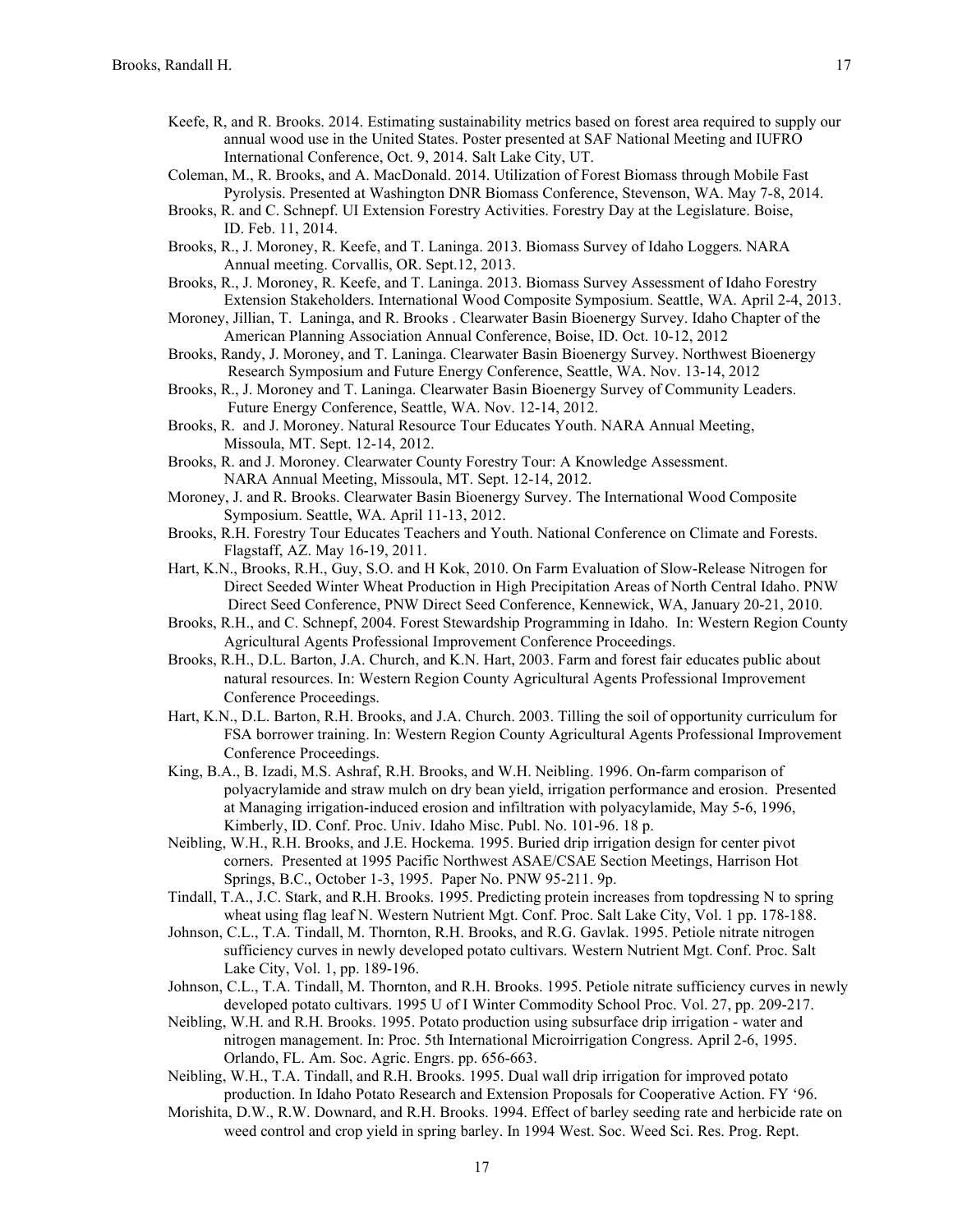- Tindall, T.A. and R. H. Brooks. 1994. Controlling sedimentation in riparian areas from arable lands. In Water Quality 2000 Proceedings, Boise, ID. Jan. 24, 1994.
- Stark, J.C., I.R. McCann, D.T. Westerman, B. Izadi, T.A. Tindall, and R.H. Brooks. 1993. Potato response to split nitrogen timing with varying amounts of excessive irrigation. PSA MS NO p. 2-55.
- Tindall, T.A. and R. H. Brooks. 1993. Satisfying sugarbeet nitrogen needs while reducing environmental impacts. In UI WCSP-1993 proc. p. 244-248.
- Tindall, T.A., R. H. Brooks, and W.H. Neibling. 1993. Irrigation and nitrogen management for increased Nefficiency in sugarbeets. In UI WCSP-1993 proc. p. 240-243.
- Tindall, T.A., M.K. Thornton, and R.H. Brooks. 1993. Nitrogen management in an IPM system for Russett Burbank and selected potato cultivars. In 1993 UI WCSP Proc. p. 155-164.
- Tindall, T.A., R.H. Brooks, and W.H. Neibling. 1993. Controlling nitrate leaching through effective irrigation management in sugarbeets. In 1993 Agronomy Abstracts.
- Brooks, R.H., M.F. Jurgensen, and G.D. Mroz. 1993. Increasing growth and survival of conifer seedlings using soil fumigation and herbicides on spodosols in the Upper Peninsula of Michigan. In 1993 Agronomy Abstracts.
- Johnson, C.L., T.A. Tindall, M.K. Thornton, and R.H. Brooks. 1993. Petiole nitrate nitrogen sufficiency levels in newly developed potato cultivars in Idaho. In 1993 Agronomy Abstracts.
- Tindall, T.A. and R.H. Brooks. 1992. Incremental N application of sugarbeets for increased N-use efficiency. In 1992 Agronomy Abstracts.
- Tindall, T.A., M.K. Thornton, R.H. Brooks, and J.M. Torrell. 1992. Nitrogen management in an IPM system for Russett Burbank and selected potato cultivars. In 1992 UI WCSP Proc. p 118-122.
- Tindall, T.A., R.H. Brooks, and J.J. Gallian. 1992. Nitrogen use efficiency by timing and rate to optimize yield and sucrose of irrigated sugarbeets. In 1992 UI WCSP Proc. p. 179-182.
- Brooks, R.H. and T.A. Tindall. 1992. Ethephon, nitrogen and moisture stress effects on barley cultivars. Distributed at Idaho Grain Producers Assoc. Mtg. Boise, ID. Jan. 1992.
- Brooks, R. H., M. F. Jurgensen, and G. D. Mroz. 1988. Effects of whole-tree harvest on organic matter, cation exchange capacity, and water holding capacity. In 1988 Agronomy Abstracts.
- Cattelino, P. J., R. H. Brooks, M. F. Jurgensen, and G. D. Mroz. 1988. Determination of coarse fragment volume in northern hardwood forest soils. In 1988 Agronomy Abstracts.
- Gale, M.R., M.F. Jurgensen, G.D. Mroz, R.H. Brooks, and P.J. Cattelino. 1988. Soil organic matter changes following whole tree harvest of second growth northern hardwood stands. In Proceedings on Sustained Productivity of Forest Land, 7th North American Forest Soils Conference. Vancouver, British Columbia.

### **Technical and Research Reports:**

- Self-Study Report, External Program Review, Forest Resources Program (primary authors: AMS Smith and R Brooks), University of Idaho, 2016, 103pp.
- Self-Study Report, Society of American Foresters Reaccreditation, Forestry Program (primary authors: AMS Smith and R Brooks), University of Idaho, 2016, 298pp.
- Mroz, G. D., K. T. Becker, R. H. Brooks, J. N. Bruhn, P. J. Cattelino, P. Desanker, M. R. Gale, K. B. Fox, G. W. Larsen, M. J. Holmes, H. O. Liechty, J. A. Moore, D. D. Reed, E. J. Reed, D.L. Richter, Y. Wu, and Y.F.Zhang. 1988. Elf communications system ecological monitoring program: Tree and herbaceous plant cover studies. The Michigan study site, tasks 5.13/5.14. IITRI Rep. No. E06595- 2.. 316 p.
- Mroz, G. D., K. T. Becker, R. H. Brooks, J. N. Bruhn, P. J. Cattelino, M. R. Gale, M. J. Holmes, M. F. Jurgensen, H. O. Liechty, J. A. Moore, D. D. Reed, E. J. Reed, D.L. Richter, and Y.F. Zhang. 1987. Elf communications system ecological monitoring program: Tree and herbaceous plant cover studies. The Michigan study site, tasks 5.13/5.14. IITRI Rep. No. E06549-38.. 305 p.
- Mroz, G. D., C. Becker, R. H. Brooks, J. N. Bruhn, P. J. Cattelino, P. Connaughton, L. Fuller, M. R. Gale, M.J. Holmes, M. F. Jurgensen, K. Lederle, H. O. Liechty, D. D. Reed, E. J. Reed, and D.L. Richter. 1986. Elf communications system ecological monitoring program: Tree and herbaceous plant cover studies. The Michigan study site, tasks 5.13/5.14. IITRI Rep. No. E06549-84.. 213 p.

# **Other:**

# **Impact Statements:**

Brooks, R.H. Extension Forestry Educates Loggers. 2014. University of Idaho Cooperative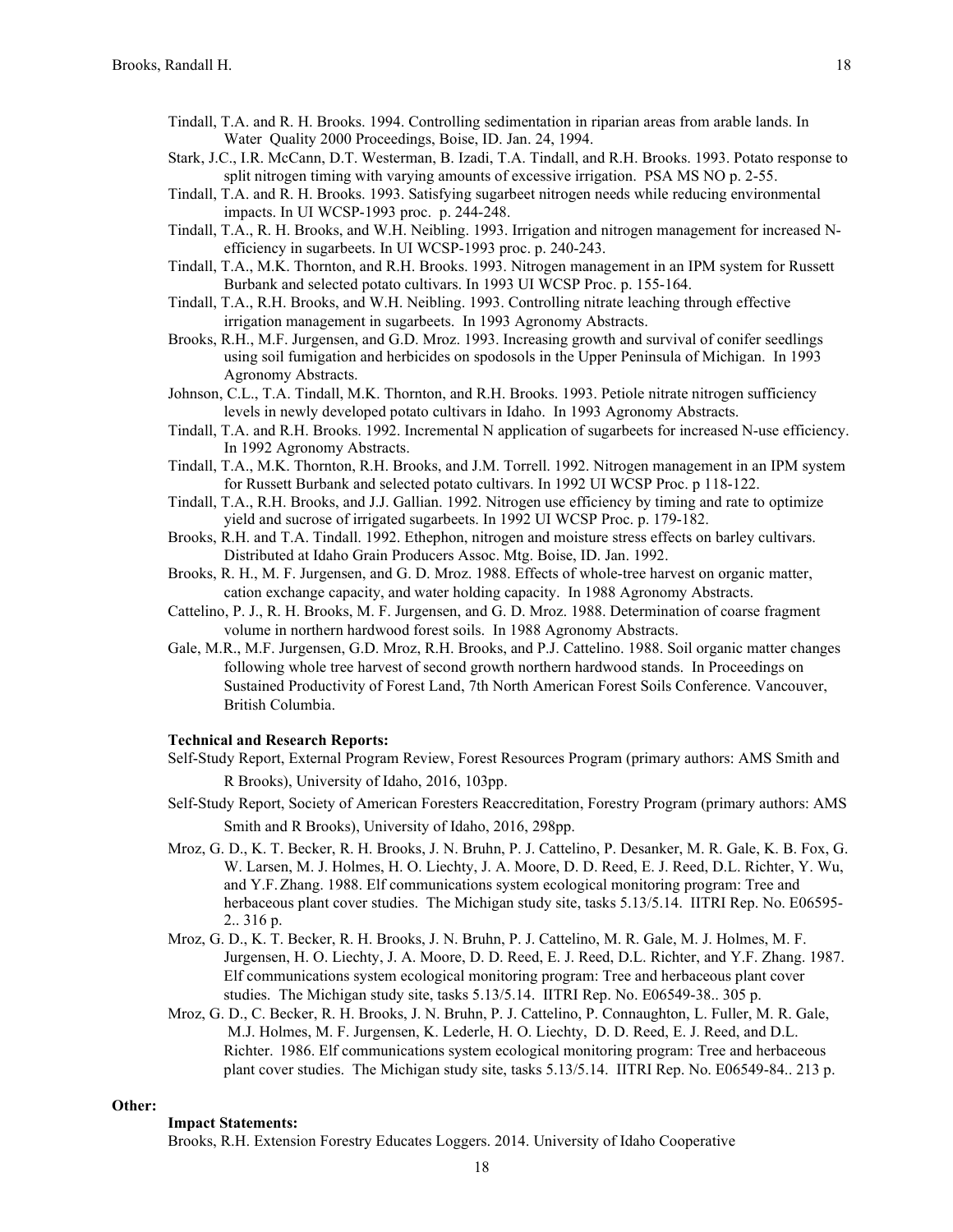Extension System Impact Statement.

- Brooks, R.H. and J. Moroney. Forestry Tour Educates Youth. 2012. University of Idaho Cooperative Extension System Impact Statement.
- Brooks, R.H. Clearwater County Forest and Natural Resources Tour Educates Teachers and Youth. 2011. University of Idaho Cooperative Extension System Impact Statement.
- Brooks, R.H. UI Extension provides north central Idaho landowners knowledge to manage forestlands. 2010. University of Idaho Cooperative Extension System Impact Statement.
- Brooks, R.H. Clearwater County Forest and Natural Resources Tour Educates 6<sup>th</sup> Graders and Teachers. 2010. University of Idaho Cooperative Extension System Impact Statement.
- Schumaker, S, R. Brooks, J. Church, K. Hart and V. Steele. Clearwater Area Farm and Forest Fair. 2009. University of Idaho Cooperative Extension System Impact Statement.
- Brooks, R.H. UI Extension provides north central Idaho landowners knowledge to manage forestlands. 2008. University of Idaho Cooperative Extension System Impact Statement.
- Brooks, R.H. Clearwater County Forest and Natural Resources Tour Educates 6<sup>th</sup> Graders and Teachers. 2007. University of Idaho Cooperative Extension System Impact Statement.
- Brooks, R.H., Hart, K.N., Church, J.A., and D.L. Barton. 2006. North-Central Idaho Residents Learn Pastures from the Ground Up. University of Idaho Cooperative Extension System Impact Statement.
- Brooks, R.H. 2005. Over 400 North Central Idaho Loggers Learn More About Forest Ecology, Silviculture,and Water Quality. University of Idaho Cooperative Extension System Impact Statement.
- Brooks, R.H. 2004. Farm and Forest Fair Educates Fifth Graders About Agriculture and Natural Resources. University of Idaho Cooperative Extension System Impact Statement. (update)
- Brooks, R.H. 2004. UI Extension Programs Give North-Central Idaho Landowners Skills to Manage Family Forests. University of Idaho Cooperative Extension System Impact Statement.
- Brooks, R.H. 2003. Farm and Forest Fair Educates Fifth Graders about Agriculture and Natural Resources. University of Idaho Cooperative Extension System Impact Statement.
- Brooks, R.H. 2003. Clearwater County Forest and Natural Resources Tour Educates 6<sup>th</sup> Graders and Teachers. University of Idaho Cooperative Extension System Impact Statement.
- Brooks, R.H. 2000. North Central Idaho Area Pesticide Applicator Training and Testing. University of Idaho Cooperative Extension System Impact Statement
- Brooks, R.H. 1999. Clearwater County Forest and Natural Resources Tour Educates 6<sup>th</sup> Graders and Teachers. University of Idaho Cooperative Extension System Impact Statement.
- Brooks, R.H. 1999. North Central Idaho Area Forest Land Owners Learn Forest Management Skills. University of Idaho Cooperative Extension System Impact Statement.
- Brooks, R.H. 1999. North Central Idaho Area Loggers Learn More About Forest Ecology, Silviculture, and Water Quality. University of Idaho Cooperative Extension System Impact Statement.
- Brooks, R.H. 1995. The Snake River Plain Water Quality Demonstration Project. University of Idaho Cooperative Extension System Impact Statement.

## **Thesis and Dissertations:**

- Brooks, R.H. 1996. Growth and survival of outplanted conifer seedlings after soil fumigation and herbicide applications in the northern Great Lakes Region. Ph.D. Dissertation, School of Forestry and Wood Products, Michigan Technological University, Houghton, MI.
- Brooks, R.H. 1989. Effects of whole-tree harvesting on soil organic matter, cation exchange capacity, and water holding capacity. M.S. Thesis, School of Forestry and Wood Products, Michigan Technological University, Houghton, MI.

## **Scholarly Presentations and Other Creative Activities:**

# **Slide Sets/PowerPoint:**

Ecology and Silviculture of Engelmann Spruce. 2017. 47 slides Class 2 Streams in Idaho: Meeting FPA Requirements. 2015. 67 Slides. Idaho Loggers Aren't Bloggers. 2014. 52 slides. Forest Streams and Riparian Areas: A Primer. 2013. 136 slides. Keeping the Legacy Alive: Passing on the Family Forest. 2012. 32 slides. Assessing Forest Stream Crossings and Road Drainage Structures. 2011. 63 slides. Interpreting Pesticide Labels. 2010. 45 slides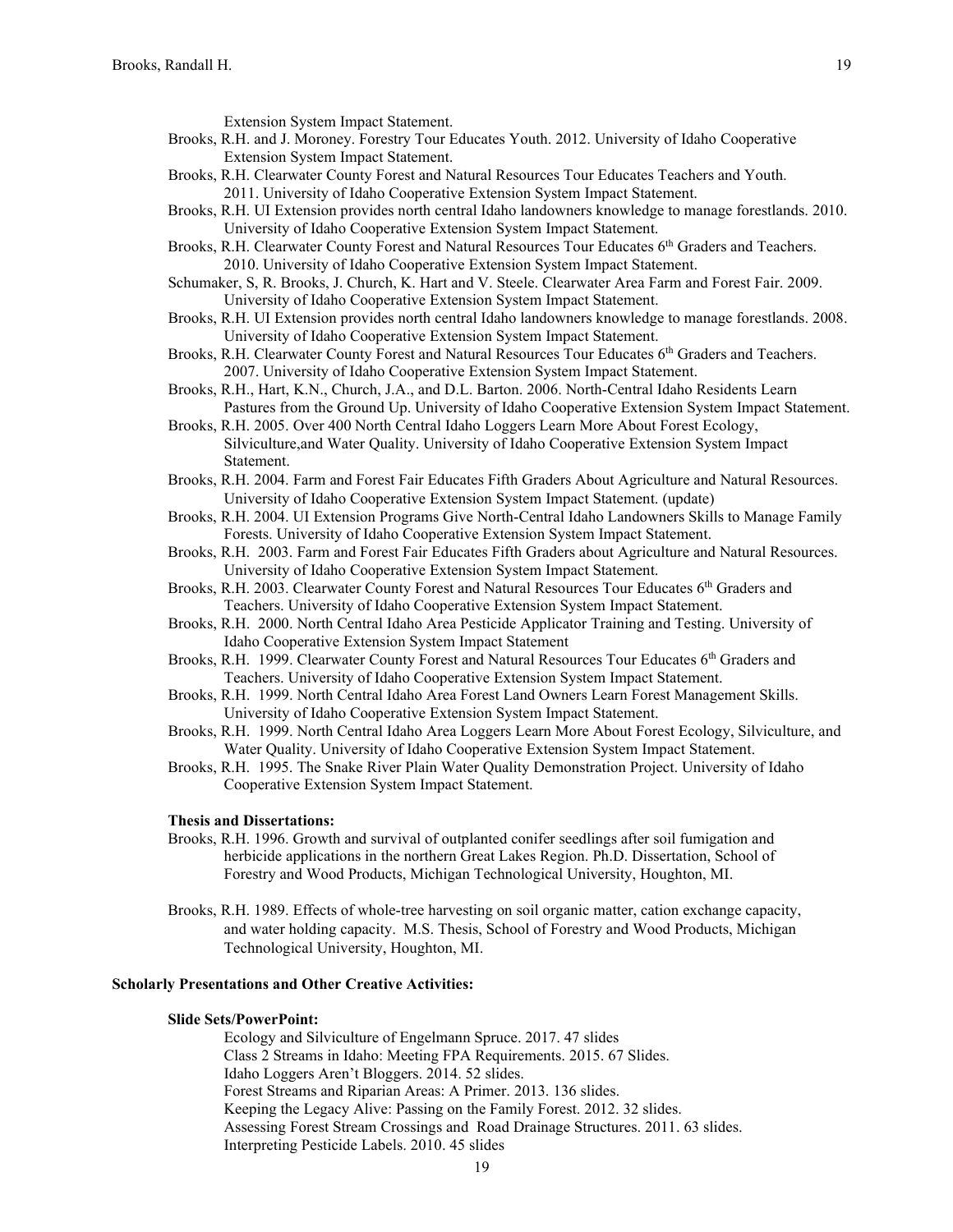Seeding Forest Roads and Skid Trails. 2009. 91 slides. Pre-commercial Thinning and Pruning. 2008. 58 slides. Measuring Trees – Inventorying Your Forest. 2007. 52 slide. Forest Water Quality – Roads and Drainages, 2006. 65 slides Identifying and Preventing Noxious Weeds that Invade Idaho Forests. 2005. 87 slides. Utilizing the Latest Harvesting Technologies. 2005. 94 slides. Idaho's Family Forests and Their Issues. 2004. 22 slides. Pasture Foundation, The Soil. 2004. 86 slides. An Introduction to Soils for Master Gardeners. 2004. 91 slides. Pesticide Safety for Master Gardeners. 2004. 57 slides. Extension- What Can if Offer You? 2004. 53 slides. Farm and Forest Fair Educates Public about Natural Resources. 2003. 36 slides. Idaho's Forests and Their Issues. 2003. 38 slides. Increasing Forestry-Related Educational Opportunities for Youth in Idaho County 2003. 22 slides. Logger Education in the Pacific Northwest. 2003. 35 slides. Experiences with 2-pass Fertilizer and Seed Systems. 2003. 57 slides. Effects of Timber Harvest on the Forest Site. 2003. 61 slides. Forest Water Quality – Roads and Drainage. 2003. 54 slides. Urban Irrigation Principles and Water Conservation. 2002. 16 slides. An Overview of Forest Herbicides and their Mode of Action. 2002. 28 Slides Cultural Methods to Stimulate Conifer Cone Production. 2002. 39 slides. Fate of Pesticides in the Environment. 2001. 45 slides Forest Insect Pests and Forest Diseases. 2001. 47 slides. Extension in the 21st Century and the Role of Extension. 2000. 45 slides An Overview of Forest Hydrology. 1998. 81 slides. An Overview of Riparian Areas. 1998. 85 slides. Forest Practices Effects on Water Quality. 1998. 22 slides. Water Quality, Stream Restoration, and Cattle Operations. 1998. 44 slides.

## **Professional Meeting Papers, Workshops:**

- Wildland Firefighter Perceptions Regarding Health and Safety Issues on the Fire Line: Assessing Fatigue, Brooks\*, R., C. Collins, S. James, S. Brooks, A. Nelson, and A. Brown. Presented at 7th International Fire Ecology & Management Congress. Orlando, FL Nov. 28 – Dec. 2, 2017
- Making your own wood pellets (Out of forest residuals)? National Extension Energy Summit. Seattle, WA. April 7-9, 2015.
- Estimating sustainability metrics based on forest area required to supply our annual wood use in the United States. IUFRO & SAF Conferences. October 8, 2014. Salt Lake City, UT
- Farm and Forest Fair Educates Public About Natural Resources. Western Region County Agricultural Agents Professional Improvement Conference, October 22, 2003. Las Vegas, NV.
- Strengthening Forest Stewardship Skills in Idaho. Western Region Workshop on Productivity and Conservation, Reno, NV. Oct. 21, 1997
- Buried drip irrigation design for center pivot corners. Pacific Northwest ASAE/CSAE Section Meetings, Harrison Hot Springs, B.C., October 2, 1995
- Potato production using subsurface drip irrigation water and nitrogen management. 5th International Microirrigation Congress. Am. Soc. Agric. Engrs., April 2-6, 1995. Orlando, FL.
- The Cooperative Effort: Working with Producers. Third Annual Non-Point Source Watershed Monitoring Workshop, Seattle, WA, Oct. 24, 1995.
- Increasing growth and survival of conifer seedlings using soil fumigation and herbicides on Spodosols in the Upper Peninsula of Michigan, American Society of Agronomy meetings, Minneapolis, MN, Nov. 19, 1993.
- Effects of whole-tree harvest on organic matter, cation exchange capacity, and water holding capacity. American Society of Agronomy meetings, Anaheim, CA, Feb. 18, 1988.

### **Grants and Contracts:**

A. Nelson, R. Brooks, and S. Cooke. USDA NIFA Integrating plant physiology, insect management, and extension strategies to improve survival of nursery stock. \$298,420.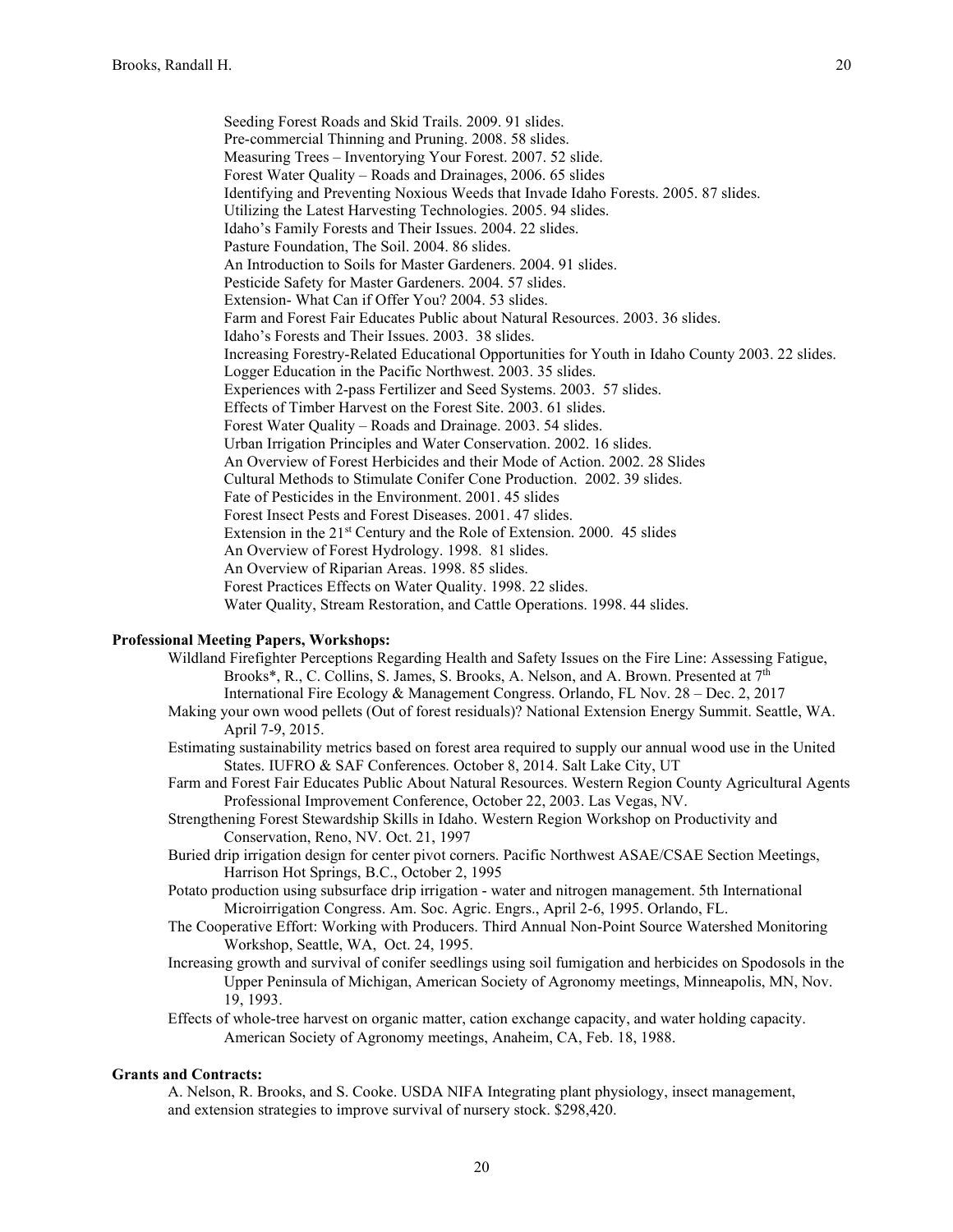- C. Schnepf and R. Brooks. Idaho Forest Stewardship Educational Programs. IDL. 2020. \$14,500.00
- C. Schnepf and R. Brooks. Idaho Forest Stewardship Educational Programs. IDL. 2019. \$14,500.00
- C. Schnepf and R. Brooks. Idaho Forest Stewardship Educational Programs. IDL. 2018. \$14,500.00.
- C. Schnepf and R. Brooks. Idaho Forest Stewardship Educational Programs. IDL. 2017. \$14,500.00.
- Brooks, R. Supporting Drought Research. 2017. US Forest Service. \$28,096.00
- Brooks, R. USDA Forest Service Internships. 2017. US Forest Service. \$17,918.00
- C. Schnepf and R. Brooks. Idaho Forest Stewardship Educational Programs. IDL. 2016. \$14,500.00.
- C. Schnepf and R. Brooks. Idaho Forest Stewardship Educational Programs. IDL. 2015. \$14,500.00.
- Keefe, R.F., Smith, A.M., Eitel, J.U.H., Newman, S.M., and R.H. Brooks. 2014-2017. Reducing logging fatality and non-fatal trauma incidence rates with new real-time GPS-VHF communications, recommended safety procedures, and education. National Institute of Health (NIH) National Institute of Occupational Safety and Health (NIOSH). \$824,043
- C. Schnepf and R. Brooks. Idaho Forest Stewardship Educational Programs. IDL. 2014. \$14,500.00.
- C. Schnepf and R. Brooks. Idaho Forest Stewardship Educational Programs. IDL. 2013. \$12,500.00.
- Paustian, K. et. al. Biomass Alliance of the Rockies (BANR). 2013-2018. USDA NIFA AFRI CAP. \$10,000,000
- Lewis, N.L., M.P. Wolcott, R. Brooks et al. 2011-2016. Northwest Advanced Renewables Alliance (NARA): A new vista for green fuels, chemicals, and environmentally preferred products (EPPs). NIFA-USDA. \$39,600,000. (Controlled: \$2,912,884).
- Brooks, R. and A. McFarland. Forestry BMP's for Idaho. IDL. 2013. \$143,000.00.
- McFarland, A. and R. Brooks. Forestry BMP's for Idaho. IFPC. 2013. \$5,000.00.
- C. Schnepf and R. Brooks. Idaho Forest Stewardship Educational Programs. IDL. 2012. \$12,500.00.
- C. Schnepf and R. Brooks. Idaho Forest Stewardship Educational Programs. IDL. 2011. \$12,500.00.
- Brooks, R.H. Idaho Farm Bureau Grant to Conduct Youth Natural Resource Education. 2010. \$1,000.00
- C. Schnepf, R. Brooks, R. Mahoney, and Y. Carree. Idaho Forest Stewardship Educational Program. 2010. \$10,000.00.
- Brooks, R. Clearwater County Craig-Wyden Funding to conduct forestry educational activities. 2010. \$3,500.00
- Brooks, R. Clearwater County Craig-Wyden Funding to conduct forestry educational activities. 2009. \$3,600.00
- C. Schnepf, R. Brooks, R. Mahoney, and Y. Carree. Idaho Forest Stewardship Educational Program. 2009. \$10,000.00.
- Guy, Stephen, K. Hart , R. Brooks and Kok, H.. Hatch Grant to Fund On Farm Evaluation of Slow-Release Nitrogen for Winter Wheat Production in High Precipitation Areas of North Central Idaho 2008. \$64,554.00.
- Brooks, Randy. Clearwater County Craig-Wyden Funding to conduct forestry educational activities. 2008. \$1,500.00.
- Durkee, D., and R. Brooks. Idaho 21<sup>st</sup> Century Learning Centers Grant. 2008. \$153,000. For Weippe/Pierce After-School Program Utilizing 4-H Curriculum.
- C. Schnepf, R. Brooks, R. Mahoney, and Y. Carree. Idaho Forest Stewardship Educational Program. 2008. \$10,000.00.
- Wayt, Tamara, and R. Brooks. Idaho Operation Military Kids mini-grant. 2008. \$1,000.
- Guy, Stephen, K. Hart , R. Brooks and Kok, H.. Hatch Grant to Fund On Farm Evaluation of Slow-Release Nitrogen for Winter Wheat Production in High Precipitation Areas of North Central Idaho 2007. \$64,554.00.
- Brooks, Randy. Clearwater County Craig-Wyden Funding to conduct forestry educational activities. 2007. \$1,500.00.
- Durkee, D., and R. Brooks. Idaho 21<sup>st</sup> Century Learning Centers Grant. 2007. \$153,000. For Weippe/Pierce After-School Program Utilizing 4-H Curriculum.
- C. Schnepf, R. Brooks, R. Mahoney, and Y. Carree. Idaho Forest Stewardship Educational Program. 2007. \$10,000.00.
- Wayt, Tamara, and R. Brooks. Idaho Operation Military Kids mini-grant. 2007. \$1,000.
- C. Schnepf, R. Brooks, R. Mahoney, and Y. Carree. Idaho Forest Stewardship Educational Program. 2006. \$10,000.00.
- Wayt, Tamara, and R. Brooks. Idaho Operation Military Kids mini-grant. 2006. \$1,000.
- C. Schnepf, R. Brooks, R. Mahoney, and Y. Carree. Idaho Forest Stewardship Educational Program. 2005. \$10,000.00.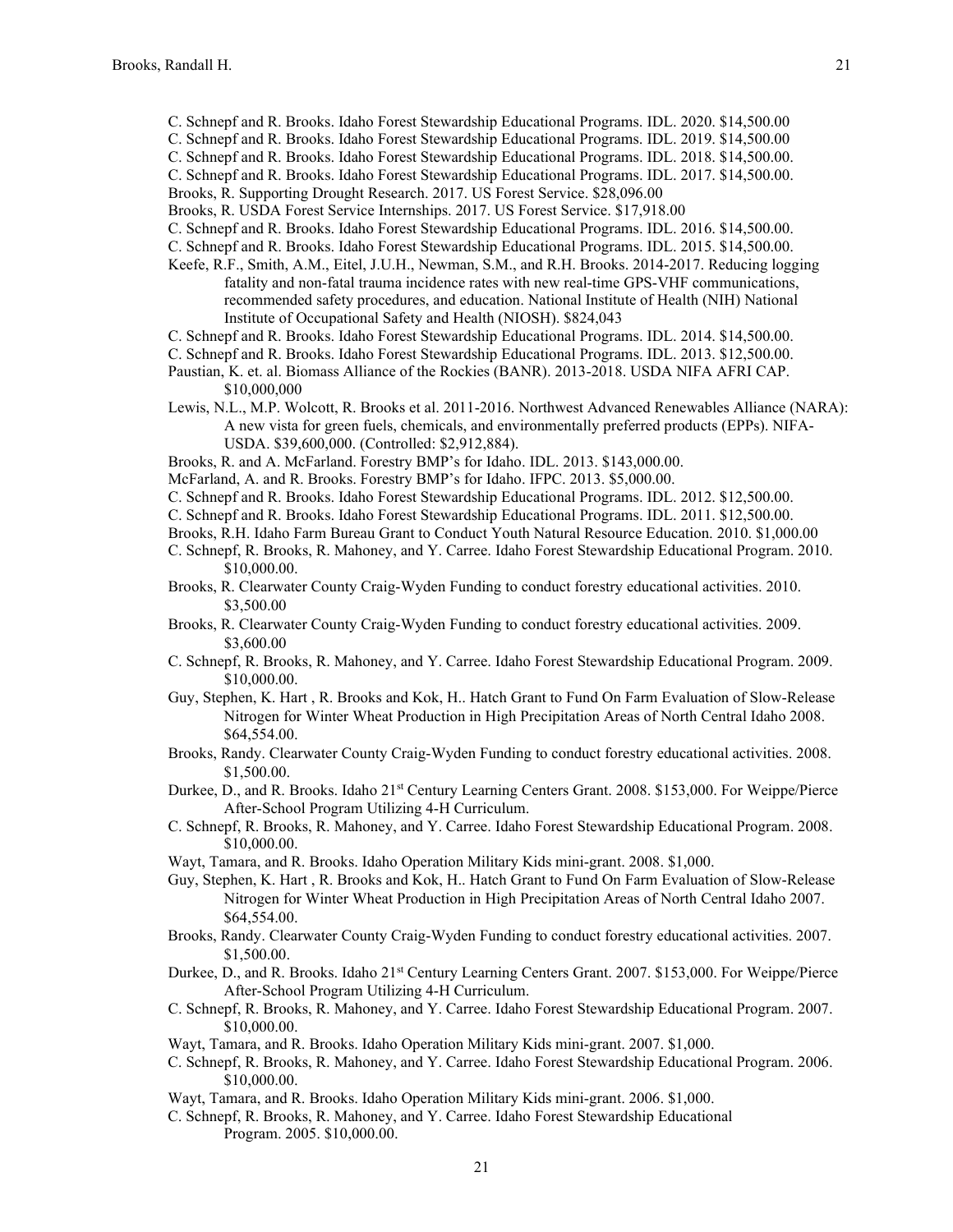- Hart, K.N., Brooks, R.H., Barton, D.L., and Church, J.A. UI Critical Issues Funds for Pasture Management Workshop. 2005. \$1,100.00.
- Brooks, Randy. Clearwater County Craig-Wyden Funding to conduct forestry educational activities. 2005. \$2,863.57.00.
- Brooks, Randy. Clearwater County Craig-Wyden Funding to conduct forestry educational activities. 2004. \$3,000.00.
- Durkee, D., and R. Brooks. Idaho  $21<sup>st</sup>$  Century Learning Centers Grant. 2004-2006. \$153,000/yr. for Weippe/Pierce After-School Program Utilizing 4-H Curriculum.
- C. Schnepf, R. Brooks, R. Mahoney, and Y. Carree. Idaho Forest Stewardship Educational Program. 2004. \$10,000
- Brooks, Randy. Clearwater County Craig-Wyden Funding to conduct forestry educational activities. 2003. \$3,000.00.
- C. Schnepf, R. Brooks, R. Mahoney, and Y. Carree. Idaho Forest Stewardship Educational Program. 2003. \$10,000.
- R. Brooks and M. Schmidt. Idaho County Craig-Wyden Funding to conduct forestry educational activities. 2002. \$40,000.
- C. Schnepf, R. Brooks, R. Mahoney, and Y. Carree. Idaho Forest Stewardship Educational Program. 2002. \$10,000 to conduct forest stewardship programs in Northern Idaho.
- Brooks, Randy. Clearwater County Craig-Wyden Funds to conduct forestry educational activities. 2002. \$5,000.
- D. Barton, R. Brooks, K. Hart, and J. Church. UI CES Critical Issues Grant. 2001. \$1,750 to conduct entrepreneur-training program.
- C. Schnepf, R. Brooks, R. Mahoney, and Y. Carree. Idaho Forest Stewardship Educational Program. 2001. \$10,000 to conduct forest stewardship programs in Northern Idaho.
- K. Hart, J. Church, R. Brooks, and D. Barton. UI CES Critical Issues Grant. 2001. \$650.
- C. Schnepf, R. Brooks, R. Mahoney, and Y. Carree. Idaho Forest Stewardship Educational Program. 2000. \$10,000 to conduct forest stewardship programs in Northern Idaho.
- K. Hart, J. Church, R. Brooks, and D. Barton. District l CES Grant. 2000. \$650
- K. Hart, R. Brooks, D. Barton, and R. Van Slyke. District 1 Cooperative Extension. 1999. \$850
- Schmidt, M.K., K. Hart, and R. Brooks. Multi-county after-school and Consortium Development. University of Idaho Critical Issues Funding.1999. \$2,247.
- K. Hart, J. Church, and R. Brooks. District l CES Grant. 1999. \$650
- C. Schnepf, R. Brooks, R. Mahoney, and Y. Carree. Idaho Forest Stewardship Educational Program. 1999. \$10,000
- R. Brooks, J. Church, K. Hart, and M. Schmidt. District 1 and CES Critical Issues grant. 1998. \$10,300.
- C. Schnepf, R. Brooks, R. Mahoney, and Y. Carree. Idaho Forest Stewardship Educational Program. 1998. \$10,000.
- K. Hart, J. Church, and R. Brooks. District l CES Grant. 1998. \$650.
- J. Church and R. Brooks. North Central Idaho Water Quality Grant. 1998. \$1,250.
- K. Hart, J. Church, K. Wise, and R. Brooks. District l CES Grant. 1997. \$650.
- C. Schnepf, R. Mahoney, R. Brooks, and Y. Carree. Idaho Forest Stewardship Educational Program. 1997. \$10,000.
- M. Schmidt, R. Van Slyke, K. Hart, R. Brooks, D. Williams, L. Fox. CES Critical Issues grant. 1997. \$950
- C. Schnepf, R. Mahoney, Y. Carree, and R. Brooks. Idaho Forest Stewardship Educational Program. 1996. \$12,000.
- R. Brooks and I. Hopkins. UI CES IPM mini-grant. 1995. \$1600.
- R. Brooks and I. Hopkins. UI CES IPM mini-grant. 1994. \$1600.

# **SERVICE:**

# **Major Committee Assignments:**

## **National:**

GALAXY 4 Planning Committee. 2012-2013 RREA Grant Review Panelist. 2011 Chair, Epsilon Sigma Phi Resource Development and Management Committee 2007-2009. Epsilon Sigma Phi Resource Development and Management Committee 2004-2006.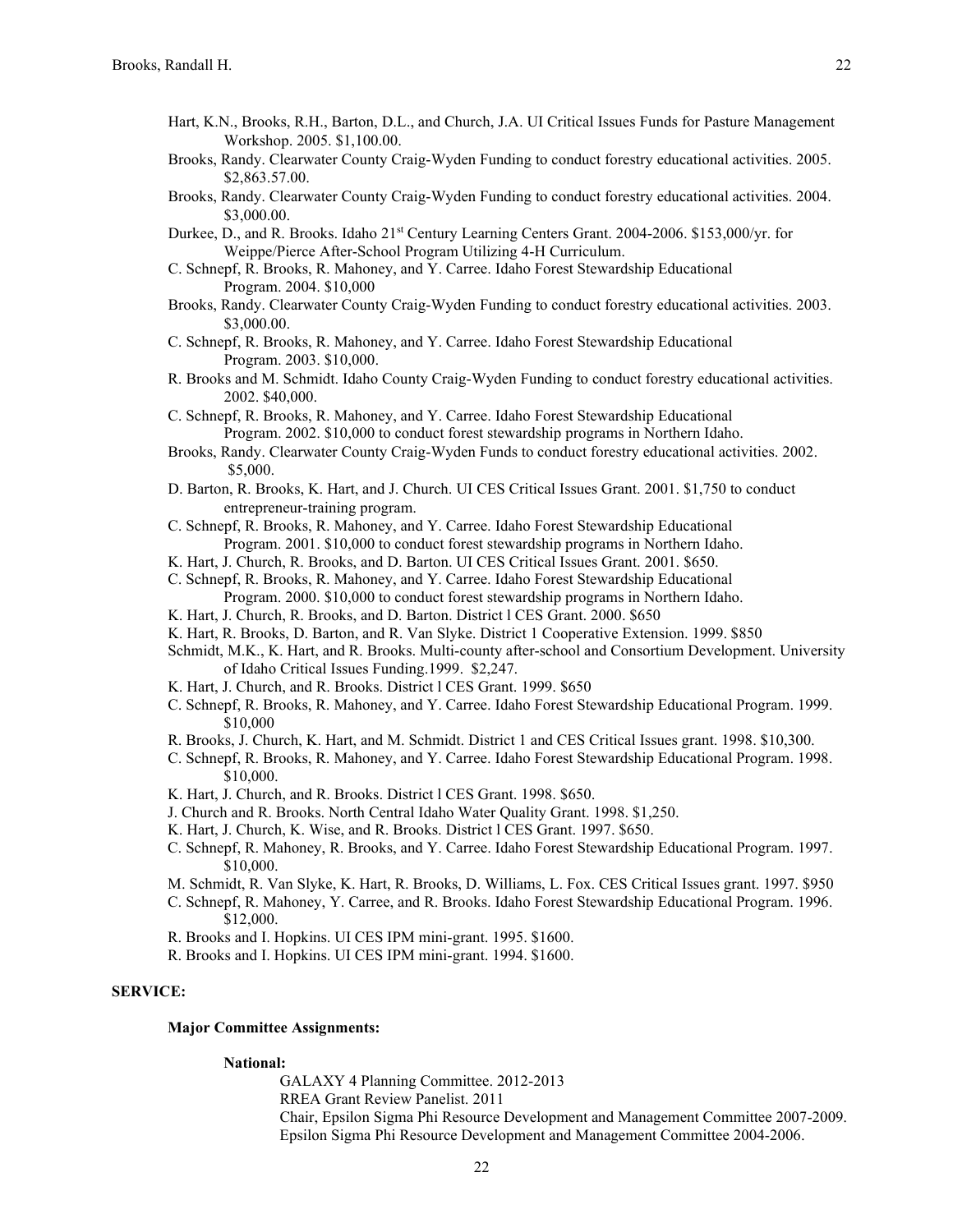## **Regional:**

Western Coordinating Committee, Board Member, 2013-2018 Western Region Vice-President, Epsilon Sigma Phi, 2006-2008. Western Region Vice-Chair, Forestry, National Association of County Agricultural Agents (NACAA), 1998 – 2001. Instructional Coordinator, Inland Empire Natural Resource Youth Camp, 1998 – 2001. Board Member, Inland Empire Natural Resource Youth Camp 1997-2001.

#### **State:**

Idaho Lands Resource Coordinating Council. 2012-present. Society of American Foresters. Palouse Chapter Chair. 2013. UI Forest Nursery Advisory Committee, 2011-present. 2<sup>nd</sup> Pres. Elect. Idaho Association of County Extension Agents. 2007-2010. Past-President, Epsilon Sigma Phi, 2006-2008. President, Epsilon Sigma Phi, 2004-2006. Idaho Pro-Logger Statewide Steering Committee, 1996-present. Idaho Forest Stewardship Advisory Committee, 1996 – present. Communications Committee Vice-Chair, Idaho Association of County Agricultural Agents (IACAA), 1998 – 2001. President-Elect, Epsilon Sigma Phi, Idaho, 2003-2004. Excellence in Forestry State Chair, IACAA, 1998 – 2000. Treasurer & Membership Chair, Epsilon Sigma Phi, Theta Chapter, 2001-2003. IACAA Representative to Ag Consulting Council 1997. Idaho Home\*A\*Syst Committee 1993-1996.

### **University**

UI President's Athletic Advisory Committee. 2012-2017 (Reappointed) UI Annual Giving Program Committee. 2015-2016.

#### **College**

CNR Associate Dean Search Committee. Spring 2017. Western Coordinating Committee, Board Member, 2013-2016 CNR Silviculture Faculty Position Search Committee Chair. 2015. UI FRFS Department Head Search. 2013 UI University-Level Promotions Review Committee. 2011 UI CALS Extension Annual Conference Planning Committee, 2005-2008. UI CES Extension Advisory Committee, 2006-2007. UI CALS Extension District 1 Director Search Committee. UI CALS IAES Dean and Director Search Committee, 2003. UI College of Ag Promotion and Tenure Committee, FY '00. UI Extension Ethics Committee, 2002. UI College of Ag Promotion and Tenure Committee, FY '99. UI 4-H Curriculum Review Committee, Chair of Natural Resources Projects, FY '00. UI College of Ag Annual Conference Planning Committee, FY '98.

UI Domestic Water Quality Committee 1993-1996.

# **District/Departmental**

Chair, Extension Range Specialist Position in FRFS. 2016. Mentoring Committee for April Hulet. 2016 – present Mentoring Committee for Ryan Long, FWS Dept. CNR. 2016-presenst Chair, Assistant Professor of Silviculture Search Committee. 2015. Mentoring Committee for Amanda Gearhart. 2013-2015. CNR Administrative Position Search Committee Chair. 2013. FRFS Forest Products Professor Search Committee. 2012. FRFS Dept. Head Search Committee. 2012. UI Promotion Committee for Dr. Kelly Crane, 2011 UI Dist. 1 Extension 3rd Year Review Committee for M. Bauer & A. McFarland, 2011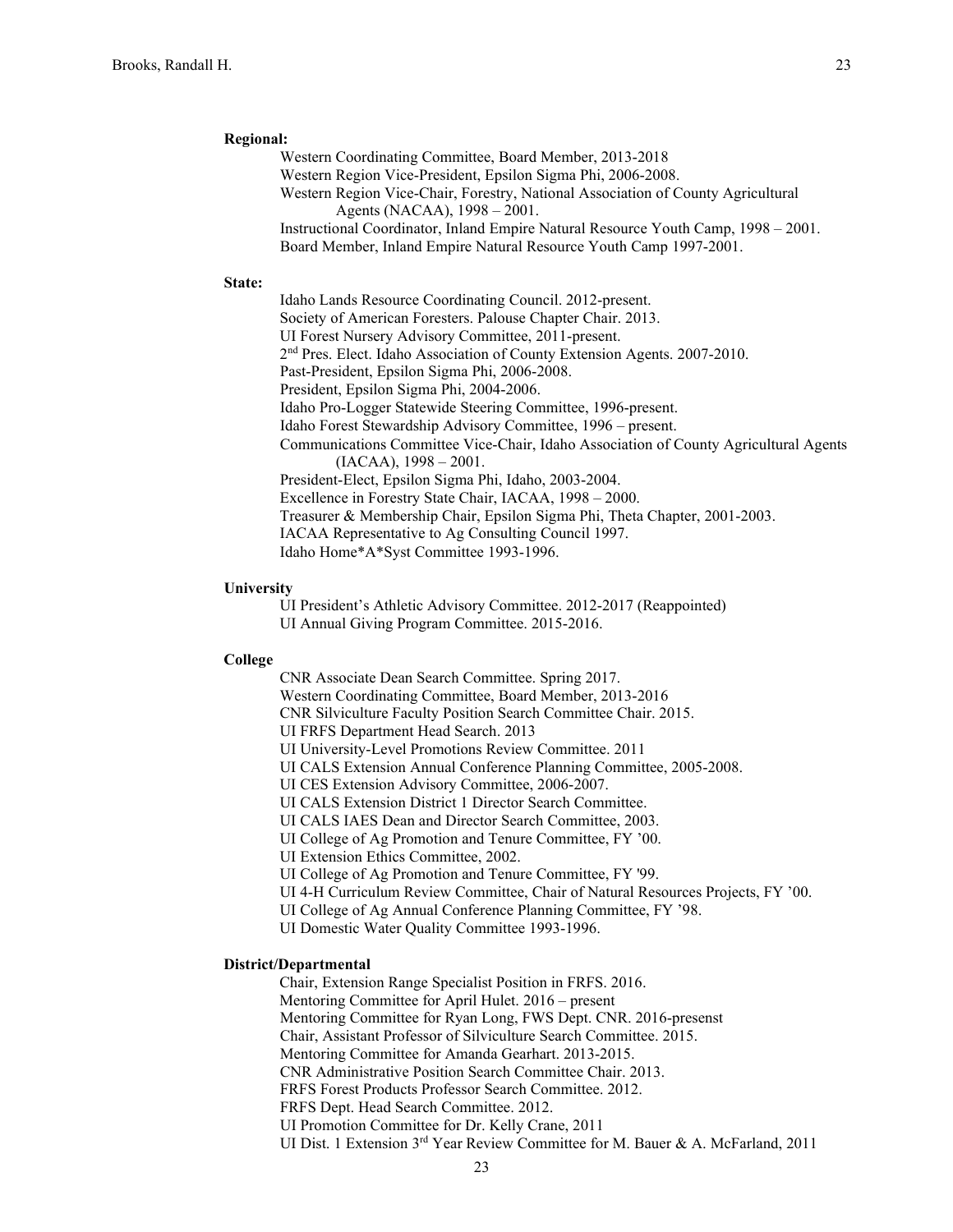UI Promotion Committee for Dr. Tim Prather. 2010. UI District 1 Extension Educator – NCIA Area 4-H Educator Search Committee, 2006. UI District 1 Promotion and Tenure Committee, 2005. UI District 1 Third Year Review Committee, 2004. UI District 1 Promotion and Tenure Committee, 2003. UI District 1 Third Year Review Committee, 2002. District 1 Cooperative Extension Water Quality MPT Chair, 1997 – present. Clearwater/Lewis/Nezperce Counties 4-H Camp Director, 1998-1999, 2001-2003. Clearwater RC&D Liason to UI, 1997 – present. 4-H Know Your Government District 1 Coordinator, FY99-04. Senior Director, IACAA Dist. I 1997-1998, 1999-2000. Junior Director, IACAA Dist. I 1996-1997. Know Your Government Planning Committee 1996 – present. Member, CLN 4-H Camp Working Group 1996 – present. UI Dist. I Peer Review ( 3 year) Committee 1997 & 2002. Junior Director, IACAA Dist. III 1995-1996. UI Dist. III Promotion and Tenure Committee 1995. District III Water Quality MPT Leader 1993-1996.

#### **County:**

Co-Director and Presenter, UI NRW Youth Camp, Ketchum, ID. 2011-present. Coordinator/Director, Clearwater County 6th Grade Forestry Tour, 1997 – present. 4-H Project Leader, Teen Leader, Forestry, Swine and Entomology, 1997 – present.

## **Professional and Scholarly Organizations:**

Association of Fire Ecologists, 2017 - present

Society of American Foresters, 2011-present.

Association of Natural Resource Extension Professionals 1996-2001, 2003, 2010 - present.

Epsilon Sigma Phi , National Extension Professionals Organization, 1997 – 2016.

Idaho Association of 4-H Extension Agents (IA4HEA) 1997 – present.

National Association of County Ag. Agents (NACAA) 1993 – present.

Idaho Association of County Ag. Agents (IACAA) 1993 – present.

Soil Science Society of America 1987-1991.

American Society of Agronomy 1991-1996.

Society of American Foresters 1985 – 1999.

Xi Sigma Pi (National Honorary in Forestry).

Sigma Xi (Scientific Research Society).

# **Outreach Service:**

# **Classes, Workshops, Seminars, Share Fairs, and Tours Organized:**

Brooks, R. Natural Resources Camp. Ketchum, ID. Jun 25 Jul 2, 2017- present. Brooks, R., and C. Schnepf. LEAP. 2 locations n. Idaho. April, 2017 – present. Brooks, R.H. and C. Schnepf. LEAP Update. 3 Locations in NCIA. March, 2017-present. Moore, A. and R. Brooks. Natural Resources Camp. Ketchum, ID. June 24-30, 2016. Keefe, R., R. Brooks, and A. Nelson. UI Experimental Forest Field Day. Sept. 26, 2015 Moore, A. and R. Brooks. Natural Resources Camp. Ketchum, ID. June 23-29, 2015. Brooks, R. South Idaho Forestry Field Day. McCall. May 17, 2015. Brooks, R. Safely Using Herbicides in Forestry. Moscow. March 22, 2015. Brooks. R. Forest Tree Planting Workshop. Moscow, ID. Mar. 13, 2015. Moore, A. and R. Brooks. Natural Resources Camp. Ketchum, ID. June 22-28, 2014. Brooks, R. South Idaho Forestry Field Day. McCall. May 15, 2014. Brooks, R. Safely Using Herbicides in Forestry. Moscow. March 21, 2014. Keefe, R, and R. Brooks. UIEF Field Day. Princeton, ID. July 20, 2013. Brooks, R. Forest Thinning and Pruning Field Day. Moscow, ID. July 19, 2013. Brooks, R. Forestry Stewardship Tour. Latah County, ID. July 13, 2013. Moore, A. and R. Brooks. Natural Resources Camp. Ketchum, ID. June 23-29, 2013.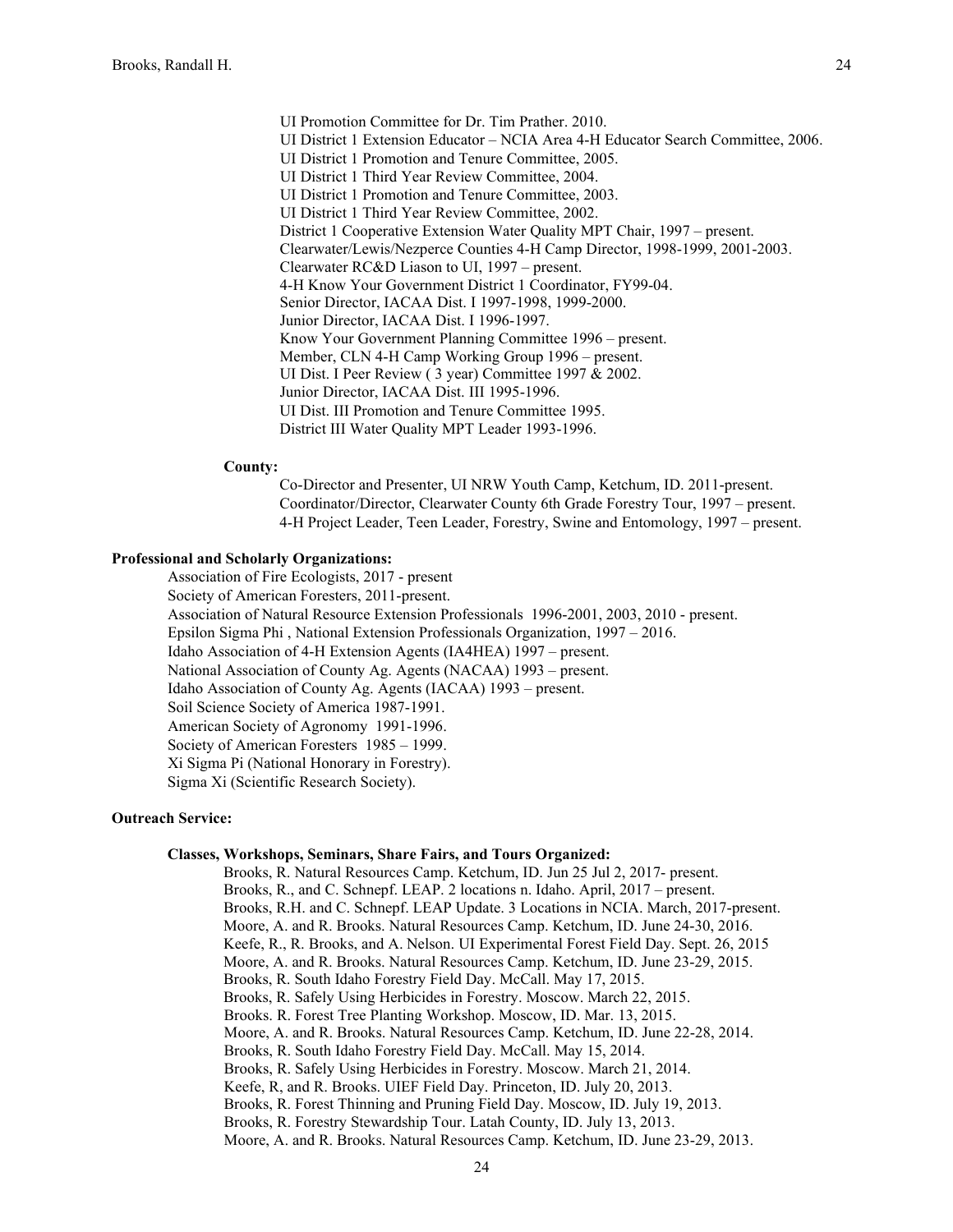- Brooks. R. LEAP. Coeur d'Alene, Apr. 24-26, 2013.
- Brooks. R. Forest Tree Planting Workshop. Moscow, ID. Mar. 19, 2013.
- Brooks, R. and C. Schnepf. Safely Using Herbicides in Forestry. Coeur d'Alene, ID. Apr. 12, 2013.
- Brooks, R.H. LEAP Update. 3 Locations in NCIA. March/May, 2013.
- Brooks, R. Using Your GPS. Colfax, WA. Nov. 1, 2012.
- Brooks, R. and A. Brocke. Clearwater Forest Stewardship and Conservation Practices Tour. Orofino, ID. Oct. 4, 2012.
- Brooks, R. Forest Insects and Disease Field Day. Latah Co., ID. July 27, 2012.
- Brooks, R. Forest Thinning and Pruning Field Day. Keuterville, ID. July 20, 2012.
- Brooks, R. Clearwater County 6<sup>th</sup> Grade Forestry Tour. Headquarters, ID. July10-12, 2012.
- Moore, A. and R. Brooks. Natural Resources Camp. Ketchum, ID. June 24-30, 2012.
- Brooks, R.H. and C. Schnepf. Water Quality Tour and Field Day. Logger Education to Advance Professionalism. 2 Locations in North Idaho. May, 2012.
- Keefe, R. and R. Brooks. Business for Loggers: ALC Workshop. Lewiston, ID. April 26, 2012.
- Brooks, R.H. LEAP Update. 3 Locations in NCIA. March, 2012.
- Brooks, R.H. Current Topics in Farm and Forest Health. Orofino, ID. Dec. 8, 2011.
- Brooks, R. Using Your GPS. Moscow, ID. June 1, 2012.
- Brooks, R.H. Forest Insect and Disease Field Day, Cottonwood, ID. July 22, 2011.
- Brooks, R.H. Clearwater County 6<sup>th</sup> Grade Forestry Tour, Headquarters, ID. Ag 204 & 504, July 12-14, 2011.
- Brooks, R.H. and C. Schnepf. Water Quality Tour and Field Day. Logger Education to Advance Professionalism. 2 Locations in North Idaho. April, 2011.
- Brooks, R.H. Forest Thinning and Pruning Workshop and Field day. Orofino, ID. Apr. 8, 2011.
- Brooks, R.H. LEAP Update. 3 Locations in NCIA. March, 2011
- Keefe, R., and R. Brooks. Inland Empire Forest Engineering Conference. Moscow, ID. Mar. 1, 2011
- Brooks, R.H. Forestry Shortcourse. Orofino, ID. Ag 505. Jan. 13-Feb. 17, 2011.
- Brooks, R.H. Current Topics in Farm and Forest Health. Orofino, ID. Dec. 9, 2010.
- Brooks, R.H. Forest Thinning and Pruning. Orofino, ID, Nov. 23, 2010.
- Brooks, R.H. and K. David. Measuring Your Trees. Orofino, ID. July 28, 2010.
- Brooks, R.H. Forest Insect and Disease Field Day, Orofino, ID. July 23, 2010.
- Brooks, R.H. Clearwater County 6<sup>th</sup> Grade Forestry Tour, Headquarters, ID. Ag 204 & 504, July 6-8, 2010.
- Brooks, R.H. and C. Schnepf. Water Quality Tour and Field Day. Logger Education to Advance Professionalism. 2 Locations in North Idaho. April, 2010.
- Brooks, R.H. and P. Gessler. Using Your GPS. Orofino, ID. April 16, 2010.
- Brooks, R.H. LEAP Update. 2 Locations in NCIA. March, 2010
- Brooks, R.H., K. Hart, J. Church, and S. Schumaker. Upper Clearwater Farm and Forest Fair. Orofino, ID. March 19-20, 2010.
- Brooks, R.H. Current Topics in Farm and Forest Health. Orofino, ID. Dec. 10, 2009.
- Brooks, R.H. Forestry Shortcourse. AgEd 505. Orofino, Id. Jan/Feb. 2009.
- Brooks, R.H. LEAP Update. 2 Locations in NCIA. March, 2009
- Brooks, R.H., K. Hart, J. Church, and S. Schumaker. Upper Clearwater Farm and Forest Fair. Orofino, ID. March 19-20, 2009.
- Brooks, R.H. and C. Schnepf. Water Quality Tour and Field Day. Logger Education to Advance Professionalism. 2 Locations in North Idaho. April, 2009.
- Brooks, R.H. Clearwater County 6<sup>th</sup> Grade Forestry Tour, Headquarters, ID. Ag 204 & 504, July 7-9, 2009.
- Brooks, R.H. Forest Insect and Disease Field Day, Moscow, ID. July 24, 2009.
- Brooks, R.H. Current Topics in Farm and Forest Health. Orofino, ID. Dec. 11, 2008.
- Brooks, R.H. Backyard Forests. Orofino, ID. Dec. 16, 2008.
- Brooks, R.H. LEAP Update. 2 Locations in NCIA. March, 2008.
- Brooks, R.H., K. Hart, J. Church, and S. Schumaker. Upper Clearwater Farm and Forest Fair. Orofino, ID. March 19-20, 2008.
- Brooks, R.H. and C. Schnepf. Water Quality Tour and Field Day. Logger Education to Advance Professionalism. 2 Locations in North Idaho. April, 2008.
- Brooks, R.H, C. Williams, K. Hart, and J. Church. Pasture Management for Smaller Acreages. Moscow, ID. May 21-24, 2008.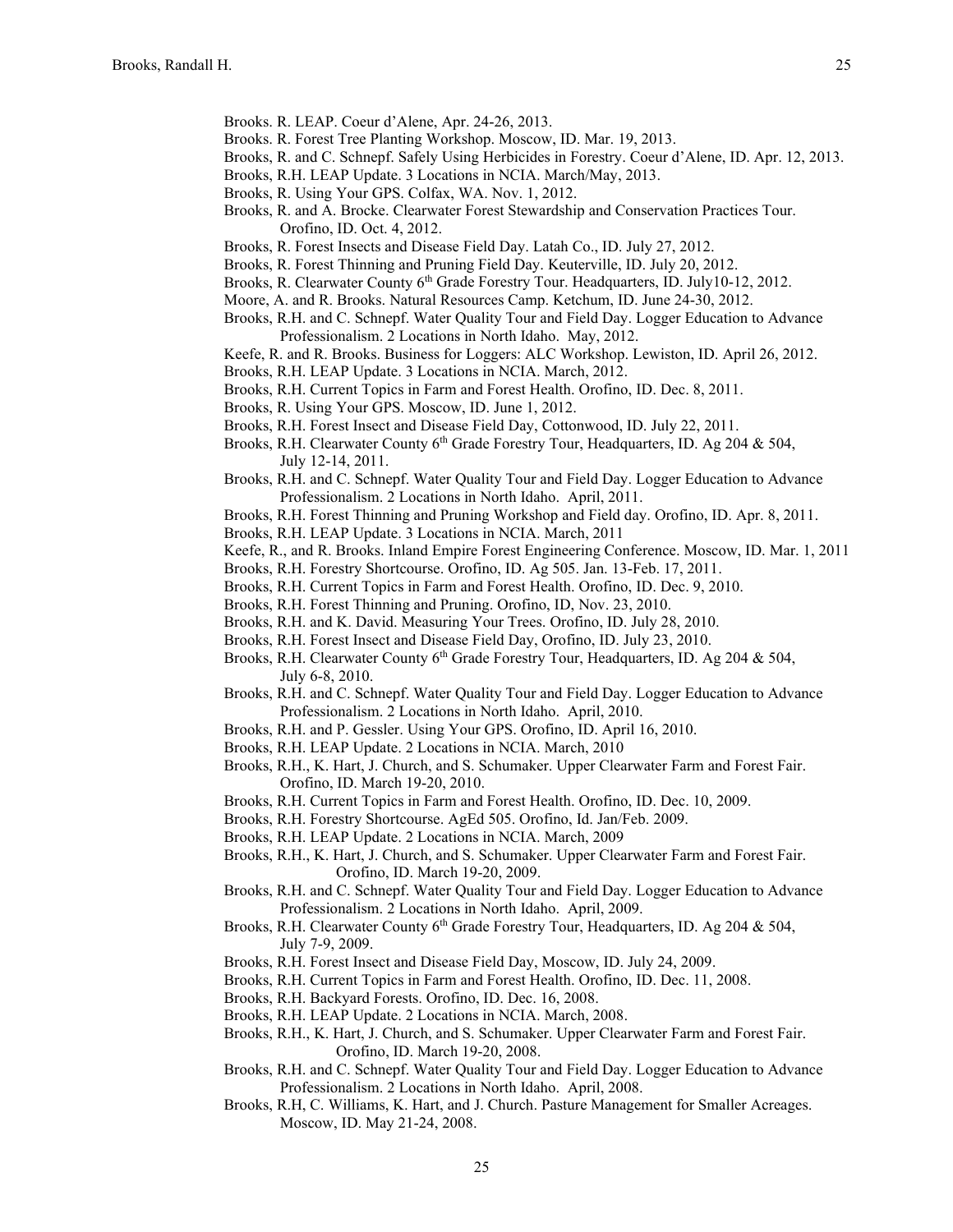- Brooks, R.H. Clearwater County 6<sup>th</sup> Grade Forestry Tour, Headquarters, ID. Ag 204 & 504, July 8-10, 2008.
- Brooks, R.H. Forest Insect and Disease Field Day, Orofino, ID. July 25, 2008.
- Brooks, R.H. Using Your GPS. Orofino and Moscow, ID. Mar. 8 & May 9, 2008.
- Brooks, R.H. Current Topics in Farm and Forest Health. Orofino, ID. Dec. 13, 2007.
- Brooks, R.H. LEAP Update. 2 Locations in NCIA. March, 2007
- Brooks, R.H., K. Hart, J. Church, and J. Lustig. Upper Clearwater Farm and Forest Fair. Orofino, ID. March 22-23, 2007.
- Brooks, R.H. and C. Schnepf. Water Quality Tour and Field Day. Logger Education to Advance Professionalism. 2 Locations in North Idaho. April, 2007.
- Brooks, R.H, K. Hart, and J. Church. Pasture Management for Smaller Acreages. Kamiah, ID. May 2-4, 2007.
- Brooks, R.H. Clearwater County  $6<sup>th</sup>$  Grade Forestry Tour, Headquarters, ID. AgEd 504, July 10-12, 2007.
- Brooks, R.H. Forest Insect and Disease Field Day, Moscow, ID. July 19, 2007.
- Brooks, R.H. Using Your GPS. Orofino, ID. May 10, 2007.
- Brooks, R.H. Forestry Shortcourse. AgEd 505. Orofino, Id. Jan/Feb. 2007.
- Brooks, R.H. Current Topics in Farm and Forest Health. Orofino, ID. Dec. 12, 2006.
- Brooks, R.H. LEAP Update. 2 Locations in NCIA. 2006.
- Brooks, R.H. and C. Schnepf. Water Quality Tour and Field Day. Logger Education to Advance Professionalism. 2 Locations in North Idaho. 2006.
- Brooks, R.H. LEAP Update. 2 Locations in NCIA. 2005.
- Brooks, R.H. and C. Schnepf. Water Quality Tour and Field Day. Logger Education to Advance Professionalism. 2 Locations in North Idaho. 2005.
- Brooks, R.H. Orofino High School Science Forestry Field day, Orofino, ID. May 26, 2005.
- Brooks, R.H. Clearwater County 6th Grade Forestry Tour, Headquarters, ID. July 12-14, 2005.
- Brooks, R.H. LEAP Update. 3 Locations in NCIA. 2004.
- Brooks, R.H. and C. Schnepf. Water Quality Tour and Field Day. Logger Education to Advance Professionalism. 2 Locations in North Idaho. 2004.
- Brooks, R.H. Clearwater County 6th Grade Forestry Tour, Headquarters, ID. July 13-15, 2004.
- Brooks, R.H. and C. Schnepf. Water Quality Tour and Field Day. Logger Education to Advance Professionalism. 6 locations in north Idaho. 2003.
- Brooks, R.H. Orofino High School Science Forestry Field day, Orofino, ID. May 21, 2003.
- Brooks, R.H. Teachers Forestry Tour, Clearwater County, ID. May 11-12, 2003.
- Brooks, R.H. Clearwater County 6<sup>th</sup> Grade Forestry Tour, Headquarters, ID. July 15-17, 2003.
- Brooks, R.H. and C. Schnepf. Water Quality Tour and Field Day. Logger Education to Advance Professionalism. 6 locations in north Idaho. 2002.
- Brooks, R.H. Thinning and Pruning Field Day. Moscow, ID. May 21, 2002.
- Brooks, R.H. Forestry and Natural Resources Tour. Clearwater County 6<sup>th</sup> Grade Forestry Tour-AgEd 504, July 16-18, 2002.
- Brooks, R.H. Teachers/Educators Forestry Tour, Kamiah, ID AgEd 504:71, July 23-24, 2002.
- Brooks, R.H. Forest Insect and Disease Field Day, Orofino, ID. Aug. 23, 2002.
- Brooks, R.H. and C. Schnepf. Water Quality Tour and Field Day. Logger Education to Advance Professionalism. 8 locations in north Idaho. 2001.
- Brooks, R.H. Thinning and Pruning Field Day. Orofino, ID. Apr. 25, 2001.
- Brooks, R.H. Forestry and Natural Resources Tour. Clearwater County 6<sup>th</sup> Grade Forestry Tour-AgEd 504, July 10-12, 2001.
- Brooks, R.H. and C. Schnepf. Water Quality Tour and Field Day. Logger Education to Advance Professionalism. 9 locations in north Idaho. 2000.
- Brooks, R.H. Forestry and Natural Resources Tour. Clearwater County 6th Grade Forestry Tour-AgEd 504, July 11-13, 2000.
- Brooks, R.H. and C. Schnepf. Water Quality Tour and Field Day. Logger Education to Advance Professionalism. 4 locations in north Idaho. 1999.
- Brooks, R.H. Forestry and Natural Resources Tour. Clearwater County 6<sup>th</sup> Grade Forestry Tour-AgEd 504, July 6-8, 1999.
- Brooks, R.H. and F. Gariglio. Hybrid Poplar Tour and Update. Coordinated with Lewiston NRCS Forester. Southwick, ID. Sept. 29, 1999.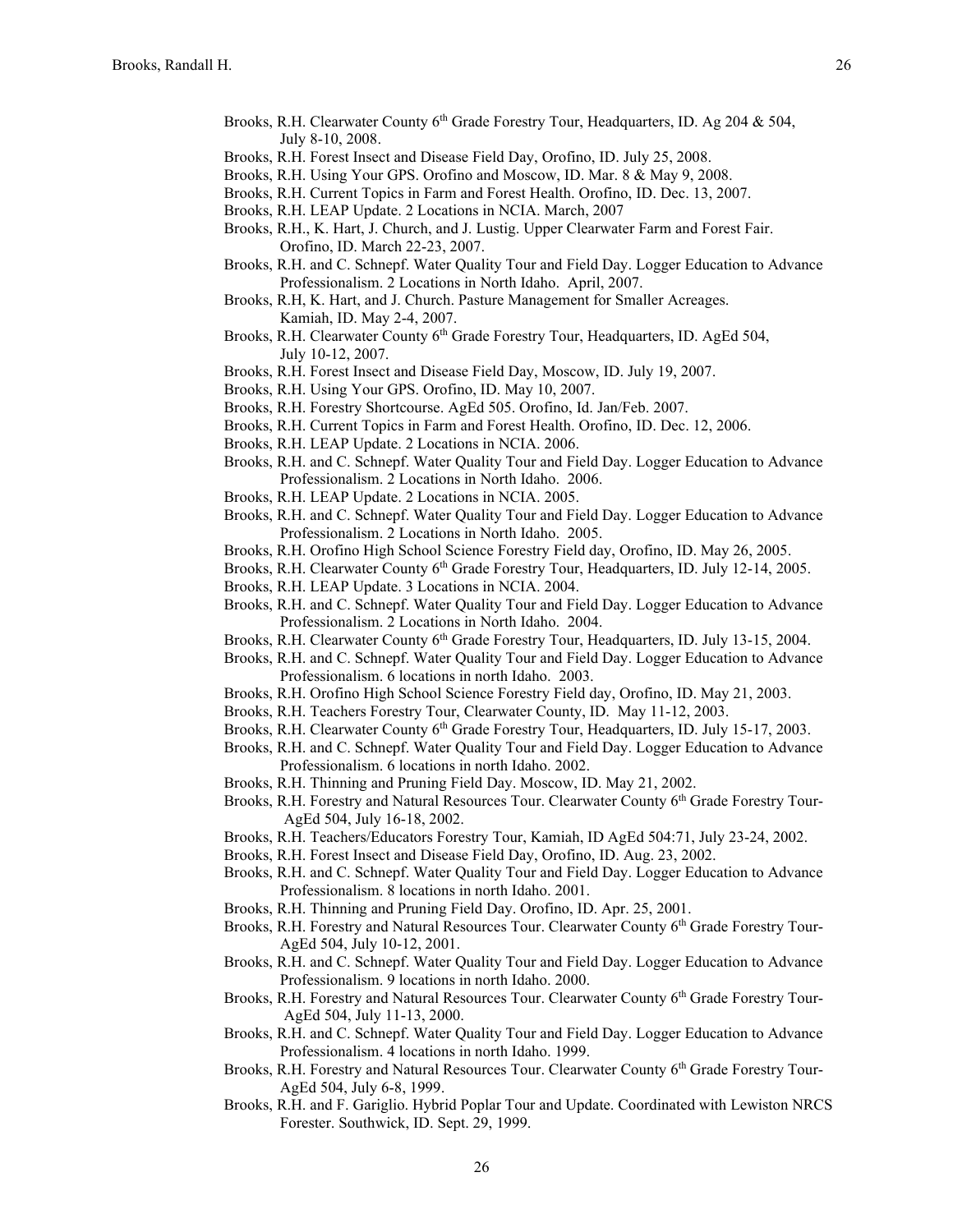- Brooks, R.H. and C. Schnepf. Water Quality Tour and Field Day. Logger Education to Advance Professionalism. St. Maries, ID. Mar. 27, 1998.
- Brooks, R.H. and C. Schnepf. Water Quality Tour and Field Day. Logger Education to Advance Professionalism. Kamiah, ID. Apr. 10, 1998.
- Brooks, R.H. Lolo Creek Water Quality Tour, Weippe, ID. Jun. 3, 1998.
- Brooks. R.H. Bedrock Creek Crops Tour, Cavendish, ID, Jun. 9, 1998.
- Brooks, R.H. Clearwater County 6<sup>th</sup> Grade Forestry Tour, Clearwater Co., ID. Jun. 8-10, 1998.
- Brooks, R.H. and C. Schnepf. Water Quality Tour and Field Day. Logger Education to Advance Professionalism. Sandpoint, ID. Mar. 26, 1997.
- Brooks, R.H. Clearwater County 6<sup>th</sup> Grade Forestry Tour, Clearwater Co., ID. Jun. 8-10, 1997.
- Brooks, R.H. Clearwater County 6<sup>th</sup> Grade Forestry Tour, Clearwater Co. ID. Jun. 9-11, 1996.
- Brooks, R.H. 4-H youth tour of logging operations in Clearwater County, Orofino, ID. July 26, 1996.
- Brooks, R.H. 3 Tours of Galen Myers Drip Irrigation Demonstration Farm, Murtaugh, ID. Apr. 29, May 7,9, 1996.
- Brooks, R.H. Advanced Master Gardener Tour of Drip Irrigation Projects, Twin Falls, ID. Apr. 25, 1996.
- Brooks, R.H. Dupont Tour & Field Day, Water Quality Project Demonstration Booth, Burley, ID. July 11, 1995.
- Brooks, R.H. Coors Field Day & Tour, Water Quality Project Demonstration Booth, Burley, ID. July 13, 1995.
- Brooks, R.H. Minidoka Soil and Water Conservation District Tour & BBQ, Rupert, ID. July 26, 1995.
- Brooks, R.H. Sugarbeet Rhizomania Field Tour & BBQ, Rupert, ID. Aug. 8, 1995.
- Brooks, R.H. Farm Irrigation Systems Tour for Drip Irrigation project at Galen Meyer's Farm, Murtaugh, ID. Aug. 24, 1995.
- Brooks, R.H. Two tours of Injection Wells to Mini-Cassia Alternative High School, Rupert, ID. Sept. 13-14, 1995.
- Brooks,. R.H. Three Tours of Galen Meyer's 3 Acre Demonstration on Drip Irrigation, Murtaugh, ID. Sept. 15-17, 1995.
- Brooks, R.H. Water Quality Demonstration Booth at Minidoka County Fair, Rupert, ID. July 31 Aug. 3, 1995.
- Brooks, R.H. Water Quality Demonstration Booth at Cassia County Fair, Burley, ID. Aug. 14-17, 1995.
- Brooks, R.H. Western States Irrigation Specialists tour of the Water Quality Demonstration Project, Burley, ID. May 10, 1994.
- Brooks, R.H. University of Idaho, College of Agriculture Deans and Directors tour of the Water Quality Demonstration Project, Burley, ID. May 17, 1994.
- Brooks, R.H. Wyoming County Extension Agents tour of the Water Quality Demonstration Drip Irrigation Fields, Burley, ID. May 25, 1994.
- Brooks, R.H. Soil Conservation Service State Office and Western States Tech Center tour of the Water Quality Demonstration Project, Burley, ID. Jun. 1, 1994.
- Brooks, R.H. New District DEQ personnel tour the Water Quality Demonstration Project, Burley, ID. Jun. 2, 1994.
- Brooks, R.H. T-Systems Irrigation Co. Representative Dennis Hannaford tour of the Water Quality Demonstration Project, Burley, ID.Jun. 3, 1994.
- Brooks, R.H. Assistant to the Assistant Secretary of Ag, Terry D'Addio, tour of the Water Quality Demonstration Project, Burley, ID. Jun. 9, 1994.
- Brooks, R.H. Beta Seed representatives tour of the Water Quality Demonstration Project, Burley, ID. Jun. 14
- Brooks, R.H. INEL personnel tour of the Water Quality Demonstration Project, Burley, ID. Jun. 30, 1994.
- Brooks, R.H. University of Idaho Extension Agents tour of the Water Quality Demonstration Irrigation Projects, Burley, ID. Jul 8, 1994.
- Brooks, R.H. INEL personnel (different group) tour of the Water Quality Demonstration Project, Burley, ID. Jul. 17, 1994.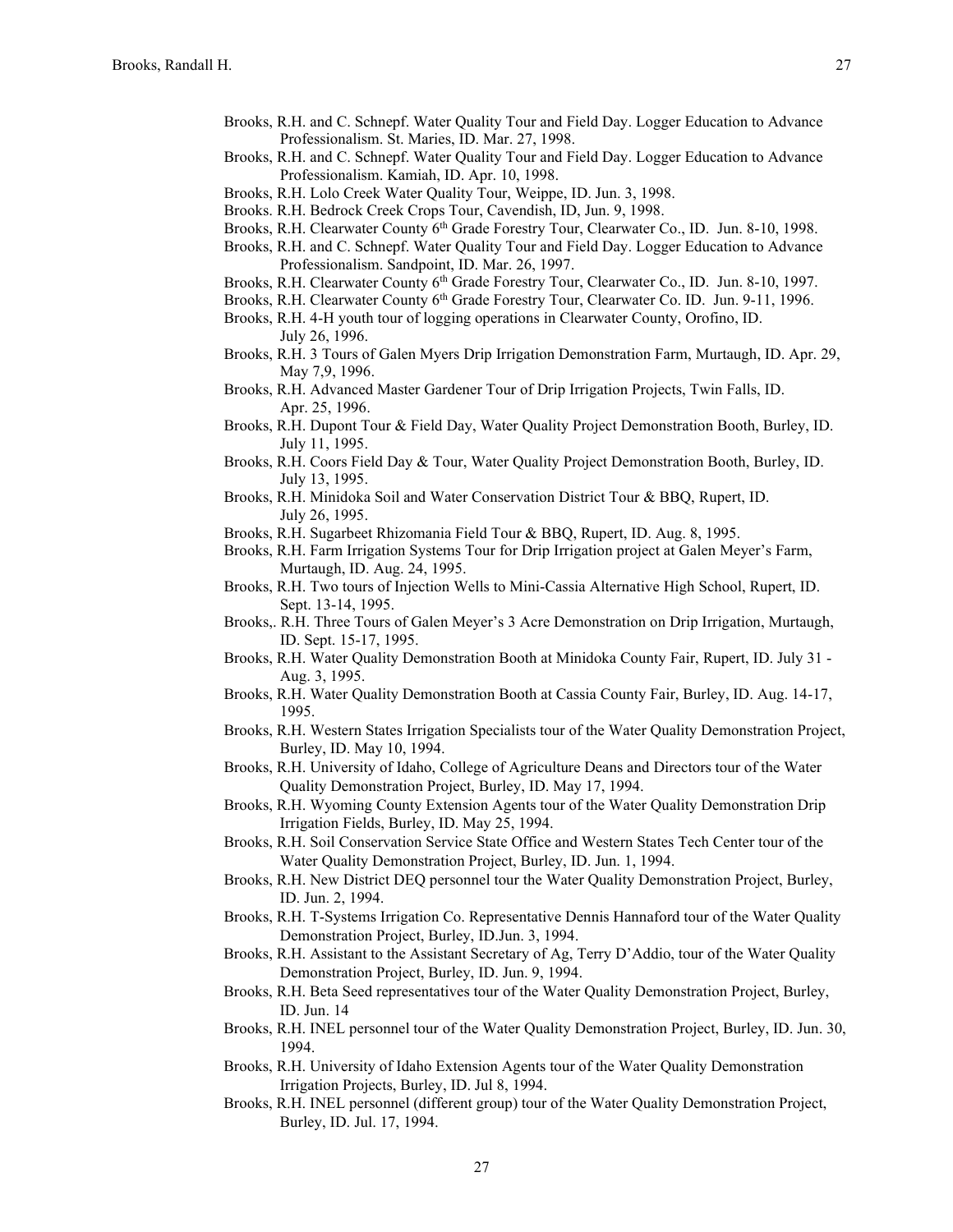- Brooks, R.H. NCAP (Northwest Coalition for Alternative Pesticides) Representatives here for tour of the Water Quality Demonstration Project, Burley, ID. Jul. 26, 1994.
- Brooks, R.H. SCS Engineers and Engineering Technicians tour of the Water Quality Demonstration Project, Burley, ID. Aug. 3, 1994.
- Brooks, R.H. Ontario, Oregon HUA personnel tour of the Water Quality Demonstration Project, Burley, ID. Aug. 4, 1994.
- Brooks, R.H. Valmont Irrigation of Nebraska Representative John Chapman tour of the Water Quality Demonstration Drip Irrigation, Burley, ID. Aug. 4, 1994.
- Brooks, R.H. EPA and DEQ 319 Review Team tour of the Water Quality Demonstration Project, Burley, ID. Aug. 16, 1994.
- Brooks, R.H. Nevada Extension Agents tour of the Water Quality Demonstration Drip Irrigation Projects, Burley, ID. Aug. 18, 1994.
- Brooks, R.H. Assistant Secretary of Agriculture Tim Hubert tour of the Water Quality Demonstration Project, Burley, ID. Aug. 29, 1994.
- Brooks, R.H. Water Quality Demonstration Booth, Minidoka County Fair, Rupert, ID. Aug. 1-6, 1994.
- Brooks, R.H. Water Quality Demonstration Booth, Cassia County Fair, Burley, ID. Aug. 15-20, 1994.
- Brooks, R.H. Cooperative Agencies (Soil Conservation and USDA Agriculture Research Service) Tour of the Water Quality Demonstration Project Fields, Burley, ID. Apr. 7, 1993.
- Brooks, R.H. Steering Committee Tour of the Water Quality Demonstration Project, Burley, ID. Jul. 16, 1993.
- Brooks, R.H. Multi-Agency Team from Washington, DC, plus State and Federal Agencies review and tour of the Water Quality Demonstration Project fields, Burley, ID. Aug. 30 - Sept. 1, 1993.
- Brooks, R.H. Water Quality Demonstration Booth, Minidoka County Fair, Rupert, ID. Aug. 3-7, 1993.
- Brooks, R.H. Water Quality Demonstration Booth, Cassia County Fair, Burley, ID. Aug. 18-21, 1993.

**Woodland Notes - UI Extension Forestry Newsletter, co-editor (peer reviewed)**

#### **Miscellaneous Extension Publications:**

## **Departmental Publications**

# Let Bugs Be Your Water Quality Guide. Vol. 21, No. 1, Fall/Winter 2009 A Primer on Pre-commercial Thinning. Vol. 20, No. 1. Fall/Winter 2008. Seeding Forest Roads and Skid Trails. Vol. 19, No. 1. Fall/Winter 2007. Selecting the Right Equipment for Your Management Needs. Vol. 18, No. 1, Fall/Winter 2006. Can Forest Insects be Managed? Vol. 17, No. 2, Spring 2006. Convert Your Pasture to a Silvopasture. Vol. 17, No. 1, Fall/Winter 2005-2006. Conservation Easements can Benefit Landowners. Vol. 16, No. 1, Spring/Summer 2005. Forest Soils versus Agriculture Soils. Vol. 16, No. 1. Fall/Winter 2003-2004. Cultural methods to stimulate conifer seed production. Vol. 15, No. 1, Fall/Winter 2002/2003. Fall is a good time to fight those perennial weeds. Vol. 13, No. 2, Fall/Winter 2001-2002. A Water Quality Update. Vol. 13, No. 2, Fall/Winter 2001-2002. After the Fires: Hydrophobic soils. Vol. 13, No. 1, Spring/Summer 2001. Carbon Sequestration…What's that?, Vol. 12, No. 2, Fall/Winter 2000-2001. Forest Water Quality and Sediments, Vol. 12, No. 1, Spring/Summer 2000. Controlling Vole Damage, Vol. 11, No. 2, Fall/Winter 1999. Idaho's Water Quality Laws and TMDL's, Vol. 11, No. 1, Spring/Summer 1999. Herbicides and Water Quality Protection, Vol. 10, No. 1, Fall/Winter 1998. Herbicides Labeled for Forestry in the Pacific Northwest, Vol. 9, No. 2, Spring/Summer 1998. The Basics of Weed Control, Vol. 9, No. 1, Fall/Winter 1998. Watering and feeding landscape trees. Vol. 8, No. 2, Fall/Winter 1997. Using trees for more than firewood and lumber. Vol. 8, No. 2, Fall/Winter 1997.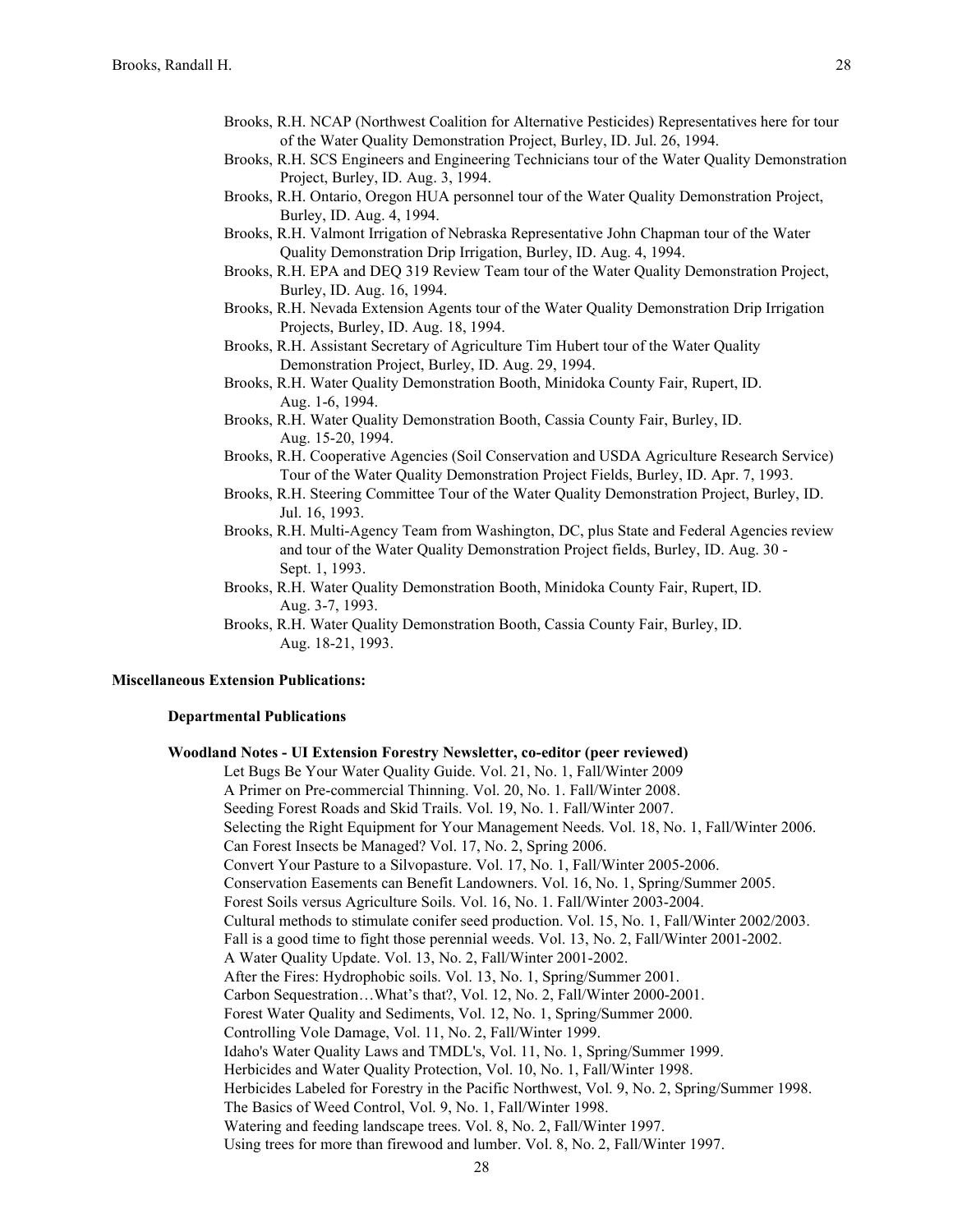Welcome Randy Brooks. Vol. 8, No. 1. Spring/Summer 1996.

### **Extension FOCUS - UI District III Monthly Newspaper (peer reviewed)**:

Buried Drip Irrigation Installed in Center Pivot Corners, Vol. 9 No. 1 (1996).

Water Quality Standards, Vol. 8 No. 5 (1995).

- What is Groundwater, Vol. 6 No. 5 (1994).
- Our Nations Well Water-Is It Safe? Vol. 6 No. 7 (1994).

Are You Poisoning Your Water, Vol. 6 No. 3 (1994).

- Drip Irrigation on Potatoes, Vol. 6 No. 1 (1994).
- The Snake River Demonstration Project, Vol. 5 No. 9 (1993).

1992 Potato Potassium Research Plots, Vol. 4 No. 12 (1992).

# **UDSA Snake River Plain Water Quality Demonstration Project Fact Sheets:**

- Brooks, R.H. 1993. Preventing Pesticide Pollution of Our Water Resources, USDA Snake River Plain Water Quality Demonstration Project Fact sheet #1.
- Brooks, R.H. 1993. Best Management Practices, USDA Snake River Plain Water Quality Demonstration Project Fact sheet #2. 1993.
- Brooks, R.H. 1994. Guidelines for Water Testing, USDA Snake River Plain Water Quality Demonstration Project Fact sheet #3.
- Brooks, R.H. 1994. Water Measurement Calculations Home Gardening, USDA Snake River Plain Water Quality Demonstration Project Fact sheet #5.
- Brooks, R.H. 1995. Results of the Sugar Beet Root Maggot Survey 1991-1995, USDA Snake River Plain Water Quality Demonstration Project Fact sheet #7.
- Brooks, R.H. 1995. Ammonium Nitrate Fertilizer, USDA Snake River Plain Water Quality Demonstration Project Fact sheet #10.

## **Evaluation Tools for Data Collection**

Collins, C., and R. Brooks. 2017. Wildland Firefighter Health and Safety Survey

- Cochran, A. and R. Brooks. 2015. Natural Resource Managers Survey on Bioenergy.
- Brooks, R. H. 2014. Survey of Idaho Loggers to Assess LEAP Impact.
- Brooks, R.H. 2013, Survey of Idaho Loggers (Surveymonkey) to Assess use of woody biomass and demographics.
- Brooks, R.H. 1997-present. Use of UI teaching evaluation form for programs and presentations delivered.
- Brooks, R.H. 1996 present. Clearwater County 6<sup>th</sup> Grade Forestry Tour Survey. Methodology, instrument, data collection, analysis, report. Revised annually.
- Brooks, R.H. 1999. Mail survey of stakeholders in Clearwater County regarding attitudes towards, and needs from UI Extension.
- Brooks, R.H. 1996 2001. Inland Empire Natural Resources Youth Camp pre- and post tests: instrument, data collection, analysis, and report. Revised annually.
- Brooks, R.H. 1996 2001. Inland Empire Natural Resources Youth Camp Instructional Objectives (part of Instructional Coordinators duties).

## **Newsletters:**

- Brooks, R.H., T. Wayt and M. Armitage, eds. 2003- 2010. *Clearwater County 4-H News*. 4 issues/year. 393 circulation.
- Brooks, R.H., P. Allen and M. Armitage, eds. 2000-2003. *Clearwater County 4-H News*. 4 issues/year. 393 circulation.
- Brooks, R.H., and Pat Allen, eds. 1996-1999. *Clearwater County 4-H News*. 6 issues/year. 393 Circulation.
- Brooks, R.H., ed. 1996. *Water Line*. 2 issues that year. 2400 circulation.
- Brooks, R.H., ed. 1995. *Water Sp*out. Kids Newsletter. 1200 circulation.
- Brooks, R.H., ed. 1995. *Water Line*. 4 issues/year. 2400 circulation.
- Brooks, R.H., ed. 1994. *Water Line*. 4 issues/. 2400 circulation.
- Brooks, R.H., ed. 1994. *Water Spout*. Kids Newsletter. 2 issues/year1200 circulation.
- Brooks, R.H., ed. 1993. *Water Line*. 4 issues/year. 2400 circulation.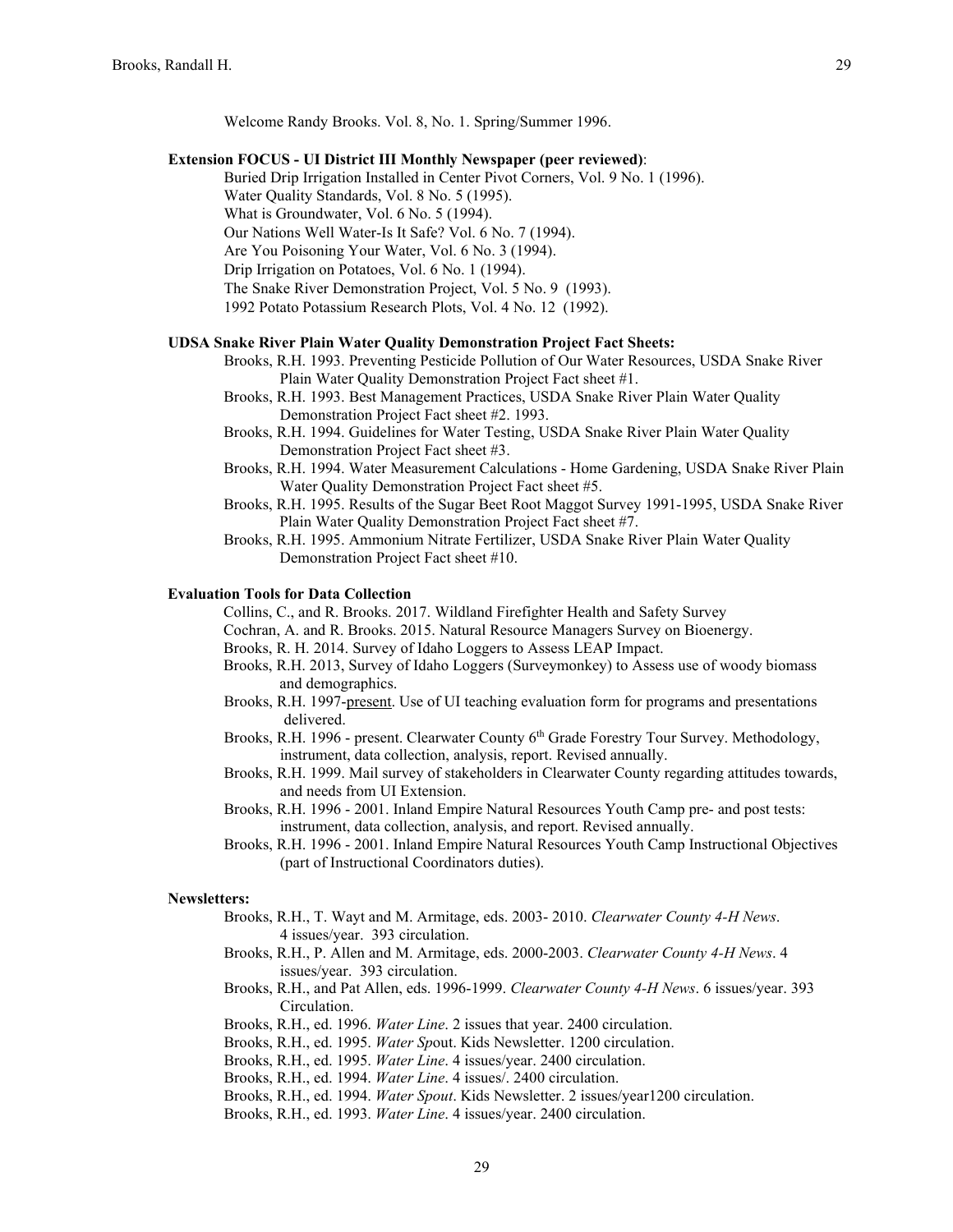#### **Newsletter Articles:**

- Brooks, R.H. Can Forest Insect Pests Be Managed? Susquehanna Woodland News, Penn. State. Univ. Vol. 12, No. 1, Fall, 2006.
- Brooks, R.H. Conservation Easements can Benefit Landowners. Lane Woodland News. Oregon State Univ. Oct. 2005, fall Issue
- Brooks, R.H. Control Your Weeds This Fall. Latah County Master Gardener Newsletter. Sept. 2005.
- Brooks, R.H. Your Garden Soil. The Garden Gate (Upper Clearwater Master Gardener Newsletter) April 2001.
- Brooks, R.H. Herbicides and Water Quality Protection. The Back Acre Quarterly (Bush Prairie, WA) Vol. 6 No. 2, Spring 1999.
- Brooks, R.H. Basics of Weed Control. The Garden Gate, NCIA Master Gardener Newsletter, Winter 1998
- Brooks, R.H. Water and Feeding Landscape Trees, East and West Cassia Soil Conservation District Newsletter, Spring 1997.
- Brooks, R.H. What is the Water Quality Project About, IASCD Newsletter, (Spring 1993).
- Brooks, R.H. Water Quality Demonstration Project-1993 Activities, East and West Cassia Soil Conservation District Newsletter, (Fall 1993).

# **Popular Press:**

- Brooks, R, and A. Cochran. Agroforestry and silvopasture growing trees in your pasture, or vice versa? Nov. 2020. Idaho Farm Bureau Gem State Producer. Vol 24(7).
- Brooks, R. Wildfires and the forest ecosystem. Idaho Farm Bureau Quarterly. August 2020. Vol. 20(30)
- Brooks, R. Forest water quality and sediment. Idaho Farm Bureau Gem State Producer. June 2020. Vol. 24(4)
- Brooks, R. Tree log volume simplified. Idaho Farm Bureau Quarterly. Vol 20(2). May 2020.
- Brooks, R., and C. Collins. 2019. Fatigue on the Farm or in the Forest Can Affect Us All. Idaho Farm Bureau Quarterly. Spring 2019. Vol. 19:2. Pg. 32-34.
- Brooks, R. and C. Schnepf. 2019. Douglas-fir Tussock Moth on the Uptick in Idaho. Idaho Farm Bureau Gem State Producer. Sept. 2019. Vo. 23:6. P. 21-24.
- Brooks, R. 2019. The Forest Defoliator trilogies: Western Hemlock Looper. Idaho Farm Bureau Quarterly. Fall 2019. Vol. 19:4. P. 32-34
- Brooks, R. 2019. Western Spruce Budworm also on the Uptick. Idaho Farm Bureau Producer. Oct. 2019. Vol. 23:7. P. 22-24.
- Brooks, R. and J. Saralecos. Understanding Log Weight Scaling vs Volume Scaling. Idaho Farm Bureau Quarterly. FALL 2017. Vol. 17, Issue 1.
- Brooks, R. How much Wood is in my Tree? Idaho Farm Bureau Quarterly. Vol. 16(4), Fall 2016.
- Brooks, R. Mountain Pine Beetle. Gem State Producer. Vol. 20, Issue 2, March 2016
- Brooks, R. An Overview of Some Major Forest Herbicides. Idaho Farm Bureau Producer. Vol. 19, Issue 5. July 2015.
- Brooks, R. Wildfires and the Forest Ecosystem. Gem State Producer. Vol. 19, Issue 2. March 2015
- Brooks, R. Idaho's Big Tree Program. Idaho Farm Bureau Quarterly. Vol. 14, Issue 4. Fall 2014.
- Brooks, R. Scheduling Post-Harvest Activities on Family Forests. Idaho Farm Bureau Gem State Producer. Vol. 18, Issue 2. March 2014.
- Brooks, R. and J. Saralecos. Weighing Your Opinions: Understanding Weight Scaling. Idaho Farm Bureau Gem State Producer. Vol. 18, Issue 5. July 2014.
- Brooks, R. & R. Keefe. Choosing the Right Harvesting System. Idaho Farm Bureau Quarterly. Vol. 13, Issue 4. Fall 2013.
- Brooks, R. Weed Control on Forest Land and Handheld Sprayer Calibration. Idaho Farm Bureau Gem State Producer. Vol. 17, Issue 5. July 2013.
- Brooks, R. Cultural Methods to Stimulate Conifer Seed Production. Idaho Farm Bureau Gem State Producer. Vol. 17, Issue 2. March, 2013.
- Brooks, R.H. From Wood to Wing: Biomass and the NARA Opportunity. Idaho Farm Bureau Gem State Producer. Vol. 16, Issue 8. December 2012.
- Brooks, R. July 2012. Watering and Feeding Landscape Trees. Idaho Farm Bureau Gem State Producer. Vol. 16, Issue 5. July 2012.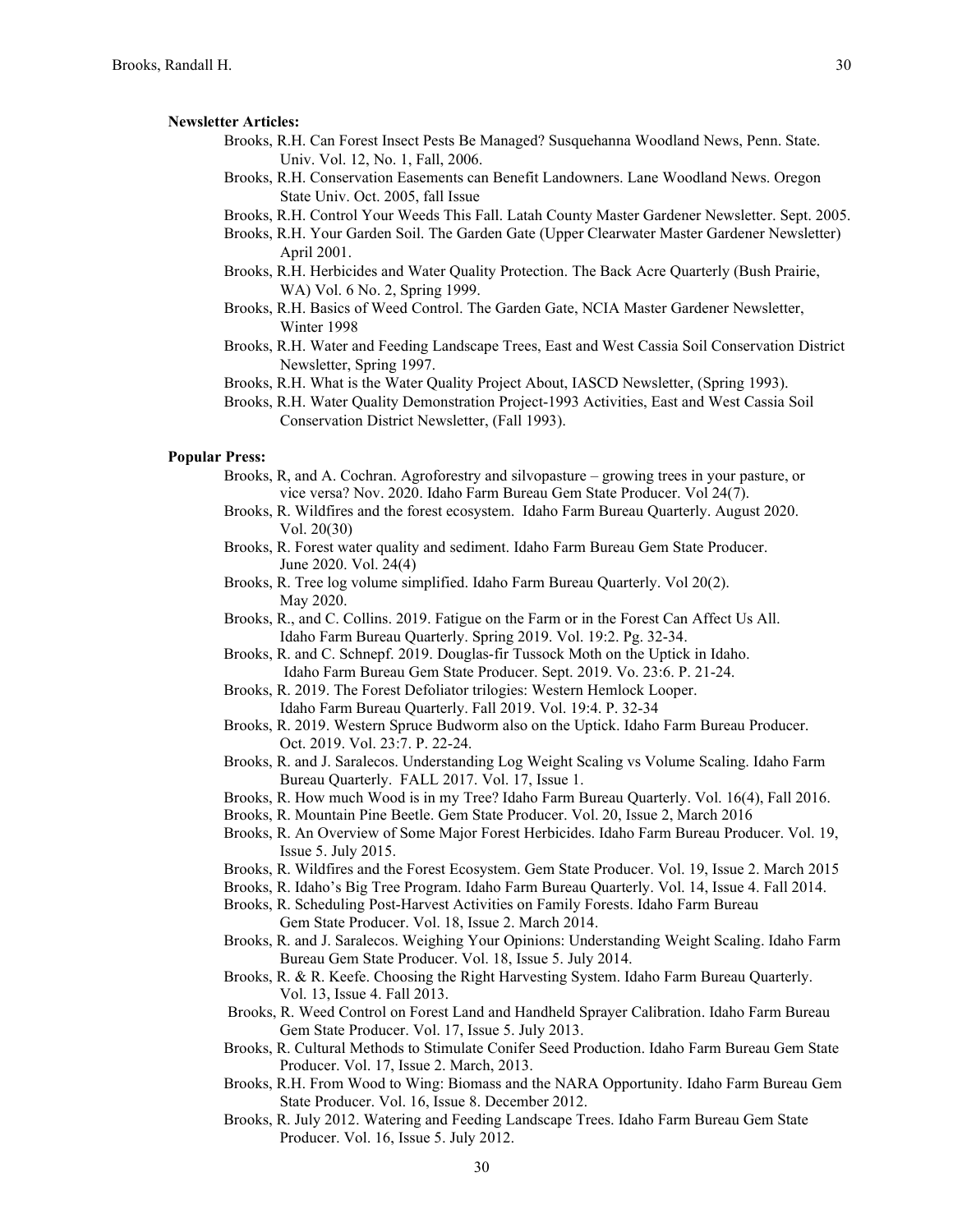- Brooks, R.H. Managing Forest Pests. Idaho Farm Bureau Quarterly. Vol. 16, Issue 2. March 2012.
- Brooks, R.H. Western Spruce Budworm. Idaho Farm Bureau Gem State Producer. Vol. 15, Issue 7. Oct. 2011.
- Brooks, R.H. Root Disease: A Hidden Menace. Idaho Farm Bureau Quarterly. Vol. 11, Issue 4. Fall 2011
- Brooks, R.H. Fighting Forest Weeds. Idaho Farm Bureau Gem State Producer. Vol. 15, Issue 5. July, 2011.
- Brooks, R.H. Inspecting Your Forest Road Drainage Systems. Idaho Farm Bureau Gem State Producer. Volume 15, Issue 1. March, 2011.
- Brooks, R.H. Mountain Pine Beetle. Idaho Farm Bureau Quarterly. Vol. 10, Issue 4. Fall 2010.
- Brooks, R.H. How Much Wood is in My Tree(s)? Idaho Farm Bureau Gem State Producer. Vol. 14, Issue 5. July 2010
- Brooks, R.H. Diverting Water off of Your Forest Roads. Idaho Farm Bureau Gem State Producer, Vol. 14, Issue 2. March 2010.
- Brooks, R.H. Forest Planning Produces Profits and Sustainability. Idaho Farm Bureau Quarterly. Fall 2009. Vol. 9, Issue 4. Nov. 2009.
- Brooks, R.H. Let Bugs Be Your Water Quality Guide. Idaho Farm Bureau Gem State Producer, Vol. 13, Issue 6. Oct. 2009.
- Brooks, R.H. Is Water Quality Bugging You? Idaho Farm Bureau Gem State Producer, Vol. 13, Issue 2. March 2009.
- Brooks, R.H. A Primer on Forest Root Rot Diseases. Idaho Farm Bureau Quarterly. Fall 2008. Vol. 8, Issue 4. Nov. 2008
- Brooks, R.H. Herbicide Mode of Action Key to Weed Control Efficiency. Lewiston Morning Tribune, Monday, July 14, 2008.
- Brooks, R.H. A Primer on Precommercial Thinning. Idaho Farm Bureau Gem State Producer. Vol. 12, Issue 5. July 2008.
- Brooks, R.H. Herbicide Selectivity has Variety of Effects. Lewiston Morning Tribune. Monday, July 7, 2008.
- Brooks, R.H. Can Fertilizers Benefit the Environment? Lewiston Morning Tribune, Monday, December 3, 2007.
- Brooks, R.H. Grass Seeding Options for Farm Woodlots. Lewiston Morning Tribune. Monday, Nov. 26, 2007.
- Brooks, R.H. Herbicides and Water Quality Protection. Idaho Farm Bureau Quarterly. Fall 2007. Vol. 7, Issue 4.
- Brooks, R.H. Fall is a Good Time to Fertilize. Lewiston Morning Tribune. Monday, Oct. 30, 2007.
- Brooks, R.H. Avoid Compacting Wet Soils. Lewiston Morning Tribune. Monday, April 9, 2007.
- Brooks, R.H. Seeding Forest Roads, Skid Trails and Landings. Idaho Farm Bureau Quarterly. Spring 2007.
- Brooks, R.H. Global Warming and Carbon Credits. Lewiston Morning Tribune. Monday, Jan. 29, 2007.
- Brooks, R.H. Phosphorous Fertilizer, A Primer. Lewiston Morning Tribune. Monday, Oct. 30, 2006.
- Brooks, R.H. Research Carefully Before Buying that Farm Equipment. Lewiston Morning Tribune. Monday, Aug. 7, 2006.
- Brooks, R.H. Selecting the right Equipment for Forest Operations. Gem State Producer, Vol. 10, Issue 8, Nov. 2006.
- Brooks, R.H. Can Forest Insects be Managed? Gem State Producer. Vol. 10, Issue 5, May 2006.
- Brooks, R.H. Spring Soil Will Need Fertilizer. Lewiston Morning Tribune, Monday, Mar. 13, 2006.
- Brooks, R.H. Can Smoke Be Managed? Gem State Producer, Vol. 10, Issue 2, Feb. 2006.
- Brooks, R.H. Wildfires and the Forest Ecosystem. Idaho Farm Bureau Quarterly. Fall 2005. Vol. 5, Issue 4.
- Brooks, R.H. Conservation Easements Can Benefit Landowners. Lane County Woodland News, Eugenetown, OR. October Issue, 2005.
- Brooks, R.H. Fire Can Cleanse or Damage Our Farm and Rangeland. Lewiston Morning Tribune, Oct. 17, 2005.
- Brooks, R.H. Control Your Weeds This Fall. Lewiston Morning Tribune, August 8, 2005.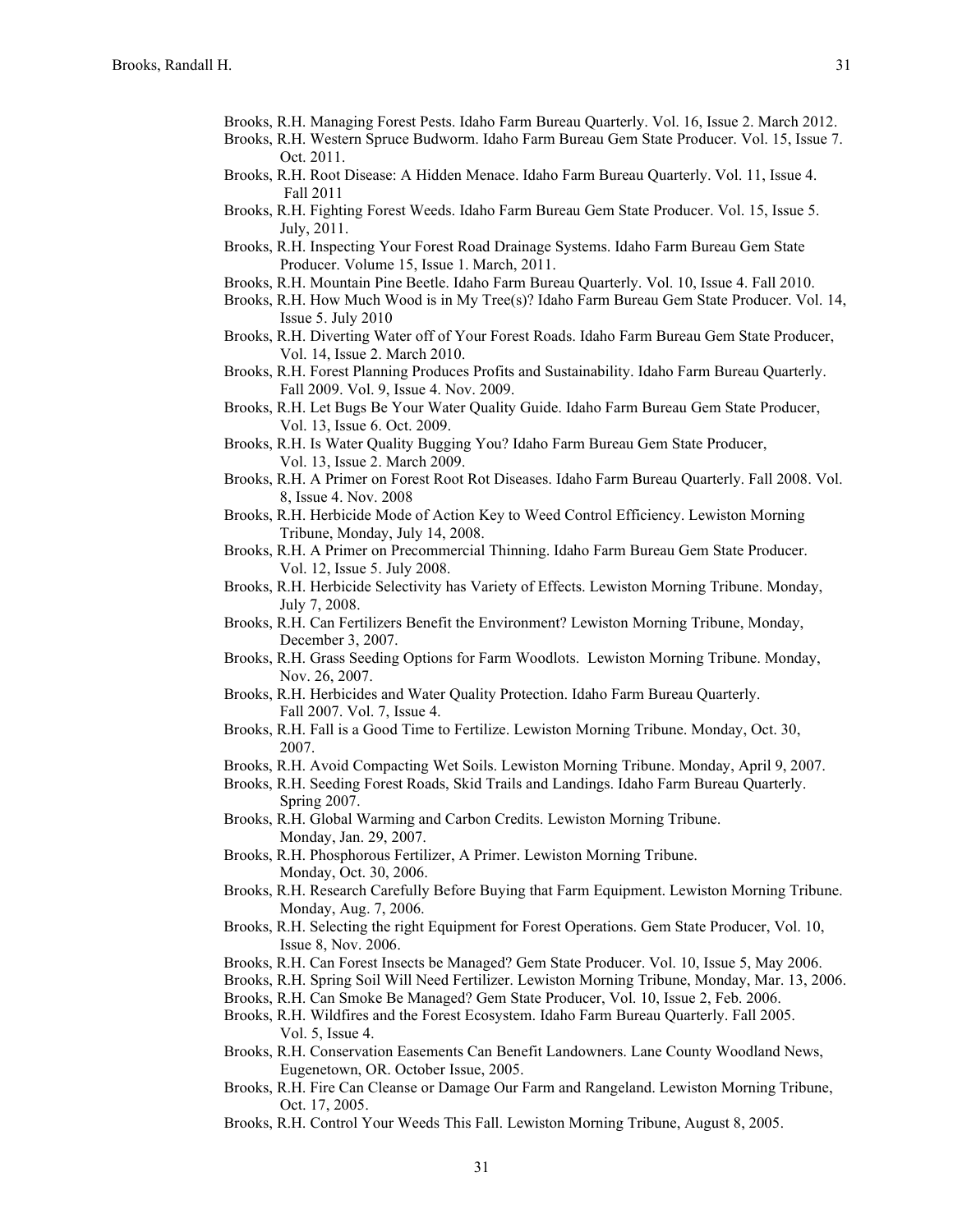- Brooks, R.H. Conservation Easements Can Benefit Landowners. Capital Press. Vol. 78, No. 29. July 22, 2005.
- Brooks, R.H. Silvopasture: Growing Trees in Your Pasture. Gem State Producer, Vol. 9, Issue 6, July 2005.
- Brooks, R.H. Consider Making Your Pasture a Silvopasture. Lewiston Morning Tribune, May 16, 2005.
- Brooks, R.H. Easements Can Benefit Owners of Farm, Forestland. Lewiston Morning Tribune, March 21, 2005.
- Brooks, R.H. Top\$oil is the Farmers Capital Reserve. Lewiston Morning Tribune, Jan. 3, 2005.
- Brooks, R.H. Forest Soils Differ From Agriculture Soils. Lewiston Morning Tribune, Nov. 3, 2004.
- Brooks, R.H. The difference between agricultural soils and forest soils. Gem State Producer, Vol. 8, Issue 8, November 2004.
- Brooks, R.H. An overview of forest herbicides and their mode of action. Farm Bureau Quarterly, Winter 2004, Vol. 4, Issue 1.
- Brooks, R.H. An Overview of Forest Herbicides and Their Mode of Action. Idaho Farm Bureau Quarterly. Vol. 8, No. 4, Oct. 2004.
- Brooks, R.H. Differences Between Ag and Forest Soils. Lewiston Morning Tribune, Oct. 20. 2004.
- Brooks, R.H. Forest Soils versus Agricultural Soils. Idaho Farm Bureau Gem State Producer. Vol.8, No. 8. Oct. 2004.
- Brooks, R.H. The Importance of Soil Organisms. Lewiston Morning Tribune. , Aug. 11, 2004.
- Brooks, R.H. Just What are TMDL's? Lewiston Morning Tribune, June 16, 2004
- Brooks, R.H. A Forestry Water Quality Update. Idaho Farm Bureau Gem State Producer. Vol. 8, No. 6. Oct. 2004.
- Brooks, R.H. Water Quality and Sediments. Lewiston Morning Tribune, Apr. 21, 2004.
- Brooks, R.H. Carbon Sequestration What's That? Lewiston Morning Tribune, Feb. 18, 2004.
- Brooks, R.H. Forest and Agriculture Water Quality Concerns. Lewiston Morning Tribune, Dec. 18, 2003.
- Brooks, R.H. Don't wait on Weeds or They'll Take Over Your Land. Lewiston Morning Tribune, Oct. 23, 2003.
- Brooks, R.H. Forest, Water Quality and Sediments. Idaho Farm Bureau Gem State Producer, Vol. 7, No. 10, October 2003.
- Brooks, R.H. Idaho Forestry and Water Quality Laws, Idaho Farm Bureau Gem State Producer, Vol. 7, No. 1 Jan. 2003.
- Brooks, R.H. Clearwater County's Sixth Grade Forestry Tour . Clearwater Tribune, June 28, 2001.
- Brooks, R.H. Scaling and Marketing Private Timber. Lewiston Tribune, Feb. 19, 2001.
- Brooks, R.H. Forest Health class to be held in Orofino. Nov. 30, 2000.
- Brooks, R.H. Pruning workshop offered in Orofino. Clearwater Tribune. Nov. 9, 2000.
- Brooks, R.H. Logger Education (LEAP) Offered. Clearwater Tribune. Feb. 3, 2000.
- Brooks, R.H. Scaling and Marketing Private Timber Workshop in Orofino. Clearwater Tribune. Mar. 9, 2000.
- Brooks, R.H. Pruning Workshop Offered in Kamiah. Clearwater Progress. Mar. 20, 2000.
- Brooks, R.H. Y2K meeting to be held in Weippe. Clearwater Tribune. Jan. 28, 1999.
- Brooks, R.H. 4-H members attend Know Your Government Conference. Clearwater Tribune. Feb. 11, 1999.
- Brooks, R.H. Backyard Forests. Moscow-Pullman Daily News. March 30, 1999.
- Brooks, R.H. Workshops planned for small businesses at risk from Y2K. Clearwater Tribune, May 20, 1999.
- Brooks, R.H. 4-H horse judging contest to be held. Clearwater Tribune. May 28, 1999.
- Brooks, R.H. Pruning Workshop Offered in Kamiah. Clearwater Tribune. Nov. 4, 1999.
- Brooks, R.H. Program to Offer Current Topics in Farm and Forest Health. Clearwater Tribune. Dec. 2, 1999.
- Brooks, R.H. Forest Management Shortcourse Offered in Moscow. Moscow-Pullman Daily News, Feb. 23, 1998.
- Brooks, R.H. Forest Management course set at Moscow. Lewiston Tribune, Feb. 23, 1998.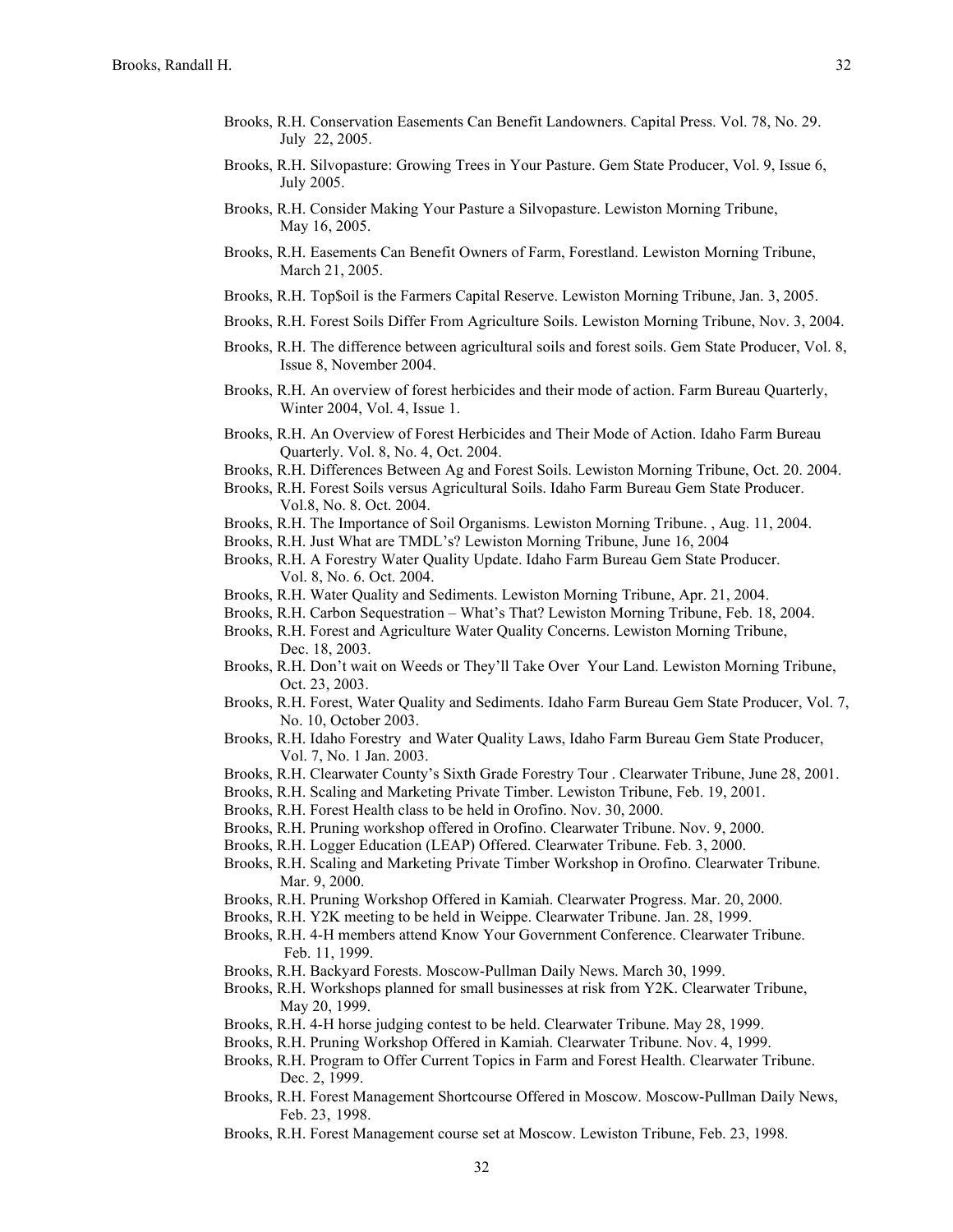- Brooks, R.H. 4-H Support Amazing. Clearwater Tribune, Orofino, ID. Sept. 30, 1998.
- Brooks, R.H. 4-H news and events. Clearwater Tribune. Aug. 28, 1997.
- Brooks, R.H. 4-H….More than you ever imagined. Clearwater Tribune. Sept. 4, 1997.
- Brooks, R.H. Pesticide Testing Offered in Orofino, Clearwater Tribune, Sept. 18, 1997.
- Brooks, R.H. Far from home, but fitting in just fine. Lewiston Morning Tribune. Sept. 14, 1996.
- Brooks, R.H. 4-H awards program held at Cavendish Elementary. Clearwater Tribune.
	- Nov. 20, 1997.
- Brooks, R.H. College of Agriculture to hold town hall meeting. Clearwater Tribune. Dec. 12, 1996.
- Brooks, R.H. Farmer of the Year Tour. The South Idaho Press 1995 Vol. 91 No. 35 (1995).
- Brooks, R.H. Cutting Corners. University of Idaho Programs & People. Spring 1995.
- Brooks, R.H. Irrigation district works on wildlife habitat. Magic Valley Ag Weekly Feb. 26, 1994.
- Brooks, R.H. Drip tape irrigation stirs interest. Ag Weekly Vol. 5, No. 17 May 13, 1994.
- Brooks, R.H. Injection wells are sites of pilot wetlands project. The County Line. Vol. IV, No. ll. 1994.
- Water Tests Offered. South Idaho Press. Vol. 90, No. 30. July 15, 1994.
- Brooks, R.H. Drip irrigation experimented on spuds. South Idaho Press MCN Progress Report, Aug. 13, 1994.
- Brooks, R.H. Have your water tested at the Cassia County Fair. South Idaho Press Vol. 90, No.114, Aug. 5, 1994.
- Brooks, R.H. In Spring Barley-Flag leaf indicator for protein. Idaho Farmer, July, 1994.
- Brooks, R.H. Pennsylvania's nutrient management act. National Water Quality Evaluation Project, No. 65, Mar. 1994.
- Brooks, R.H. Groundwater gets boost from state. Idaho Marketing Idaho Agriculture, Vol. 7, Issue 1, July 9, 1994.

### **Webinars:**

Assessing Wildland Firefighter Sleep and Fatigue While on Fire Assignment. Presented to Northern Rockies Fire Science Network. 4 June 2019. 136 registered

### **Podcasts:**

Sleep and fatigue with Dr. Randy Brooks. anchorpointpodcast.com June 15, 2019. 79 minutes.<https://www.anchorpointpodcast.com/episodes>

Wildland Firefighter Fatigue with Randy Brooks. USFS R1 H&S. May 16, 2019. <http://www.buzzsprout.com/280103/1151747-speaking-of-risk-podcast-ep-11-fatigue-with-randy-brooks-phd>

### **Interview Article:**

- Brooks, R. UI Extension Natural Resource Camp. Idaho FB Gem State Producer. June, 2016.
- Brooks, R. From Dead Trees to Gasoline. Moscow-Pullman Daily News. Nov. 16, 2013.
- Brooks, R.H. Inland Empire Forest Engineering Conference. UI Argonaut. Feb. 2011
- Brooks, R.H. County extension provides 4-H opportunities. Clearwater Tribune. Sept. 13, 2009.
- Brooks, R.H. County extension provides information, education. Clearwater Tribune. Feb. 13, 1997.
- Brooks, R.H. New county extension agent on the job. Supplement to the Clearwater Tribune. Sep. 5, 1996.
- Brooks, R.H. Minidoka & East & West Cassia SCD Newsletters 1995 (3 interview articles).

# **Media Presentations:**

- Brooks, R. H. UI Extension Natural Resource Camp. KMVT Television. June25, 2013. Available at: : [http://www.kmvt.com/news/local/Young-Campers-Learn-About-Natural-Resources-](http://www.kmvt.com/news/local/Young-Campers-Learn-About-Natural-Resources-212851161.html?fb_action_ids=575820465803760&fb_action_types=og.likes&fb_source=aggregation&fb_aggregation_id=288381481237582)[212851161.html?fb\\_action\\_ids=575820465803760&fb\\_action\\_types=og.likes&fb\\_source=](http://www.kmvt.com/news/local/Young-Campers-Learn-About-Natural-Resources-212851161.html?fb_action_ids=575820465803760&fb_action_types=og.likes&fb_source=aggregation&fb_aggregation_id=288381481237582) [aggregation&fb\\_aggregation\\_id=288381481237582](http://www.kmvt.com/news/local/Young-Campers-Learn-About-Natural-Resources-212851161.html?fb_action_ids=575820465803760&fb_action_types=og.likes&fb_source=aggregation&fb_aggregation_id=288381481237582)
- Brooks, R.H. Clearwater County 4-H Livestock Auction. KLER Radio, Orofino, Sept. 15, 2001.
- Brooks, R.H. Extension Offers LEAP in N. Central Idaho. KLER Radio, Orofino. Feb. 8, 2000.
- Brooks, R.H. What the 4-H Livestock Auction is About. KLER Radio, Orofino, Sept. 16, 1999.
- Brooks, R.H. Extension Offers Rhododendron Workshop. KLER Radio, Orofino, Feb. 2, 1998. Brooks, R.H. Come Support the 4-H Livestock Auction. KLER radio, Orofino. Sept. 19, 1998.
- Brooks, R.H. Extension office to offer master gardener classes. KLER radio, Orofino. Jan 23, 1997.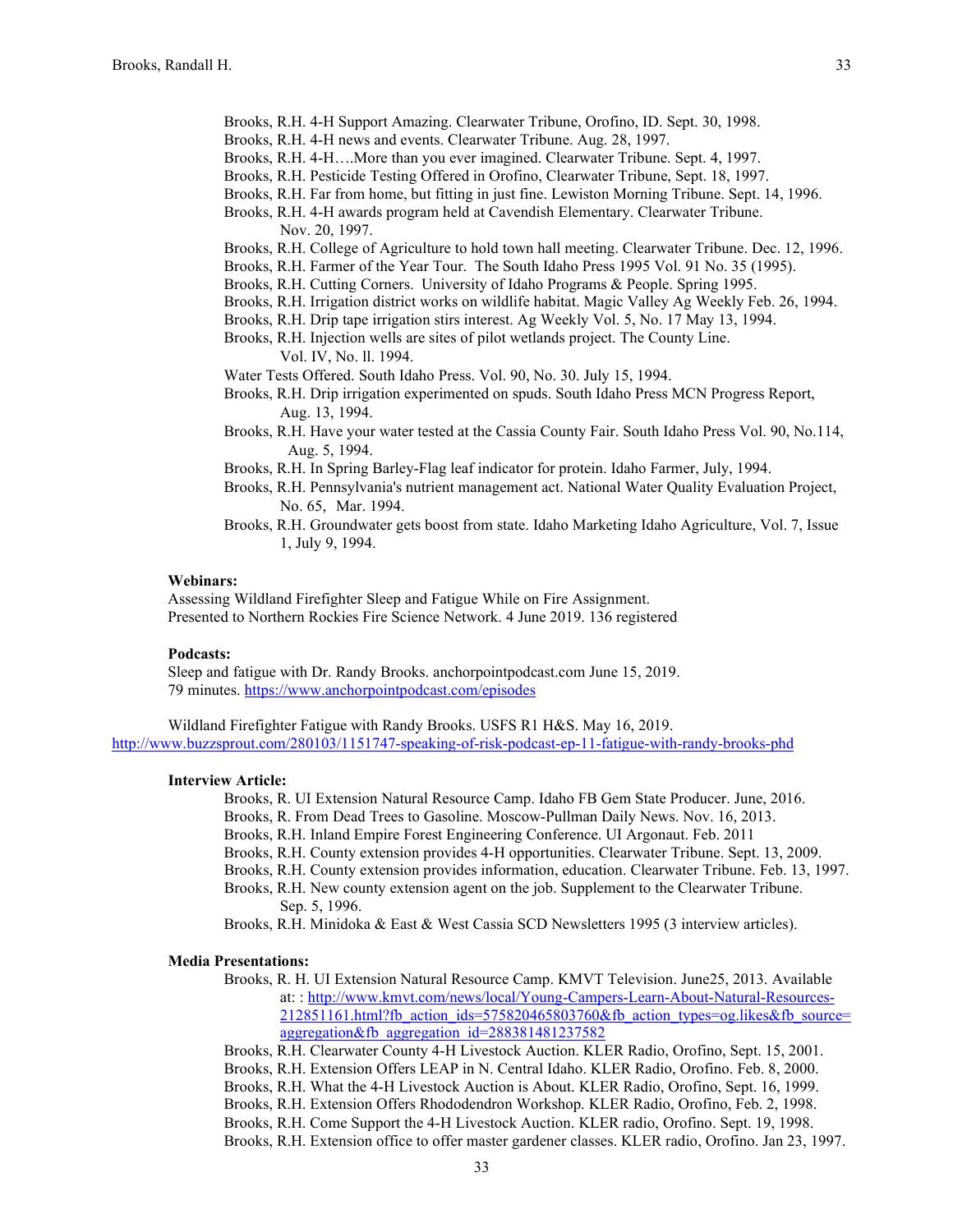Brooks, R.H. 4-H Activities at the Clearwater County Fair, KLER Radio, Orofino, Sept. 12, 1997. Brooks, R.H. Master gardeners ready to take calls. KLER radio. May 21, 1997. Brooks, R.H. Come to the 4-H livestock sale at the fair. KLER radio, Orofino. Sep. 14, 1996. Brooks, R.H. KBAR radio program about the Water Quality Project Mar, 3, 1995. Brooks, R.H. KMVT Television interview on drip irrigation - June 13, 1994. Brooks, R.H. KMVT Television interview on composting dairy manure - July 9, 1994.

### **Judging:**

Lewis County Fair, 4-H Natural Resources Projects. 2002. Nez Perce County Fair, 4-H Natural Resources Projects, 2001. Lewis County Fair, 4-H Natural Resources Projects, 2001. Nez Perce County Fair, 4-H Natural Resources Projects, 1999. Lewis County Fair, 4-H Natural Resources Projects, 1999. Nez Perce County Fair, 4-H Natural Resources Projects, 1999. Lewis County 4-H Activities Festival, Natural Resources, 1998. Nez Perce County Fair, 4-H Home Economics Career and Leisure Competition, 1998. Lewis County Fair, 4-H Natural Resources Projects, 1998. Lewis County Fair, 4-H Natural Resources Projects, 1997. Lewis County 4-H Activities Festival, Natural Resources, 1997. State FFA Land Judging (Burley, ID), 1996. Cassia Co. Fair, FFA Potatoes (Burley, ID), 1995. Cassia Co. Fair, FFA Potato Record Books (Burley, ID), 1995. Cassia Co. Fair, 4-H Potato Record Books (Burley, ID), 1995. Cassia Co. Fair, 4-H Potatoes (Burley, ID), 1995. Cassia Co. Fair, 4-H Sugarbeets (Burley, ID), 1995. Cassia Co. Fair, 4-H Sugarbeet Record Books (Burley, ID), 1995. Minidoka Co. Fair, 4-H Potato Record Books (Rupert, ID), 1995. Minidoka Co. Fair, 4-H Potatoes (Rupert, ID), 1995. Minidoka Co. Fair, 4-H Sugarbeet Record Books (Rupert, ID), 1995. Minidoka Co. Fair, 4-H Sugarbeets (Rupert, ID), 1995. Minidoka Co. Fair, 4-H Swine Record Books (Rupert, ID), 1995. Jerome Co. Fair, 4-H Swine Record Books (Jerome, ID), 1995. Blaine Co. Fair, 4-H Llama Record Books (Carey, ID), 1995. Blaine Co. Fair, 4-H Swine Record Books (Carey, ID), 1995. Blaine Co. Fair, 4-H Dairy Record Books (Carey, ID), 1995. State FFA Land Judging (Burley, ID), 1995. Cassia Co. Fair, FFA Potatoes (Burley, ID), 1994. Cassia Co. Fair, FFA Potato Record Books (Burley, ID), 1994. Cassia Co. Fair, 4-H Potato Record Books (Burley, ID), 1994. Cassia Co. Fair, 4-H Potatoes (Burley, ID), 1994. Cassia Co. Fair, 4-H Sugarbeets (Burley, ID), 1994. Minidoka Co. Fair, 4-H Potato Record Books (Rupert, ID), 1994. Minidoka Co. Fair, 4-H Potatoes (Rupert, ID), 1994. Minidoka Co. Fair, 4-H Sugarbeet Record Books (Rupert, ID), 1994. Minidoka Co. Fair, 4-H Sugarbeets (Rupert, ID), 1994. Minidoka Co. Fair, 4-H Swine Record Books (Rupert, ID), 1994. Jerome Co. Fair, 4-H Swine Record Books (Jerome, ID), 1994. FFA Speech Contest (Burley, ID), 1993. Idaho Envirothon (Jerome, ID), 1993. Idaho Science Olympiad (Twin Falls, ID), 1993. Minidoka Co. Fair, 4-H Swine Record Books (Rupert, ID), 1993. Cassia Co. Fair, 4-H Sugarbeets (Burley, ID), 1993. State FFA Land Judging (Idaho Falls, ID), 1991.

# **Review Activities:**

Brooks, R.H. 2016. Written Review of Promotion Candidate Anthony Davis, Oregon St. Univ.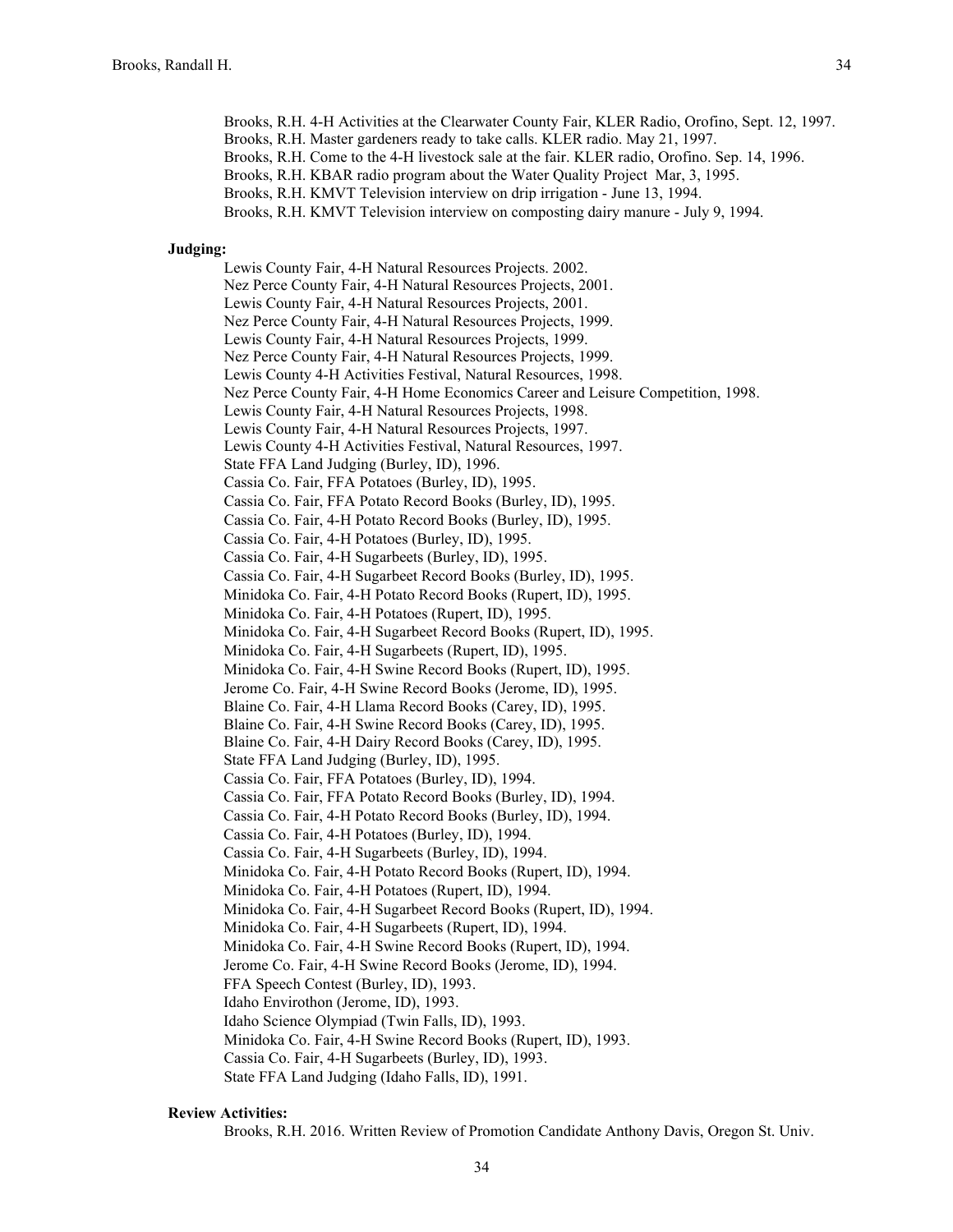- Brooks. R.H. 2015. Written Review of Promotion Candidate Paul Catanzaro. University of Mass.
- Brooks, R.H. 2014. Written Review of Promotion Candidate Diomy Zamora, Univ. of Minn.
- Brooks, R.H. 2014. Written Review of Promotion/Tenure Candidate of Tristan Huff, Oregon State University.
- Brooks, R.H. 2013. Written Review of Promotion to Full Professor of Dr. James Reeb, Oregon State University.
- Brooks, R.H. 2011. Written Review of Promotion/Tenure Candidate Kelly Crane, UI CNR
- Brooks, R.H. 2003. Written Review of Promotion/Tenure Candidate Michael Johnson, Utah State University.

# **Community Service:**

Member, Clearwater County Search and Rescue (Rescue Diver), 2001-present.

- Clearwater County Natural Resource Policy Executive Board Member, 2003-2010.
- Orofino Maniac Boosters Board Member. 2007-2011.
- Orofino Jr. High Principal Search and Selection Committee, 2004. Member, Hilltop Genealogy Club, Weippe, ID. 2001 – present.
- Jt. School District No. 171 Science Curriculum Review Committee, 1999-2010.
- Secretary/Treasurer, Clearwater County Grain Growers Association, 1996- 2001.
- Member, Community Partners for Youth, 1999 -2010.
- Member, Urban Forestry of Orofino (UFO) 1997 2011.
- Member, Clearwater Youth Alliance, 1997 2011.
- Member, Jim Ford Creek Watershed Advisory Group (WAG) 1996 2006.
- Member, Idaho Forest Stewardship Committee, 1996 present.
- Member Clearwater Interagency Council on Youth (CICOY), 1996 2007.
- Member & Elder, Valley Christian Church, 1991-1996.
- West End Search & Rescue Team (Rescue Diver), 1992 1996.

# **Honors and Awards:**

- Hart, K., R. Brooks, C. Williams, J. Church, K. Richel, K. Tifft, K. Jensen & V. Steele. 2014. National Association of County Agricultural Agents Western Region Winner and National Finalist Award in Farm & Ranch Management.
- Brooks, R.H., A. McFarland, P. Gessler, and C. Schnepf. 2010. National Association of County Agricultural Agents Western Region Winner and National Finalist Award in Remote Sensing Applications.
- Brooks, R.H., Y. Barkley, R. Mahoney and C. Schnepf. 2010. Association of Natural Resource Extension Professionals Gold Award for Career Leadership in UI's Strengthening Forest Stewardship Skills.
- Schnepf, C., R. Mahoney, Y. Barkley, R. Brooks, and T. Prather. 2008. Association of Natural Resource Extension Professionals Bronze Award for Outstanding Team Newsletter.
- Schnepf, C., R. Mahoney, R. Brooks, Y. Barkley, and T. Prather. 2007. Idaho Association of Natural Resources and Community Development Outstanding Publication, Newsletter/Series of Articles, Team Award.
- Brooks, R.H. Epsilon Sigma Phi Mid-Career Award. 2006.
- Craig, M.J, R.H. Brooks, S. Nash, M. Pike. Power of Youth Team Award, National Winner, National Association of Extension 4-H Agents, 2003.
- Brooks, R.H. Achievement Award, Idaho Association of County Extension Agents, 2002.
- Craig, M.J, R.H. Brooks, S. Nash, M. Pike. Power of Youth Award Team. Idaho Association of Extension 4-H Agents, 2002.
- Brooks, R.H. Achievement in Service Award, Idaho Association of Extension 4-H Agents, 2001.
- Brooks, R.H., Carree, Y., R. Mahoney, and C. Schnepf. ANREP (Assoc. of Natural Resource Extension Professionals) Newsletter Category Bronze Award for Woodland Notes, 2001.
- Brooks, R.H. State Early Career Award Winner. Epsilon Sigma Phi. 2000.
- Hart, K., R. Brooks, D. Barton, and J. Church. Flagship Award Nomination, Clearwater Area Farm and Forest Fair, NREM (Natural Resource Environmental Management) Base Program, USDA, 2000.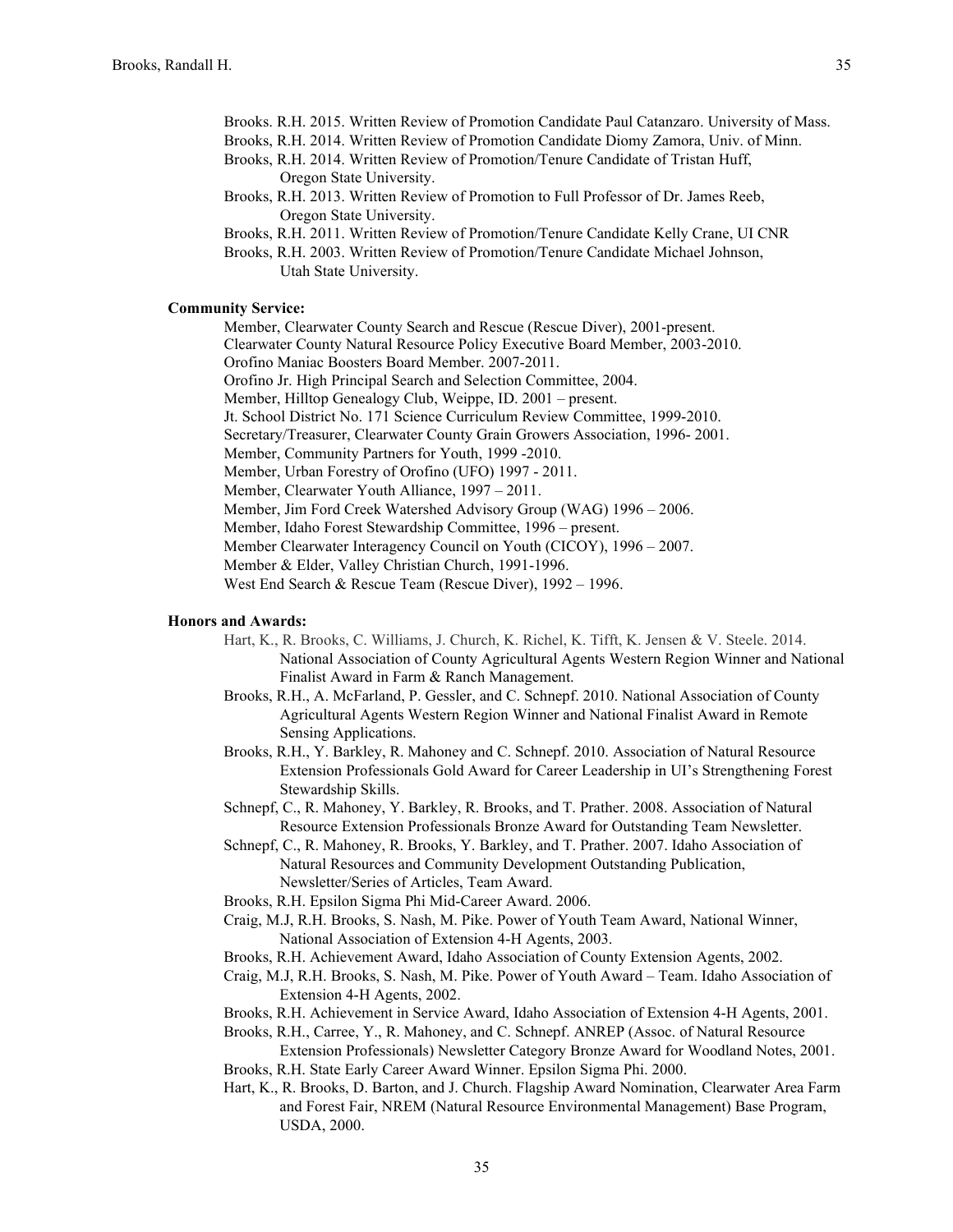- Brooks, R.H. Idaho State Winner and Western Region Finalist for National Association of County Agriculture Agent Communications Award: Team Newsletter for the UI Extension Forestry Newsletter (for Woodland Notes). 1999.
- Brooks, R.H. Idaho State Winner for National Association of County Agriculture Agents Excellence in Forestry Award. 1998.

### **PROFESSIONAL DEVELOPMENT:**

## **Outreach – National/International Meetings:**

 $7<sup>th</sup>$  International Fire Ecology & Management Congress. Orlando, FL Nov. 28 – Dec. 2, 2017. Society of American Foresters. Madison, WI. Oct. 31 – Nov. 4, 2016. National Extension Energy Summit. Seattle, WA. April 7-9, 2015. National Association of University Forest Resources Programs. Portland, OR. April 8, 2015. International Union of Forest Research Organizations. Salt Lake City, UT. Oct. 5-11, 2014. Society of American Foresters. Salt Lake City, UT. Oct. 8-11, 2014. International Wood Composite Symposium. Seattle, WA. Apr. 2-4, 2013. Society of American Foresters. Spokane, WA. Oct. 23-27, 2012. ANREP National Conference. Hendersonville, NC. May 19-24, 2012. National Meeting on Climate Change. Flagstaff, AZ. May 16-19, 2011. NACAA National Conference. Tulsa, OK. July 12-15, 2010. ANREP National Conference, Fairbanks, AK. June 27-30, 2010. Epsilon Sigma Phi at GALAXY lll, Indianapolis, IN. Sept.15-19, 2008. Public Issues Leadership Development, Washington, DC, April 27-30, 2008. Western Extension Foresters Coordinating Committee Annual Meeting, Moscow, ID. Sept. 25-27, 2007. Epsilon Sigma Phi, Charleston, SC. Sept. 10-14, 2007. Epsilon Sigma Phi Mid-Year National Board Meeting. Orlando, FL. Apr. 2-6, 2007. Epsilon Sigma Phi, Annapolis, MD. Nov. 12-18, 2006. Western Extension Foresters Coordinating Committee Annual Meeting, Fairbanks, AK, Aug. 21-25, 2006. Public Issues Leadership Development, Washington, DC, April 23-27, 2006. Epsilon Sigma Phi, Colorado Springs, CO. Nov.9-12, 2005. Public Issues Leadership Development. Washington, DC. Apr. 16-21, 2005. Galaxy Conference, Salt Lake City, UT Oct. 21-24, 2003. NACAA National Conference, Savannah, GA July29-Aug 1, 2002. NAE4-HA National Conference, Bismarck, ND. Oct. 22-25, 2001. 5th Annual National 4-H Sportfishing Workshop, Mashpee, MA, May 18-25, 2000. 4th Annual National 4-H Sportfishing Workshop, Port Orchard, WA. May 6-11, 1999. 3rd Annual National 4-H Sportfishing Workshop, Palacious, TX. May 4-8, 1998. Association of Natural Resources Extension Professionals Annual Mtg. Deerwood, MN. May 18-20, 1998. Conservation and Productivity: Working Towards Common Goals. Reno, NV. Nov. 4-6, 1997. National Extension Foresters Annual Meeting, Albuquerque, NM. Nov. 10, 1996 Society of American Foresters Annual Meeting, Albuquerque, NM. Nov. 11-13, 1996. 5<sup>th</sup> International Micro-Irrigation Conference, Orlando, FL. Apr. 2-Apr. 7, 1995. 3rd Annual National Non-Point Source Watershed Monitoring Workshop, Seattle, WA. Oct. 2-6, 1995. National Association of County Ag Agents Annual Meeting, Casper, WY. Sep. 26-30, 1994. 1st Annual National Non-Point Source Watershed Monitoring Workshop, Charlotte, NC. Sept. 14-16, 1993. ASA-CSSA-SSSA Annual Meeting, Minneapolis, MN. Nov. 2-5, 1992. ASA-CSSA-SSSA Meeting, Denver, CO. Oct. 28-31, 1991. ASA-CSSA-SSSA Meeting, Anaheim, CA, CO. Feb. 19-23, 1989.

# **Outreach - Regional Meetings:**

BANR Annual Meeting, Missoula, MT. Oct. 14-16, 2015.

NARA Annual Meeting. Spokane, WA. Sept. 15-17, 2015.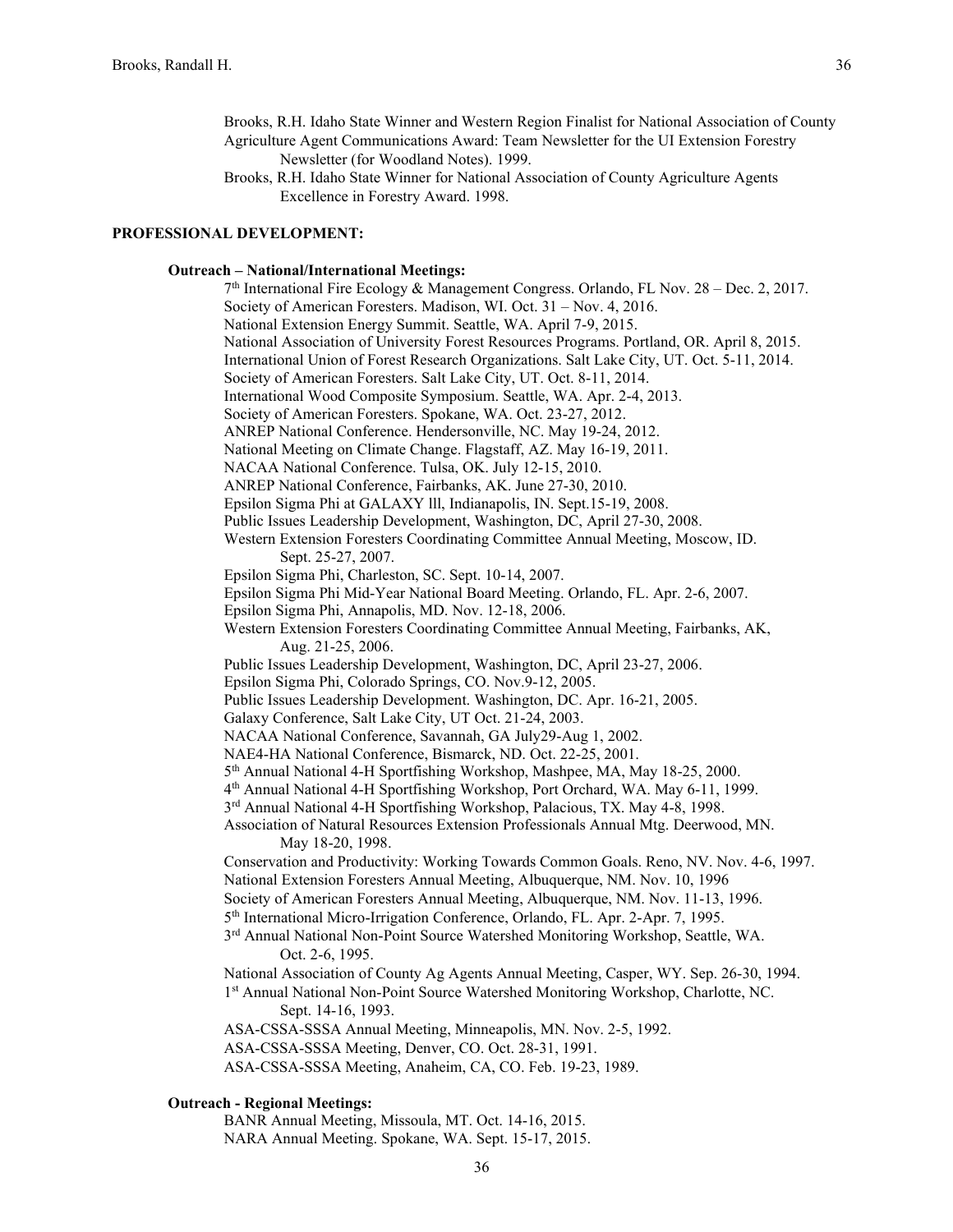Small Log Conference. Coeur d'Alene, ID. March 24-25, 2015.

- BANR Annual Meeting, Moscow, ID. Oct. 1-3, 2014.
- Western Extension Foresters Coordinating Committee. Richland, WA. Aug. 19-21, 2014.
- NARA Annual Meeting. Corvallis, OR. Sept. 10-12, 2013.

Western Extension Foresters Coordinating Committee. Portland, OR. July 10-12, 2013.

- Future Energy Conference. Seattle, WA. Nov. 13-16, 2012.
- NARA Annual Meeting. Missoula, MT. Sept. 12-14, 2012.
- NARA Outreach Meeting. Missoula, MT. June13-15, 2012.
- Western Extension Foresters Coordinating Committee. Flagstaff, AZ. May 20, 2011.
- Family Forest Owners Conference. Moscow, ID. Mar. 21-21, 2011.
- Inland Empire Forest Engineering Conference. Moscow, ID. Mar. 1, 2011
- Regional Approaches to Climate Change in Western Conifers. Strategies for Adaption and Mitigation. Moscow, ID. Dec. 3, 2010
- Family Forest Conference. Moscow, ID. March 22-23, 2010.
- Joint Council of Extension Professionals, Western Region Leadership Workshop, San Diego, CA, Feb.20-21, 2008.
- Timber Workforce Development Summit. Post Falls, ID. May 12-13, 2008.
- Lewis-Clark Valley Green Industry Conference. Clarkston, WA. Nov. 15, 2007.
- Joint Council of Extension Professionals, Western Region Leadership Workshop, Phoenix, AZ, Feb.6-8, 2007.
- Inland Empire Reforestation Council Annual Mtg., Coeur d'Alene, ID, Feb. 14-15, 2006.
- Joint Council of Extension Professionals, Western Region Leadership Workshop, Phoenix, AZ, Feb.1-3, 2006.
- Forests Then and Now Historical Perspectives and Current Issues. A Conference for Family Forest Landowners and Managers. Moscow, ID. March 21-22, 2005.
- Joint Council of Extension Professionals, Western Region Leadership Workshop, Boise, ID. Jan. 31- Feb. 2, 2005.
- Forests and Management are Changing Are You Keeping Up? A Conference for the Private Forest Landowner. Moscow, ID. Mar. 22-23, 2004.
- National Association of County Agricultural Agents Western Regional Mtg, Las Vegas, NV Oct. 27-28, 2003.
- Forest Stewardship Management, Challenges for Private Timber in the West. Moscow, ID. Mar. 24- 25, 2003.
- Joint Council of Extension Professionals, Western Region Leadership Workshop, Billings, MT. Feb. 6-8, 2003.
- Forest Stewardship Management: Caring For Your Forest, Moscow, ID. Mar. 25-26, 2002.
- Forest Stewardship Management:, Moscow, ID. Mar. 19-20, 2001.

Forest Stewardship Management: Looking Ahead into the New Millennium, Moscow, ID. Mar. 20- 21, 2000.

- Forest Stewardship Management: Working Within the System, Moscow, ID. Mar. 22-23, 1999.
- Non-Industrial Private Forest Landowners Annual Mtg. Spokane, WA. Jan. 23, 1998.

U of I Nursery Pesticide Workshop, Moscow, ID. Oct. 1, 1998.

Income Opportunities from Nature's Free Bounty, Moscow, ID. Nov. 7, 1998.

- 5th Annual NIPF Foresters Workshop, Post Falls, ID. Jan. 24, 1997.
- Forest Stewardship Management: Issues and Barriers. Moscow, ID. Mar. 24-25, 1997.
- Forest Insect and Disease Identification Shortcourse, Coeur d'Alene, ID. Jun. 3-4, 1997.

Systems Approach to Livestock Evaluation, Moscow, ID. Sep. 24-26, 1997.

12th Annual Symposium on the Management of Research Forests, Moscow, ID. Sept. 17-18, 1996. Western Regional Alfalfa Symposium, Reno, NV. Feb. 16-18, 1993.

Western States Riparian Council Meeting, Boise, ID. Nov. 16-17, 1993.

Arizona Riparian Council Annual Meeting, Cottonwood, AZ. Apr. 10-12, 1992.

## **Outreach – State and Local Meetings:**

Family Foresters Conference. Moscow, ID. Mar. 30-31, 2015.

Idaho Association of Soil Conservation Districts Annual Mtg. Lewiston, ID Nov. 16-17, 2014. ILRRC. McCall, ID. June 3-5, 2014.

Family Foresters Conference. Moscow, ID. Mar. 24-25, 2014.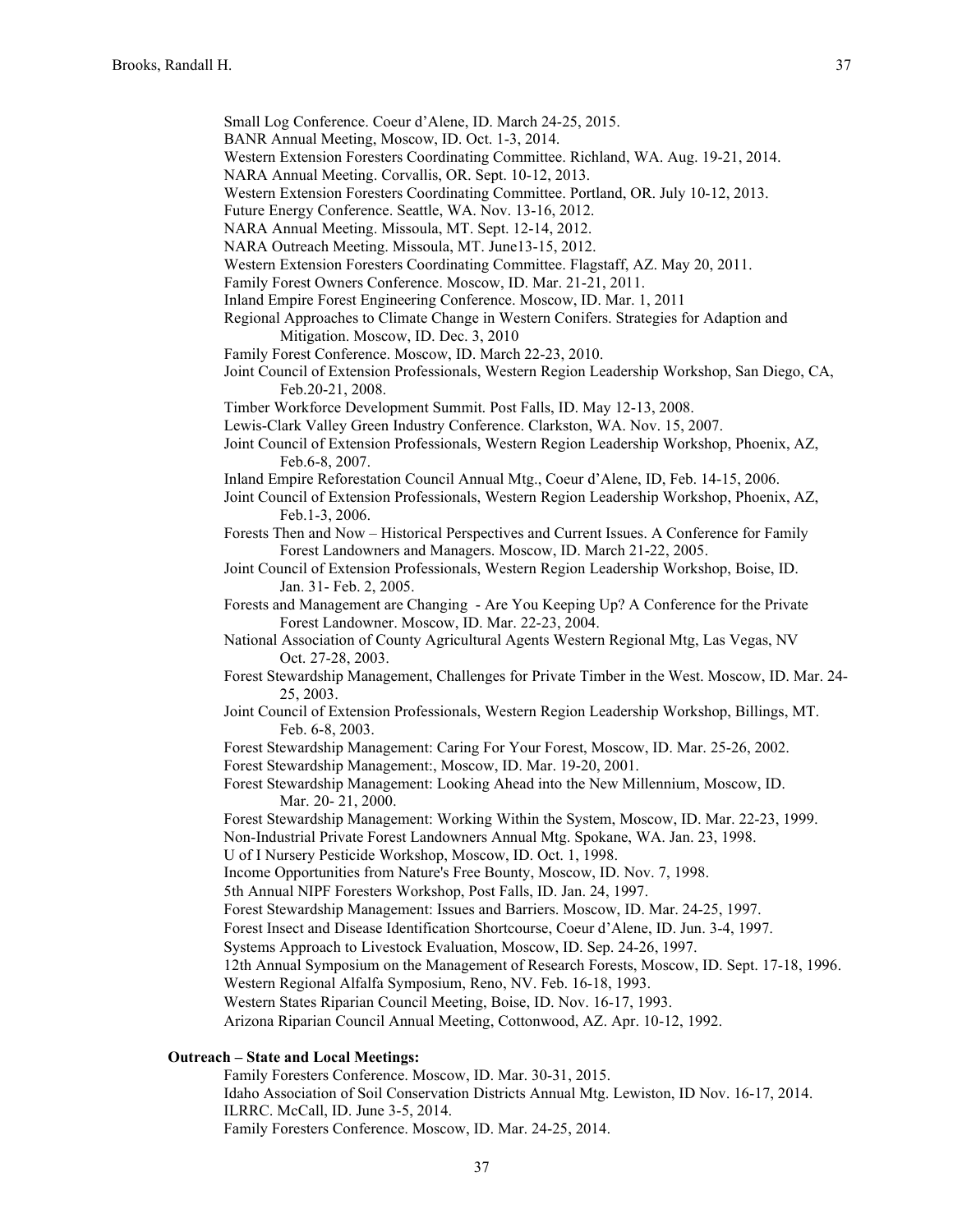UII CALS All College Annual Conference. Moscow, ID. March 10-13, 2014. Family Foresters Conference. Moscow, ID. Mar. 25-26, 2013. Idaho Forestry Day at the Legislature. Boise, ID. Feb. 18, 2013. Idaho Horticulture Symposium. Boise ID. Jan. 23-25, 2013. Family Forester Conference. Moscow, ID. Mar. 19-20, 2012. Current Topics in Farm and Forest Health. Orofino, ID. Dec. 8, 2011. UI CALS Extension Annual Conference. Moscow, ID. Apr. 4-7, 2011. Family Foresters Workshop. Coeur d'Alene, ID. Jan. 21, 2011. Current Topics in Forest Health, Coeur d'Alene, ID. Dec. 10, 2010. Current Topics in Farm and Forest Health, Orofino, ID. Dec. 9, 2009. UI Educators Pesticide Update Training (Hyrnick & Takatori). Lewiston, ID. Oct. 19, 2010. Lewiston Orchards Irrigation District Annual Meeting. Lewiston, ID. April 20, 2010. UI CALS Extension Annual Conference, Burley, ID April 12-15, 2010. Current Topics in Farm and Forest Health, Orofino, ID. Dec. 10, 2009. Current Topics in Farm and Forest Health, Orofino, ID. Dec. 11, 2008. NIPF Family Forest Conference, Moscow, ID. Mar. 17-18, 2008. UI NCIA Pasture Management Workshop, Moscow, ID. May 21-23, 2008. Current Topics in Farm and Forest Health, Orofino, ID. Dec. 11, 2007. UI District 1 Faculty Retreat. Cottonwood, ID. Sept. 29-30, 2008. UI CALS/Extension Annual Conference, Boise, ID April 1-4, 2008. UI District 1 Faculty Retreat. Coeur d'Alene, ID. June 28-29, 2007. UI CALS/Extension Annual Conference, Moscow, ID April 9-12, 2007. NIPF Family Forest Conference, Moscow, ID. Mar. 26-27, 2007. UI NCIA Pasture Management Workshop, Kamiah, ID. May 2-4, 2007. Current Topics in Farm and Forest Health, Orofino, ID. Dec. 14, 2006. UI District 1 Faculty Retreat. Orofino, ID. Oct. 9-11, 2006. UI CALS/Extension Annual Conference, Idaho Falls, ID April 3-5, 2006. UI District 1 Faculty Retreat. Spirit Lake, ID. Aug. 30-31, 2005. UI CALS/Extension Annual Conference, Moscow, ID. Apr. 4-7, 2005. UI NCIA Pasture Management Workshop, Orofino, ID. Mar. 2-3, 2004. NIPF Family Forest Conference, Moscow, ID. Mar. 22-23, 2004. UI CALS/Extension Annual Conference, Boise, ID. Apr. 19-22, 2004. UI District 1 Faculty Retreat. Spirit Lake, ID. Sept. 7-9, 2004. Idaho Forest Nursery Growers Association. Lewiston, ID. Oct. 19, 2004. Professional Applicators Training Workshop, Lewiston, ID, March 4-7, 2003. Non-Industrial Private Forest Landowners Conference, Moscow, ID March 24-25, 2003. Growing Superior Tree Seed Workshop, Moscow, ID. August 14-15, 2003. National Galaxy Conference, Salt Lake City, UT. Sept. 21-25, 2003 . Idaho Character Education Workshop. Boise, ID. Dec. 15-17, 2003. National Assoc. of County Ag. Agents Western Region Mtg., Las Vegas, NV, Oct. 27-28, 2003. Professional Pesticide Applicators Training, Lewiston, ID. Feb. 26, 2002. Meth Lab Recognition, Orofino, ID. Apr. 17, 2002. Growing Superior Seed Cones, Coeur d'Alene, ID. Aug. 15-16, 2002. Forest Insect and Disease Field Day, Orofino, Aug. 23, 2002. Idaho State 4-H Leaders Forum, Boise, ID. Nov. 9-10, 2002. UI District 1 4-H Training, Moscow, ID. Nov. 21-22, 2002. UI CES In-Service, Moscow, ID. Dec. 2-6, 2002. Current Topics in Farm and Forest Health, Orofino, ID. Dec. 12, 2002 UI CES IDEAS Training, Nezperce, ID. Feb. 2, 2001. Idaho Home-A-Syst Workshop, Lewiston, ID. Mar. 8, 2001. Professional Pesticide Applicators Training, Lewiston, ID. Feb. 27-28, 2001. Timothy Hay Seminar, Clearwater-Lewis County Farm Bureau, Orofino, ID. Mar. 1, 2001. Scaling and Marketing Private Timber, Genesee, ID. Mar. 2, 2001. Private Landowners Workshop, Moscow, ID. Mar. 26-27, 2001. Thinning and Pruning Field Day, Orofino, ID. May 25, 2001. UI District 1 4-H Training, Moscow, ID. Sept. 17-18, 2001. Water Conserving Landscapes: A Xeriscape Seminar, Lewiston, ID Aug. 30, 2001. UI CES In-Service, Boise, ID. Nov. 26-29, 2001.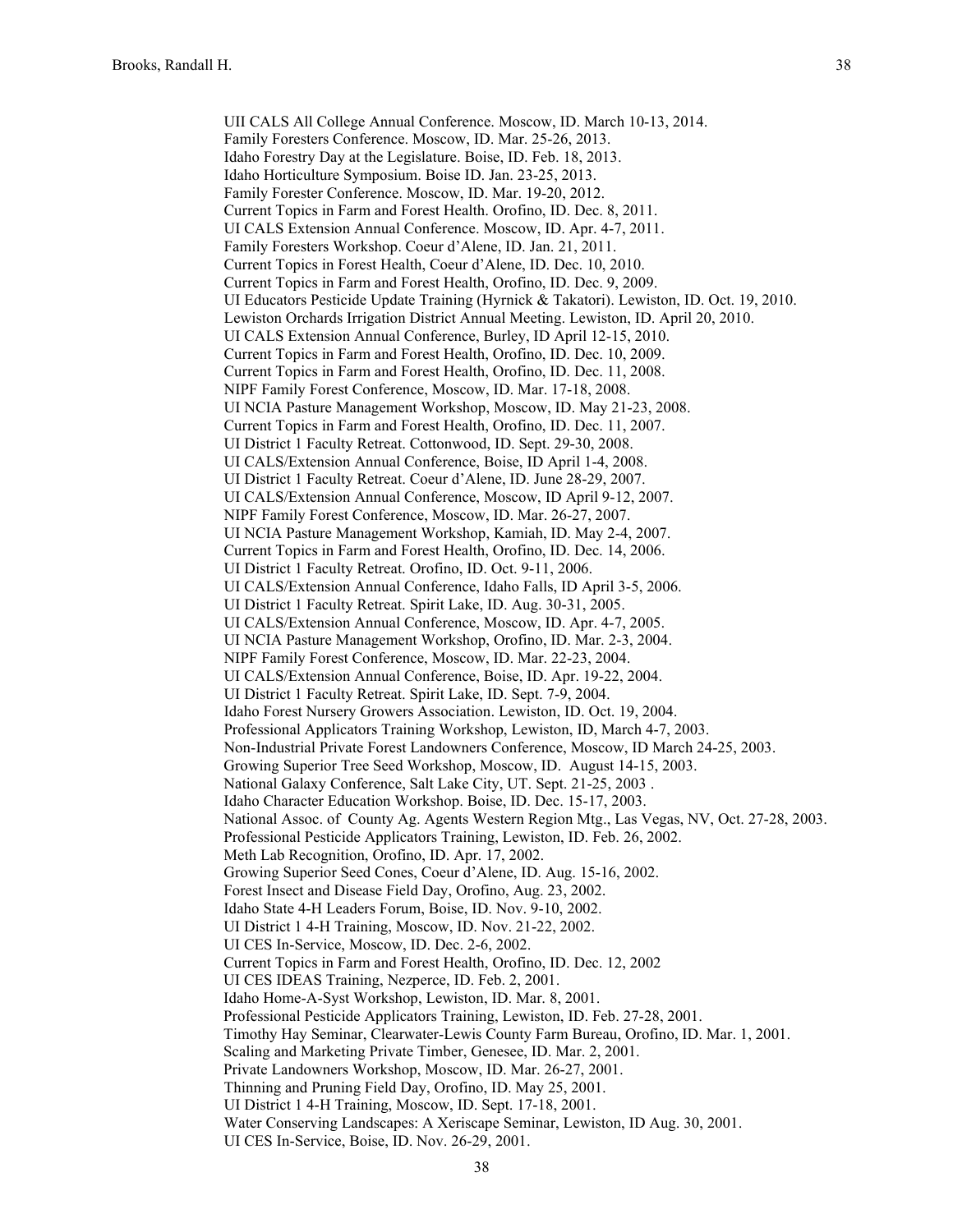Current Topics in Farm and Forest Health, Orofino, ID. Dec. 13, 2001. UI Prairie Area Cereal School, Green Creek, ID. Feb. 14, 2000. Professional Pesticide Applicators Training, Lewiston, ID. Mar. 6-7, 2000. Idaho Home-A-Syst Workshop, Lewiston, ID. Mar. 15, 2000. UI College of Agriculture Annual Conference, Moscow, ID. Mar. 27-30, 2000. Leadership Idaho Agriculture, Moscow, Idaho Falls, Twin Falls, Boise, Spring 2000. UI Web Design Training Class, Nezperce, ID. Sept. 7, 2000. Wilbur-Ellis Forestry Tour, Potlatch, ID Oct. 3, 2000. UI District 1 4-H Training, Moscow, ID. Oct. 17-18, 2000. UI CES In-Service, Boise, ID. Nov. 27-30, 2000. Current Topics in Farm and Forest Health, Orofino, ID. Dec. 7, 2000. Current Topics in Forest Health, Coeur d'Alene, ID. Dec. 8, 2000. U of I Plant Protection Seminar, Moscow, ID. Jan. 4-6, 1999. Kids in Crisis - A Search for Solutions, Orofino, ID. Feb. 11, 1999. Professional Pesticide Applicators Training, Genessee, ID. Mar. 1-2, 1999. Idaho Home-A-Syst Workshop, Lewiston, ID. Mar. 16, 1999. UI College of Agriculture Annual Conference, Sun Valley, ID. April 19-23, 1999. Idaho Association of County Ag Agents Summer Mtg., Grangeville, ID. June 24-26, 1999. U of I District 1 4-H Training, Moscow, ID. Oct. 19-20, 1999. UI CES In-Service, Boise, ID. Nov. 15-18, 1999. Current Topics in Farm and Forest Health, Orofino, ID. Dec. 9, 1999. Area Banana Belt Horticulture Seminar, Lewiston, ID. Feb. 19, 1998. Logger Education to Advance Professionalism, St. Maries, ID. Mar. 26-27, 1998. Logger Education to Advance Professionalism, Kamiah, ID. Apr. 8-10, 1998. UI College of Agriculture Annual Conference, Moscow, ID. Apr. 27-30, 1998. Lolo Creek Water Quality Tour, Weippe, ID. Jun. 3, 1998. Bedrock Creek Crops Tour, Cavendish, ID. Jun. 9, 1998. Small Farms for Fun and Profit, Lewiston, ID. Aug. 14, 1998. North Idaho Cattlemens Annual Meeting, Sandpoint, ID. Oct. 16-17, 1998. U of I District 1 4-H Training, Moscow, ID. Oct. 19-20, 1998. NCIA Horticulture Pesticide Recertification Workshop, Orofino, ID. Jan. 15, 1997. NCIA Horticulture Pesticide Recertification Workshop, Moscow, ID. Jan. 23, 1997. Yellowstar Thistle Seminar, Lewiston, ID. Feb.6, 1997. NRCS Farm Bill Training and Update, Lewiston, ID. Feb. 12, 1997. Prairie Area Cereal School, Green Creek, ID. Feb. 27 , 1997. District l CES 4-H Training, Moscow, ID. Mar. 4-5, 1997. Cavendish Cereal Grower Meeting, Cavendish, ID. Mar. 6, 1997. Clearwater County Weed Fair, Orofino, ID. Mar. 22, 1997. Logger Education to Advance Professionalism, Sandpoint, ID. Mar. 26-28, 1997. District l Spring In-Service, Moscow, ID. Apr. 17-18, 1997. Thinning and Pruning Field Day, St. Maries, ID. Jun. 21, 1997. State 4-H Leaders Forum, Lewiston, ID. Oct. 11-12, 1997. District 4-H Training, Moscow, ID. Oct. 23-24, 1997. Current Topics in Farm and Forest Health, Orofino, ID. Nov. 13, 1997. Current Topics in Forest Health, Coeur d'Alene, ID. Dec 12, 1997 Idaho Ag Fertilizer and Chemical Conference, Jackpot, NV. Jan 9-10, 1996. University of Idaho Potato School, Pocatello, ID. Jan. 23-25, 1996. University of Idaho Bean School, Burley, ID. Feb. 13, 1996. University of Idaho Sugarbeet School, Burley, ID. Feb. 16, 1996. Idaho Power Energy Efficient Irrigation Workshop, Howe, ID. Feb. 23, 1996. University of Idaho Pesticide Certification Training, Burley, ID. Feb. 29, 1996. UI District lll Faculty Internet Training, Twin Falls, ID. Mar. 17, 1996. NRCS Forestry Training, Orofino, ID. Jun. 18-20, 1996. Small Animal Fitting and Showing Clinic, Nezperce, ID. Aug. 13, 1996. University of Idaho Extension Annual Conference, Boise, ID. Oct. 21-24, 1996. Idaho Ag Fertilizer and Chemical Conference, Jackpot, NV. Jan 10-11, 1995. University of Idaho Potato School, Pocatello, ID. Jan. 24-26, 1995.